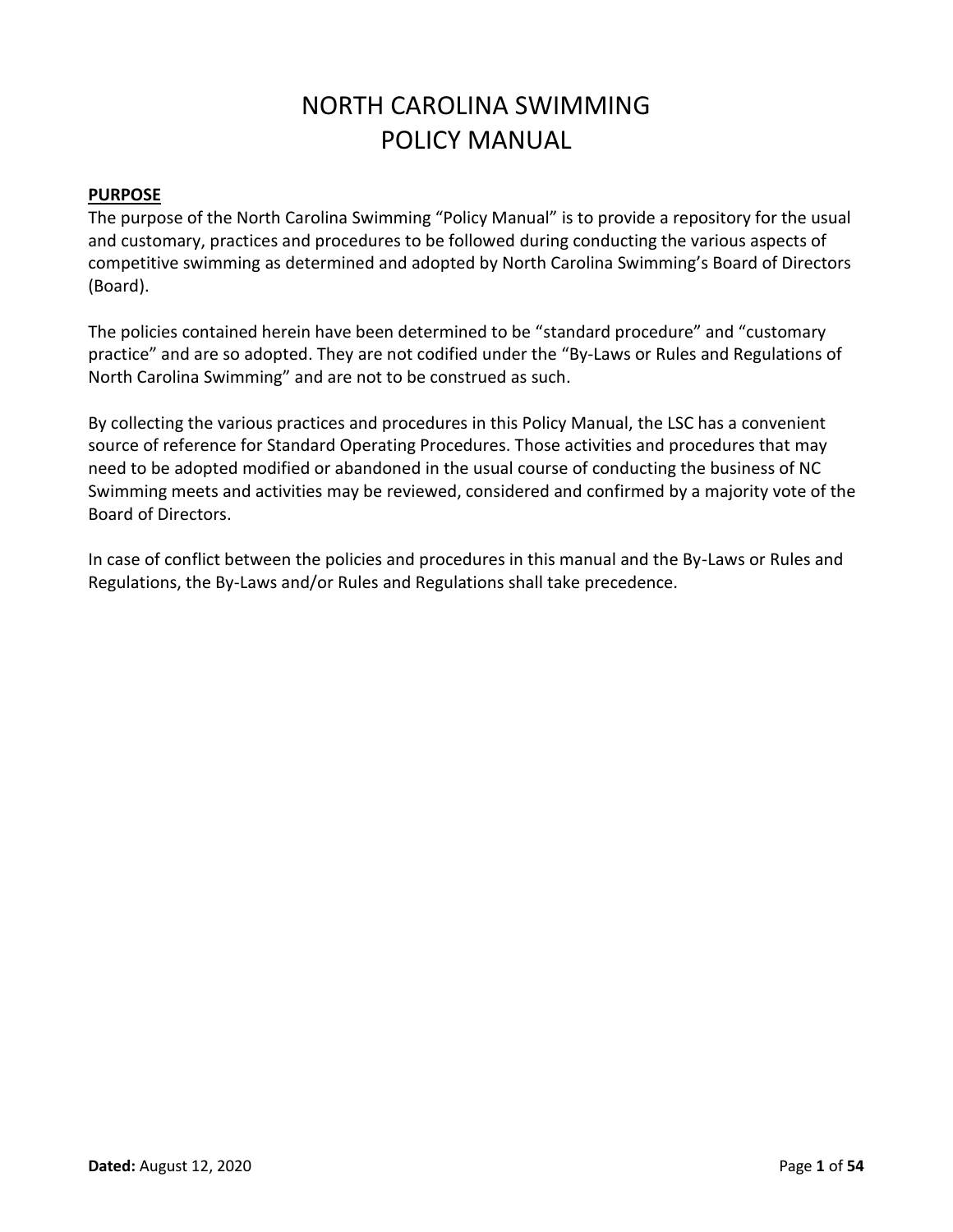# **TABLE OF CONTENTS**

| $\mathbf{1}$   |      |  |
|----------------|------|--|
|                | 1.1  |  |
|                | 1.2  |  |
|                | 1.3  |  |
|                | 1.4  |  |
|                | 1.5  |  |
|                | 1.6  |  |
|                | 1.7  |  |
|                | 1.8  |  |
|                | 1.9  |  |
|                | 1.10 |  |
|                | 1.11 |  |
|                | 1.12 |  |
|                | 1.13 |  |
|                | 1.14 |  |
|                | 1.15 |  |
| $\overline{2}$ |      |  |
|                | 2.1  |  |
|                | 2.2  |  |
|                | 2.3  |  |
|                | 2.4  |  |
|                | 2.5  |  |
|                | 2.6  |  |
|                | 2.7  |  |
|                | 2.8  |  |
|                | 2.9  |  |
|                | 2.10 |  |
| 3              |      |  |
|                | 3.1  |  |
| 4              |      |  |
|                | 4.1  |  |
|                | 4.2  |  |
|                | 4.3  |  |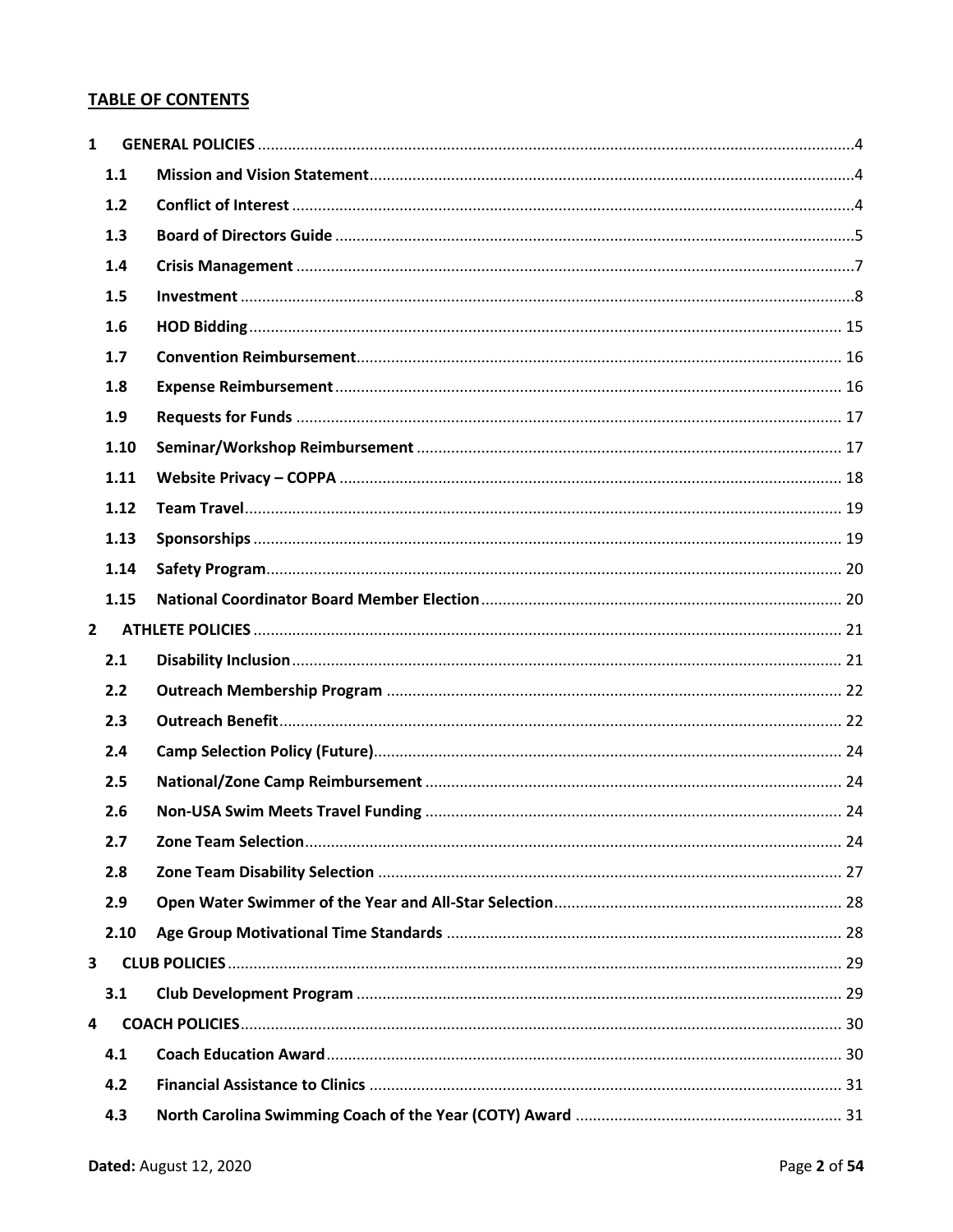| 4.4 |      |  |
|-----|------|--|
| 4.5 |      |  |
| 5   |      |  |
| 5.2 |      |  |
| 5.3 |      |  |
| 5.4 |      |  |
| 5.5 |      |  |
| 5.6 |      |  |
| 5.7 |      |  |
| 5.8 |      |  |
| 5.9 |      |  |
|     | 5.10 |  |
|     | 5.11 |  |
|     | 5.12 |  |
|     | 5.13 |  |
| 6.  |      |  |
| 6.1 |      |  |
| 6.2 |      |  |
| 6.3 |      |  |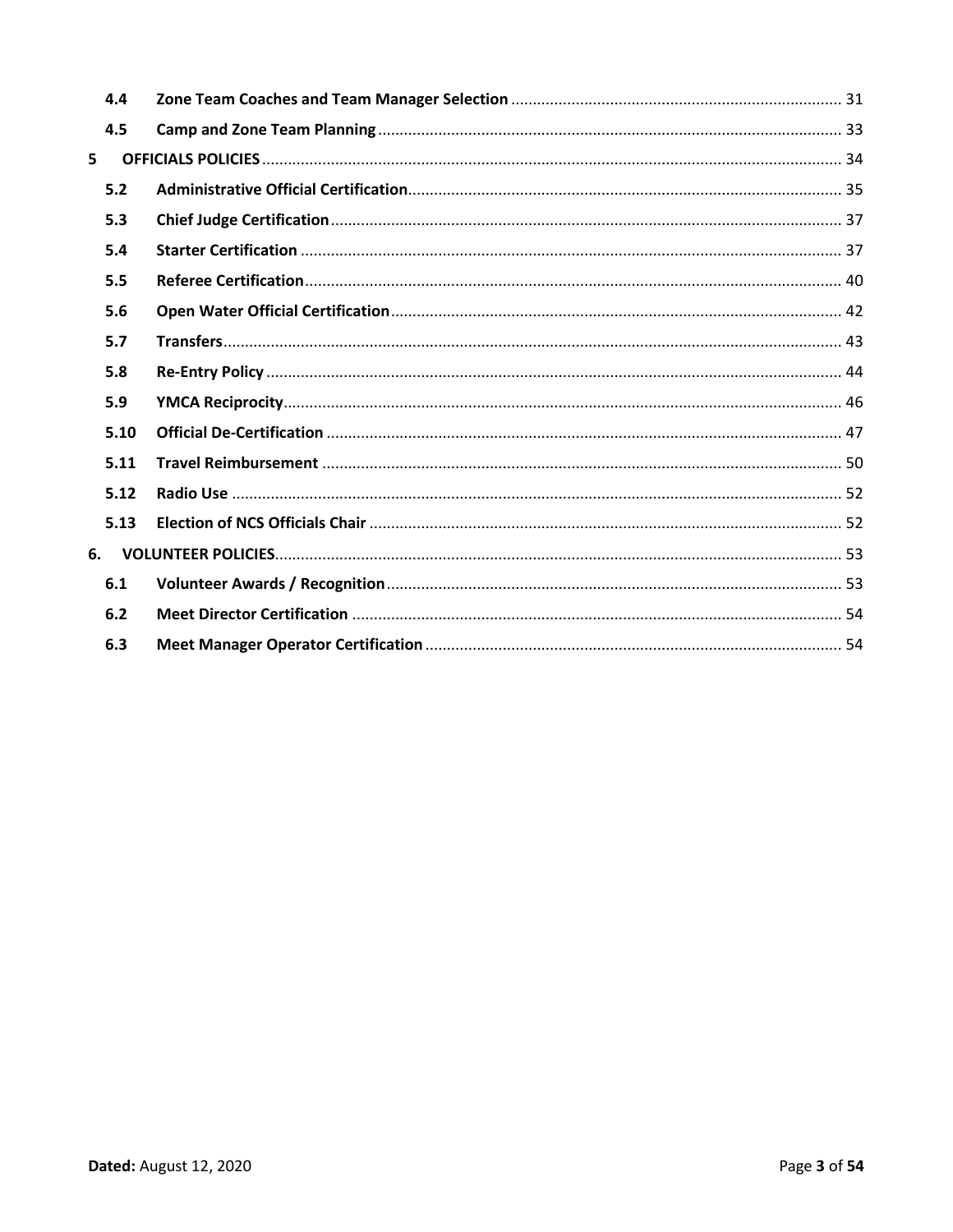### <span id="page-3-0"></span>**1 GENERAL POLICIES**

#### <span id="page-3-1"></span>**1.1 Mission and Vision Statement**

#### 1.1.1 Purpose

The purpose of this policy is to establish the North Carolina Swimming's Mission and Vision Statements and how they should be communicated.

# 1.1.2 Statements

Mission Statement: Promoting Excellence by Providing Resources to Support and Empower the North Carolina Swimming Community.

Vision Statement: Leading the Nation in Achievement, Development, Diversity, and Citizenship.

#### 1.1.3 Communication

The mission and vision statement should be prominently displayed on the front page of the LSC website, all official LSC correspondence and meeting minutes.

### <span id="page-3-2"></span>**1.2 Conflict of Interest**

- 1.2.1 Those who choose to serve North Carolina Swimming, whether as volunteers or paid professionals, are held to a high standard of conduct. Those who serve must do so without personal gain to avoid any institutional loss or embarrassment and to behave in such a way that the organization's trust and public confidence are enhanced. It is important to avoid any real conflict of interest.
- 1.2.2 While no set of guidelines can guarantee acceptable behavior, the principles that guide behavior in this area are disclosure, non-participation in the decision-making process where personal or family gain is a possibility, and a commitment to honor the confidentiality of organizational information. All conduct is founded on the individual's own sense of integrity. Any individual accepting the honor of serving North Carolina Swimming must accept the burdens of public disclosure and public scrutiny.
- 1.2.3 In our complex society, the intermix of volunteer work, business interests, governmental activity, and family relationships often creates potentially conflicting interests. What is required is disclosure of conflicting interests when they arise, and strict nonparticipation in any evaluation process relating to the matter in question.
- 1.2.4 The following guidelines are not a precise road map to acceptable conduct. They are signposts. Everyone must find his or her own way.
	- The business of North Carolina Swimming is to be conducted in observance of both the spirit and letter of applicable federal and state laws.
	- North Carolina Swimming properties, services, opportunities, authority and influence are not to be used for private benefit.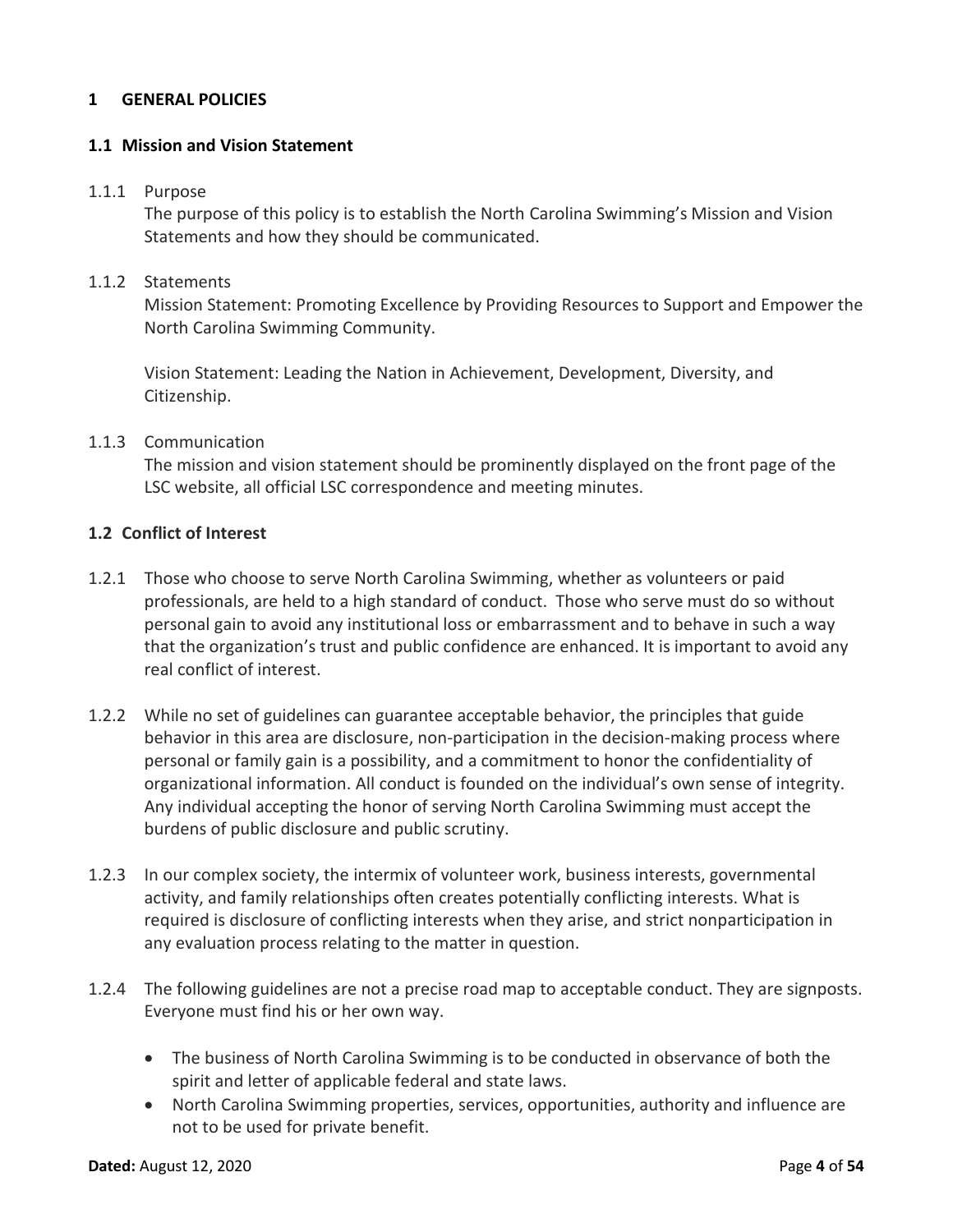- All individuals who participate with North Carolina Swimming will disclose the nature and extent of an actual or potential conflict of interest when it occurs in the evaluation of an issue and will avoid evaluating or voting on the matter involved. This includes the award of contracts, the purchase of goods and services, the award of contracts for professional services, and the allocation of North Carolina Swimming resources for individual use.
- Gifts, cash, travel, hotel accommodations, entertainment, or favors are neither to be given nor received, except those of nominal value exchanged in the normal course of business. Gifts and favors of more than one hundred dollars (\$100.00) value should not ordinarily be accepted. If circumstances render it awkward to refuse such a gift, the donor should be thanked and told the gift is being accepted on behalf of and will be delivered to North Carolina Swimming.
- Expenses incurred in the furtherance of North Carolina Swimming business are to be reasonable, necessary and (if twenty-five dollars or more) substantiated.
- All are expected to exhibit honesty, loyalty, candor and professional competence in their relationships with North Carolina Swimming and with each other.
- Everyone has the responsibility to maintain the confidentiality of the organization. This includes both proprietary and sensitive information.
- 1.2.5 All Board and Committee members will be required to sign this statement annually to participate

# <span id="page-4-0"></span>**1.3 Board of Directors Guide**

Most information Board members should require is located on the North Carolina Swimming website. Links are provided below.

# 1.3.1 Organization

- USA Swimming
	- o 4 Zones Eastern, Southern, Central, and Western Zones are divided into Sections
	- o Southern Zone has the Southern, Eastern and Western sections
	- o Each Section is made up of Local Swimming Committees (LSCs) – North Carolina Swimming



Each LSC operates as an administrative arm under USA Swimming and is responsible for administering USA Swimming activities in a defined geographical area. Each LSC has its own bylaws under which it operates. These By-Laws must be approved by USA Swimming.

A House of Delegates with representation from each club and the Board of Directors are responsible for managing the business affairs of the LSC.

The Board of Directors has the right/responsibility to act on behalf of the House of Delegates between meetings of the House of Delegates.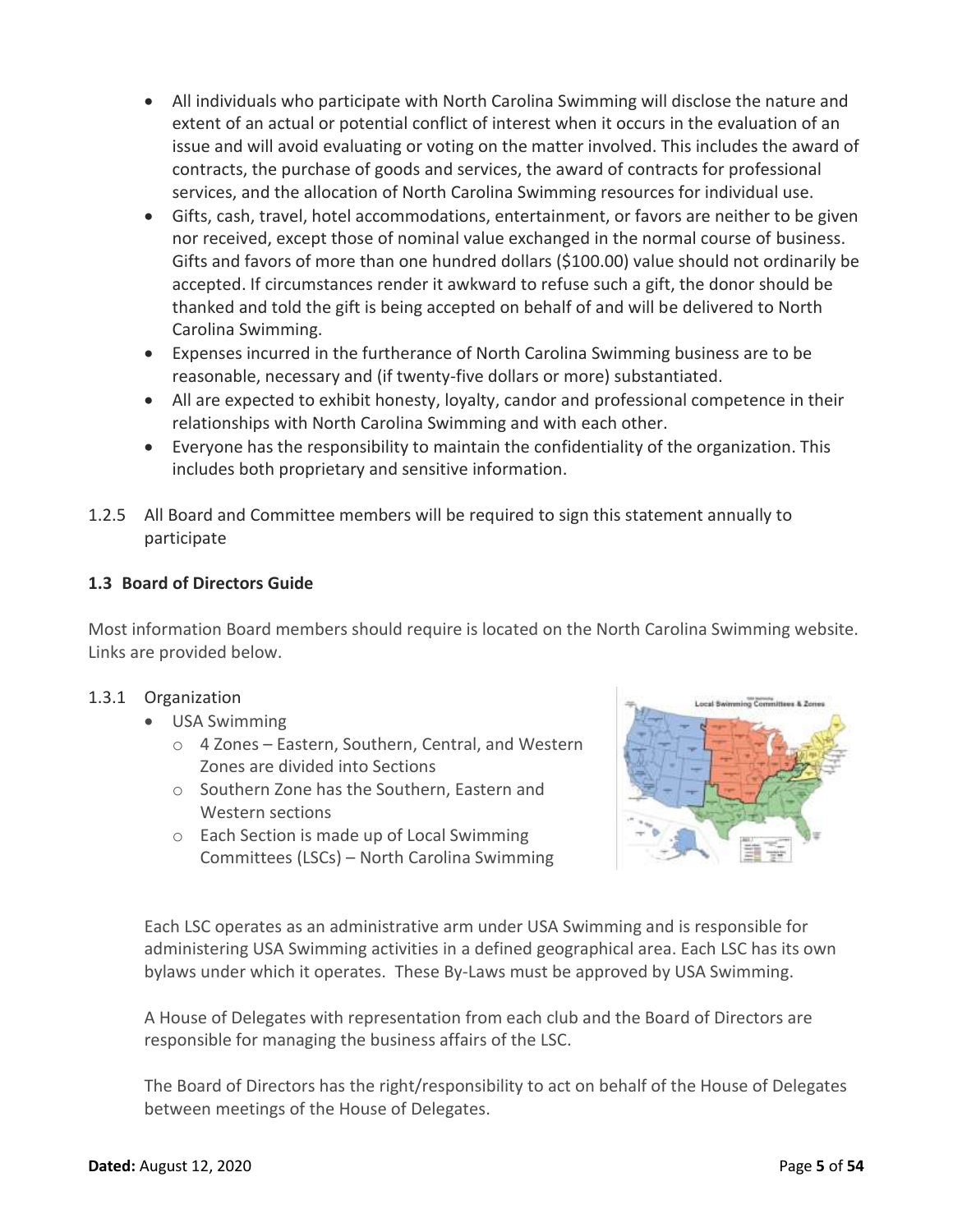# 1.3.2 Legal Requirements for Board of Director Members

- Duty of Care
- Reasonably informed
- Participate in collective decisions
- Good faith and care of ordinary person
- Duty of Loyalty
- Exercise power in the interest of the organization. You represent the whole of North Carolina Swimming, not just your club.
- Duty of Obedience
- Ensure organization functions within the law
- Support Board decisions (even if you were in the minority)

#### 1.3.3 Board of Director Meetings

Board meetings are generally held every other month. Except for meetings at the House of Delegates and the planning retreat, meetings are held via teleconference. Meetings are generally held Wednesday evenings and last approximately an hour. A meeting notice, agenda and materials for the meeting are emailed prior to the meeting.

If you have any items for action, please provide the material to the secretary when the Request for Agenda items is sent. Any document for approval should be provided in Microsoft Word format. Any motions should be provided in written form to the secretary in response to the Request for Agenda items.

It is each Board member's responsibility to read the materials prior to the meeting and attend the meeting. If you have a question on any material, ask the author. Please do not ask questions to a large group (i.e. - no blast emails.) If someone sends an email to a group, please reply only to the individual. Do not "Reply to All". Emails are a poor method for discussions. They are good for sending out information.

#### 1.3.4 NC Swimming Structure

The structure of the LSC, its Board of Directors and Committee members including their contact information is located on the NC Swimming website.

LSC Structure: [LSC Structure](http://www.ncswim.org/wp-content/uploads/2011/11/NCS-ORGANIZATION-CHART-2012-09-23.pdf) Board[: NCS Board of Directors](http://www.ncswim.org/board-members-org-chart-and-committees/) Committees: [NCS Committees](http://www.swimnc.com/?page_id=437)

# 1.3.5 Information

All available past minutes and the current budget are located on the NC Swimming website.

Minutes: [NCS Minutes](http://www.swimnc.com/?page_id=447) Budget: [NCS Quad Plan](http://www.ncswim.org/wp-content/uploads/2012/09/NCS-2013-to-2016-Quad-Budget-Final.pdf)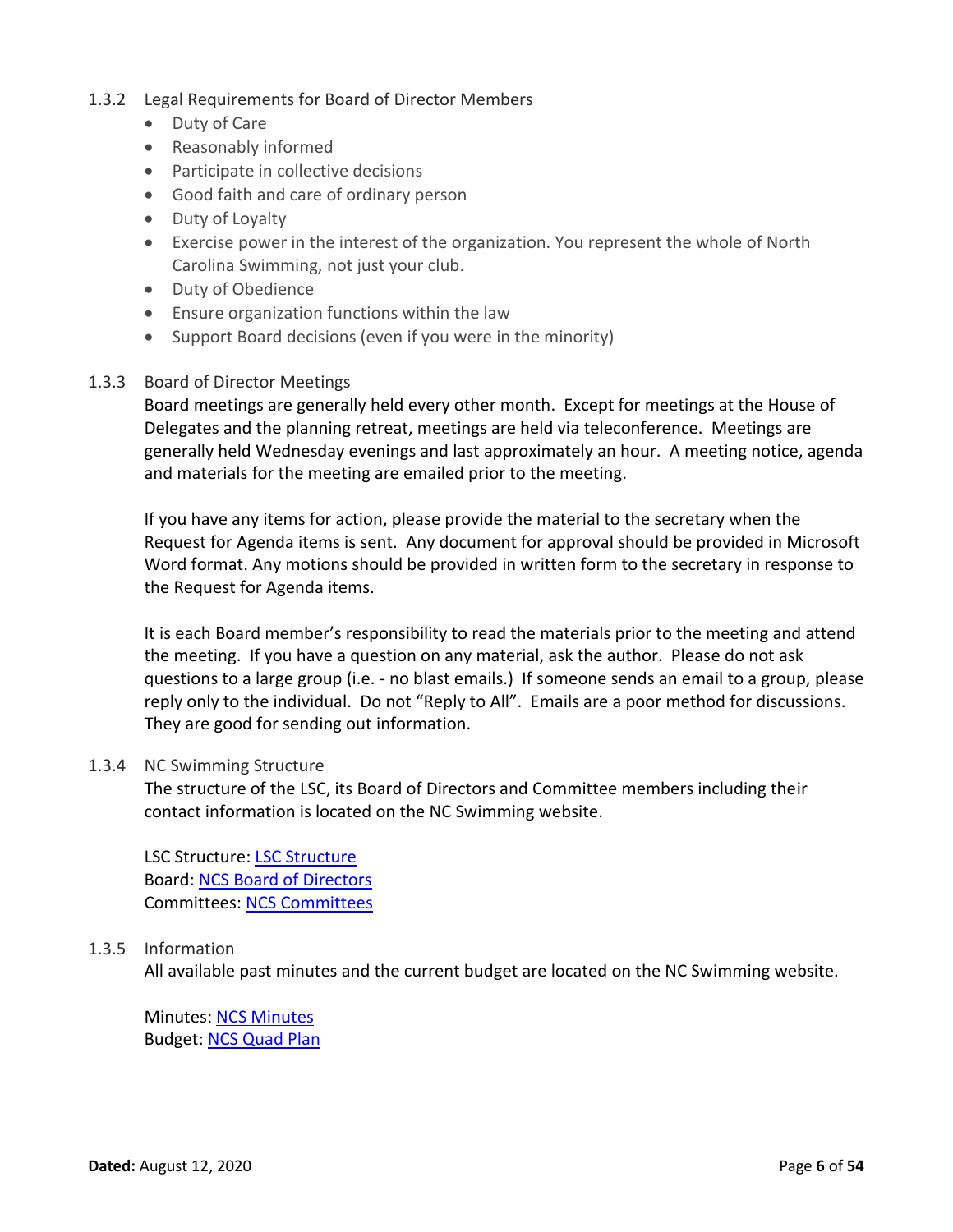### 1.3.6 Governance Documents

Current governance documents are located on the NC Swimming website.

- By-Laws: By-Law changes can only be amended by USA Swimming or the House of Delegates with the approval of USA Swimming. With proper notice changes require the approval of at least 2/3 of the House of Delegates. <http://www.ncswim.org/bylaws/>
- Rules and Regs: Rules and Regulations can only be amended by the House of Delegates. With proper notice changes require the approval of the majority of the House of Delegates. <http://www.ncswim.org/bylaws/>
- Policies: Policies are a repository for the usual and customary, practices and procedures to be followed in the course of conducting the various aspects of competitive swimming as determined and adopted by North Carolina Swimming's Board of Directors (Board). In case of conflict between the policies and procedures in this manual and the By-Laws or Rules and Regulations, the By-Laws and/or Rules and Regulations shall take precedence.

# <http://www.ncswim.org/bylaws/>

### <span id="page-6-0"></span>**1.4 Crisis Management**

This policy shall be implemented when any incident requires communication with the public on the behalf of North Carolina Swimming. Only the individuals listed in this policy and acting within the scope and procedure below are authorized to make any statements. All other individuals shall refer the media to the General Chair.

- 1.4.1 Crisis Communication Team
	- $\bullet$  1<sup>st</sup> Team:
		- o Information Officer and spokesperson Operations Vice-Chair
		- o General Chair
		- o Official's Chair
		- o USA Swimming
	- Back-ups:
		- o Administrative Vice-Chair
		- o Program Vice-Chair
	- Situational *– Information Officer may include other individuals/specialists as appropriate for given situation*
- 1.4.2 Stakeholders:
	- Board of Directors emails and phone numbers are in Information Officer's possession
	- Clubs contact emails and phone numbers through registrar/website Coaches network emails through registrar; use web site as well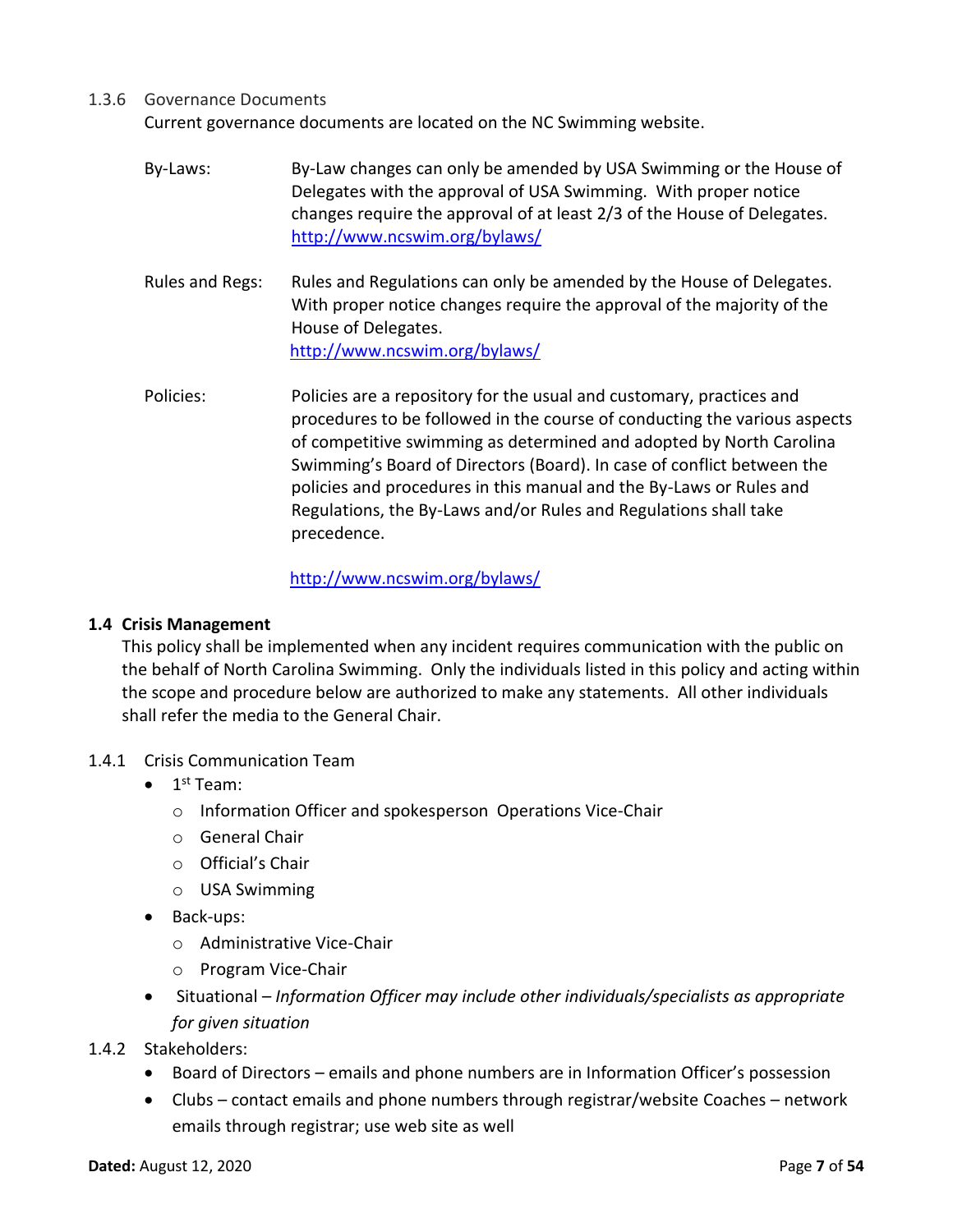- NCS Membership use NCS website
- Media/Public contact local newspaper and television networks as appropriate

# 1.4.3 Process

- Information Officer gathers and confirms all the information from relevant sources (Depending on situation, Information Officer will involve others as appropriate)
	- a. Determine what happened, when and where
	- b. Determine who is affected
	- c. Identify cause
	- d. Determine reaction to incident and possible repercussions
	- e. Determine when there will be more information/update
	- f. Information Officer convenes Crisis Communication Team via conference call. Team will be alerted by phone call to home number, work number, cell number, all of which are in possession of Information Officer
- Team determines appropriate response to crisis and develops plan and timetable
	- a. Determine what needs to be done and when it needs to be done
	- b. Determine what to say, who will say it, to whom it will be said, when it will be said, and by what means it will be said, as well as determining whether to take a proactive or reactive approach
- Information Officer informs appropriate stakeholders of situation and response
	- a. Description/background of situation and the response are communicated to stakeholders by established timetable
	- b. Stakeholders are given contact information for Information Officer as well as other contact information that may apply in the situation
- Spokesperson, under direction of Information Officer, makes any necessary public statements to news media, direct meetings of membership, or others as appropriate
- Team monitors situation and reacts accordingly
- 1.4.4 Maintenance of Crisis Team List
	- Following Fall HOD, the Executive Director shall verify the contact information of the Crisis team members including the availability of legal counsel.
	- The contact list will be updated and distributed to the Crisis Team members.

# <span id="page-7-0"></span>**1.5 Investment**

# 1.5.1 Purpose

The purpose of this investment Policy Statement (IPS) is to assist the Finance Committee (Committee) in effectively supervising, monitoring and evaluating the management of the Investment Portfolio (Portfolio). The Foundation's investment program is defined in the various sections of this IPS by: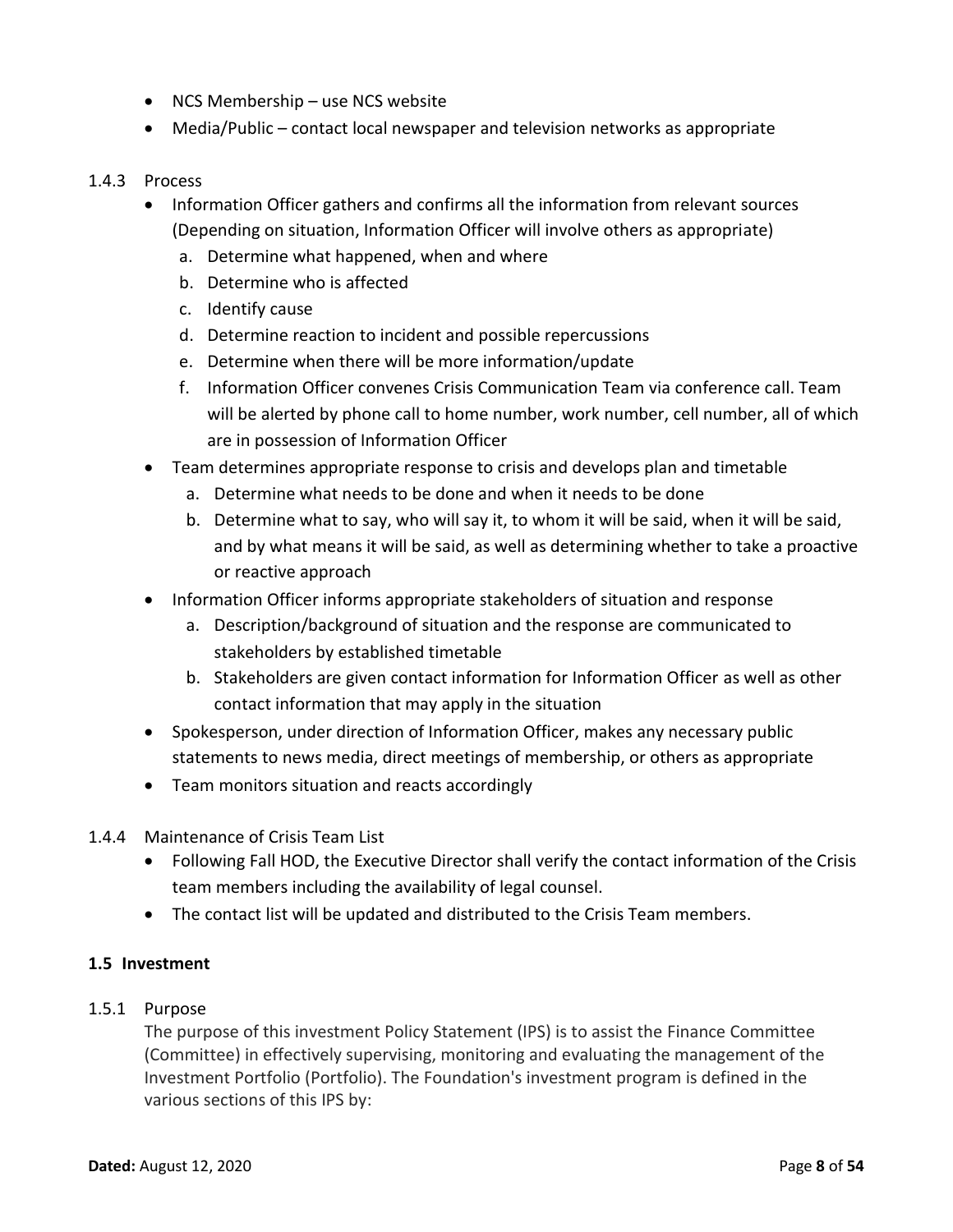- 1. Stating in a written document the Committee's attitudes, expectations, objectives and guidelines for the investment all assets.
- 2. Encouraging effective communications between the Committee and all parties involved with the investment management decisions.
- 3. Establishing formal criteria to select, monitor, evaluate and compare the performance results achieved by each investment option on a regular basis.

# 1.5.2 Executive Summary

| Type of Client:              | Non-Profit                     |
|------------------------------|--------------------------------|
| Foundation / Endowment Name: | <b>North Carolina Swimming</b> |

| State of Domicile:     | North Carolina             |
|------------------------|----------------------------|
| Tax Id:                |                            |
| <b>Current Assets:</b> | \$750,000                  |
| Time Horizon:          | $Long$ – more than 5 years |
| <b>Modeled Return:</b> | 6.9%                       |
| 1 - Yr Loss Limit:     | $-5.7%$                    |

# **Asset Allocation - Allocation Range Legend**

| <b>Broad Asset Class</b>                                        | <b>Peer Group</b>        | LL   | SΑ   | UL   |
|-----------------------------------------------------------------|--------------------------|------|------|------|
| Fixed Income - Broad Fixed                                      | Income Multi-sector Bond | 5.0  | 10.0 | 30.0 |
| Fixed Income - Global Fixed Income World Bond                   |                          | 5.0  | 10.0 | 15.0 |
| Fixed Income - Intermediate Fixed Income Intermediate-Term Bond |                          | 15.0 | 30.0 | 45.0 |
| International Equity - Diversified Foreign<br>Large Blend       |                          |      | 10.0 | 20.0 |
| Large Cap Equity                                                | Large Blend              | 10.0 | 20.0 | 30.0 |
| Mid Cap Equity                                                  | Mid-Cap Blend            | 10.0 | 15.0 | 20.0 |
| <b>Small Cap Equity</b>                                         | Small-Cap Blend          | 2.0  | 5.0  | 10.0 |
| Other                                                           | Specialty-Real Estate    | 2.0  | 5.0  | 10.0 |

# 1.5.3 Statement of Objectives

# 1.5.3.1 Background

North Carolina Swimming portfolio was established with the following purpose and mission: To provide the funds necessary to support and maintain North Carolina Swimming without breaching the principal value of the portfolio. This IPS has been arrived at upon consideration by the Committee of a wide range of policies, and describes the prudent investment process the Committee deems appropriate. This process includes offering various asset classes and investment management styles that, in total, are expected to offer the opportunity to diversify the portfolio in a manner consistent with the specified risk and return requirements of the portfolio.

The objectives of the portfolio are:

1. Maintain the purchasing power of the current assets and all future contributions. The objective is to maintain the level of services and programs in relation to inflation.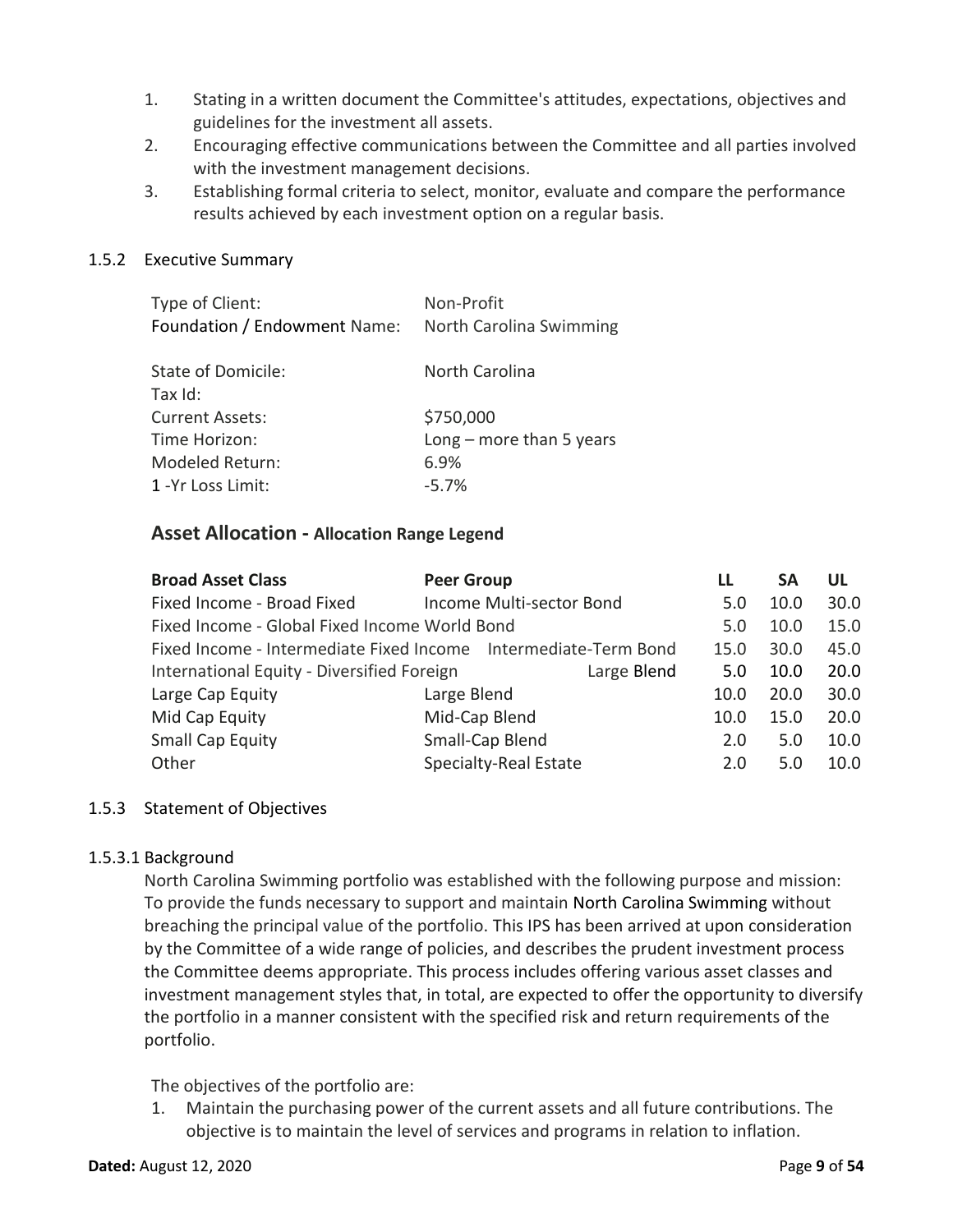- 2. Maintain the level of programs and services currently provided. This can only be accomplished if sufficient total return is reinvested and new funds added to keep pace with cost increases and program expansions.
- 3. Maximize return within reasonable and prudent levels of risk.
- 4. Maintain an appropriate asset allocation based on a total return policy that is compatible with a flexible spending policy, while still having the potential to produce positive real returns.
- 5. Investment managers are instructed to evaluate all investment options according to objective economic criteria established by the manager and if there are equally attractive investments, social factors may be considered.

# 1.5.3.2 Time Horizon

The investment guidelines are based upon an investment horizon of greater than five years. The Portfolio's strategic asset allocation is also based on this long-term perspective. Shortterm liquidity requirements are anticipated to be non-existent, or at least should be covered by cash inflows.

# 1.5.3.3 Risk Tolerances

The Committee recognizes and acknowledges some risk must be assumed in order to achieve the investment objectives of the Portfolio, and that there are uncertainties and complexities associated with contemporary investment markets. In establishing the risk tolerances for this IPS, the Foundation's ability to withstand short- and intermediate-term variability was considered. A l-yr loss limit of -5.7% has been calculated for the portfolio. Statistically speaking, there is a 5% chance (one in every twenty years) that the l-year return will actually be lower than -5.7%. The long-time horizon, current financial condition and several other factors suggest collectively some interim fluctuations in market value and rates of return may be tolerated to achieve the longer-term objectives.

#### 1.5.3.4 Performance Expectations

In general, the Committee would like the Portfolio to earn at least a targeted return of 6.9%. It is understood an average return of 6.9% will require superior manager performance to (1) retain principal value; and (2) purchasing power.

#### 1.5.4 Duties and Responsibilities

#### 1.5.4.1 Finance Committee

As fiduciaries under North Carolina Swimming, the primary responsibilities of the Committee are:

- 1. Prepare and maintain this investment policy statement.
- 2. Prudently diversify the assets to meet an agreed upon risk return profile.
- 3. Prudently select investment options.
- 4. Control and account for all investment, record keeping and administrative expenses associated with the Portfolio.
- 5. Monitor and supervise all service vendors and investment options.
- 6. Avoid prohibited transactions and conflicts of interest.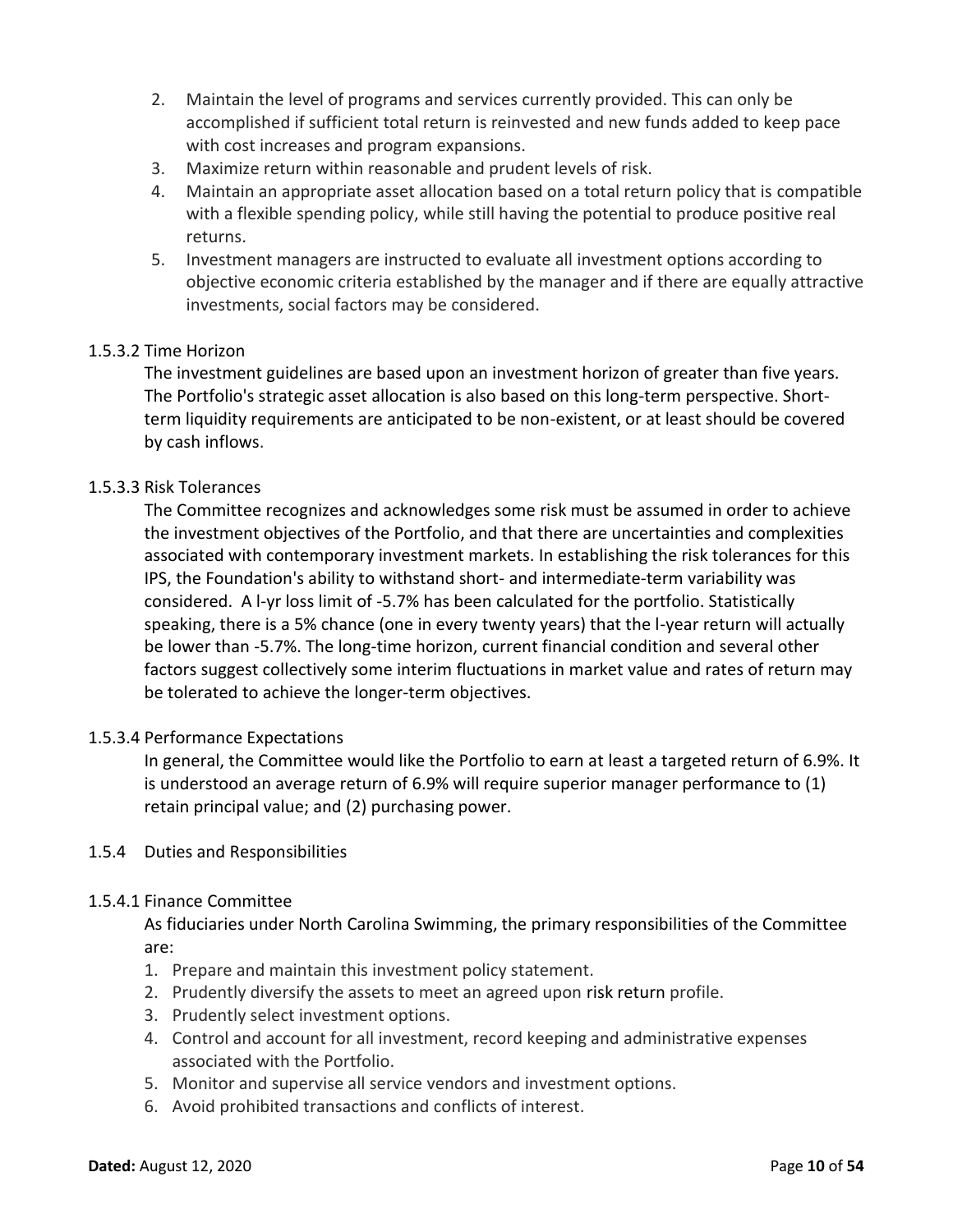# 1.5.4.2 Custodian

Custodians are responsible for the safekeeping of the assets. The specific duties and responsibilities of the custodian are:

- 1. Value the holdings.
- 2. Collect all income and dividends owed to North Carolina Swimming.
- 3. Settle all transactions (buy-sell orders).
- 4. Provide reports that detail transactions, cash flows, securities held and their current value, and change in value of each security and the overall Portfolio since the previous report.

# 1.5.4.3 lnvestment Advisor

The lnvestment Advisor serves as an objective, third-party professional retained to assist the Committee in managing the overall investment process. The Advisor is responsible for guiding the Committee through a disciplined and rigorous investment process to enable the Committee to meet the fiduciary responsibilities outlined above.

#### 1.5.4.4 Separate Account Managers

- 1. Manage the assets under their supervision in accordance with the guidelines and objectives outlined in their respective Service Agreements, Prospectus or Trust Agreement.
- 2. Exercise full investment discretion with regards to buying, managing, and selling assets held in the Portfolio.
- 3. Seek approval from the Committee prior to purchasing and/or implementing the following securities and transactions:
	- a. Letter stock and other unregistered securities; commodities or other commodity contracts; and short sales or margin transactions.
	- b. Securities lending; pledging or hypothecating securities.
	- c. Investments in the equity securities of any company with a record of less than three years continuous operation, including the operation of any predecessor.
- 4. Vote promptly all proxies and related actions in a manner consistent with the long-term interest and objectives of the Portfolio as described in this IPS. Each investment manager shall keep detailed records of the voting of proxies and related actions and will comply with all applicable regulatory obligations.
- 5. Communicate to the Committee all significant changes pertaining to the fund it manages or the firm itself. Changes in ownership, organizational structure, financial condition, and professional staff are examples of changes to the firm in which the Foundation is interested.
- 6. Effect all transactions for the Portfolio subject "to best price and execution." If a manager utilizes brokerage from the Portfolio assets to effect "soft dollar" transactions, detailed records will be kept and communicated to the Foundation.
- 7. Use the same care, skill, prudence, and due diligence under the circumstances then prevailing that experienced investment professionals, acting in a like capacity and fully familiar with such matters, would use in like activities for like Portfolios with like aims in accordance and compliance with all applicable laws, rules, and regulations.
- 8. Take in to consideration in Mission-based1 Socially Responsible Investment (SRI) preferences. It has become a generally accepted practice to permit the inclusion of an SRI strategy as a secondary screen to a normal (unrestricted) investment process. If there are equally attractive investment options, then social factors may be considered.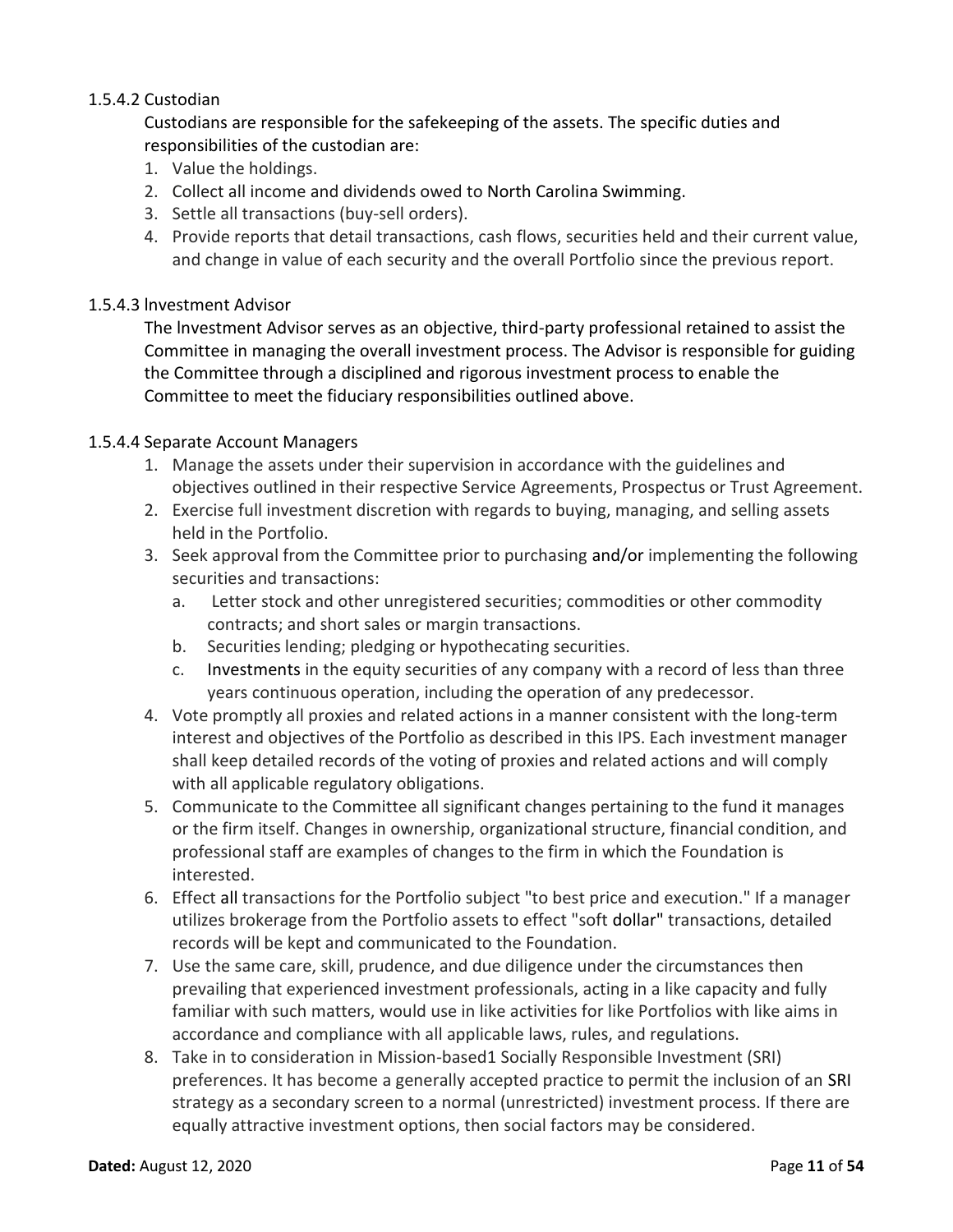# 1.5.5 Asset Class Guidelines

The Committee believes long-term investment performance, in large part, is primarily a function of asset class mix. The Committee has reviewed the long-term performance characteristics of the broad asset classes, focusing on balancing the risks and rewards. Historically while interest-generating investments, such as bonds, have the advantage of relative stability of principal value, they provide little opportunity for real long-term capital growth due to their susceptibility to inflation. On the other hand, equity investments, such as common stocks, clearly have a significantly higher expected return but have the disadvantage of much greater year-by-year variability of return. From an investment decision-making point of view, this year-by-year variability may be worth accepting given the Foundation's long-time horizon.

The following asset classes were selected and ranked in ascending order of "risk (least to most) according to the most recent quarter's median 3-year Standard Deviation values.

- Intermediate-Term Bond
- Multisector Bond
- World Bond
- Large Blend
- Foreign Large Blend
- Mid-Cap Blend
- Specialty-Real Estate

# 1.5.6 Rebalancing of Strategic Allocation

The percentage allocation to each asset class may vary depending upon market conditions. Please reference the allocation table in the Executive Summary for the lower and upper limits for each asset class. When necessary and/or available, cash inflows/outflows will be deployed in a manner consistent with the strategic asset allocation and allocation ranges of the Portfolio. If there are no cash flows, the allocation of the Portfolio will be reviewed quarterly. If the Committee judges cash flows to be insufficient to bring the Portfolio within the target allocation ranges, the Committee shall decide whether to effect transactions to bring the allocation of Portfolio assets within the threshold ranges.

# 1.5.7 Implementation

The Committee will apply the following due diligence criteria in selecting each money manager or mutual fund.

- 1. Regulatory oversight: Each investment option should be managed by: (i) a bank; (ii) insurance company; (iii) a registered investment company (mutual fund); or, (iv) a registered investment adviser.
- 2. Correlation to style or peer group: The investment option should be highly correlated to the asset class being implemented. This is one of the most critical parts of the analysis since most of the remaining due diligence involves comparisons of the investment option to the appropriate peer group.
- 3. Performance relative to a peer group: The investment option's performance should be evaluated against the peer group's median manager return, for I, 3 and 5-year cumulative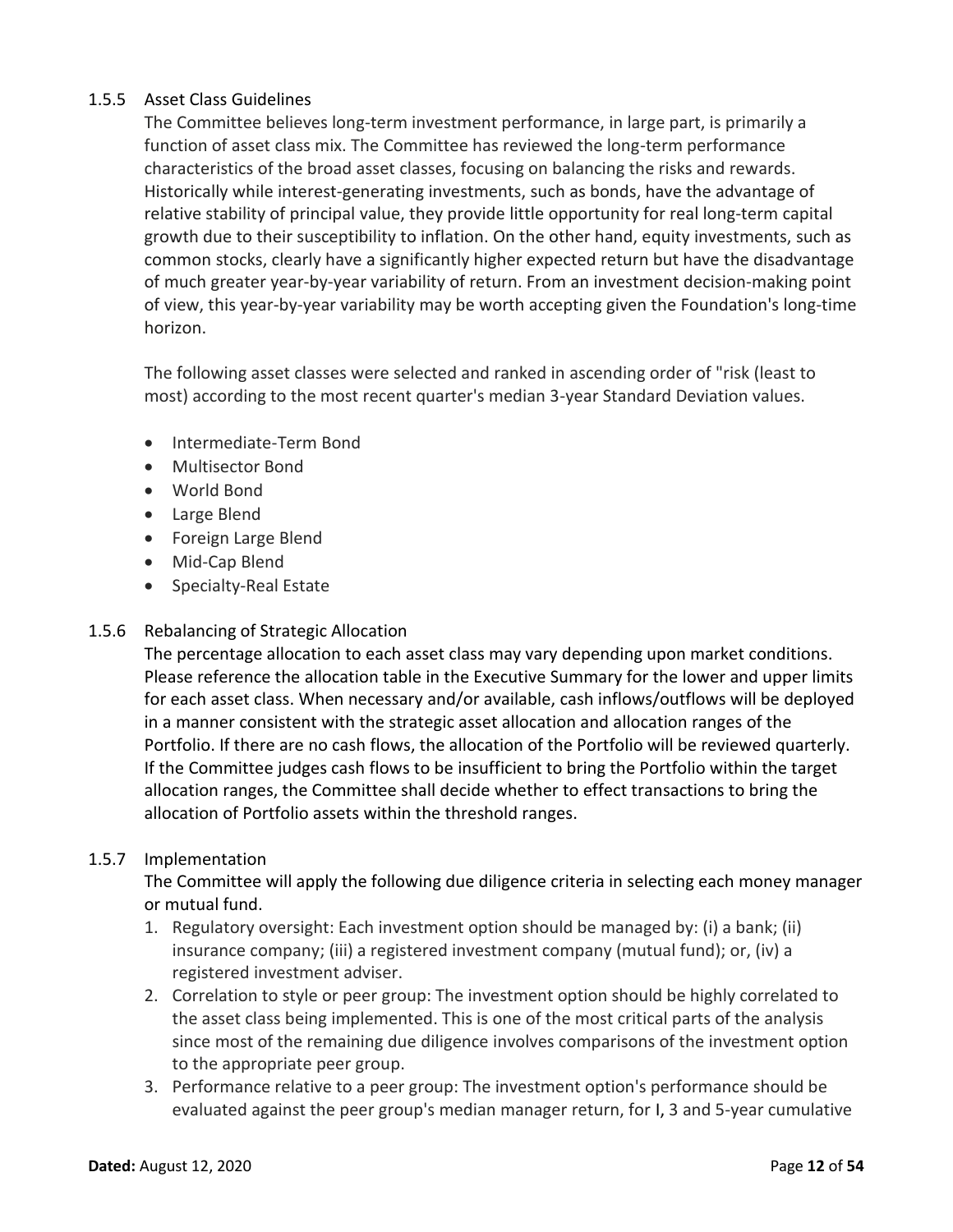periods. [Suggested threshold: Performance should be above the peer group median for I-3,-, and 5-year periods.]

- 4. Performance relative to assumed risk: The investment option's risk-adjusted performance (Alpha and/or Sharpe Ratio) should be evaluated against the peer group's median manager's risk-adjusted performance. [Suggested threshold: Risk-adjusted performance should be above the peer group median.]
- 5. Minimum track record: The investment option should have sufficient history so that performance statistics can be properly calculated. [Suggested threshold: Inception date should be 3-years or more.]
- 6. Assets in the product: The investment option should have sufficient assets so that the portfolio manager can properly trade the account. [Suggested threshold: The investment option should have at least \$75 million under management (can include assets in related share classes).]
- 7. Holdings consistent with style: The underlying securities of the investment option should be consistent with the associated broad asset class. [Suggested threshold: At least 80% of the underlying securities should be consistent with the broad asset class. For example, a Large-Cap Growth product should not hold more than 20% in cash, fixed income and/or international securities.]
- 8. Expense ratios/fees: The investment option's fees should be fair and reasonable. [Suggested threshold: Fees should not be in the bottom quartile (most expensive) of the peer group.]
- 9. Stability of the organization: There should be no perceived organizational problems. [Suggested threshold: The same Plan management team should be in place for at least two years.]

# 1.5.8 Monitoring

# 1.5.8.1 Performance Objectives

The Committee acknowledges fluctuating rates of return characterize the securities markets, particularly during short-term time periods. Recognizing that short-term fluctuations may cause variations in performance; the Committee intends to evaluate investment performance from a long-term perspective. The Committee is aware the ongoing review and analysis of the investment options is just as important as the due diligence process. The performance of the investment options will be monitored on an ongoing basis and it is at the Committee's discretion to take corrective action by replacing a manager if they deem it appropriate at any time. On a timely basis, but not less than quarterly, the Committee will meet to review whether each investment option continues to conform to the search criteria outlined in the Implementation section; specifically:

- 1. The investment option's adherence to the due diligence criteria;
- 2. Material changes in the investment option's organization, investment philosophy and/or personnel; and,
- 3. Any legal, SEC and/or other regulatory agency proceedings affecting \*the investment option's organization.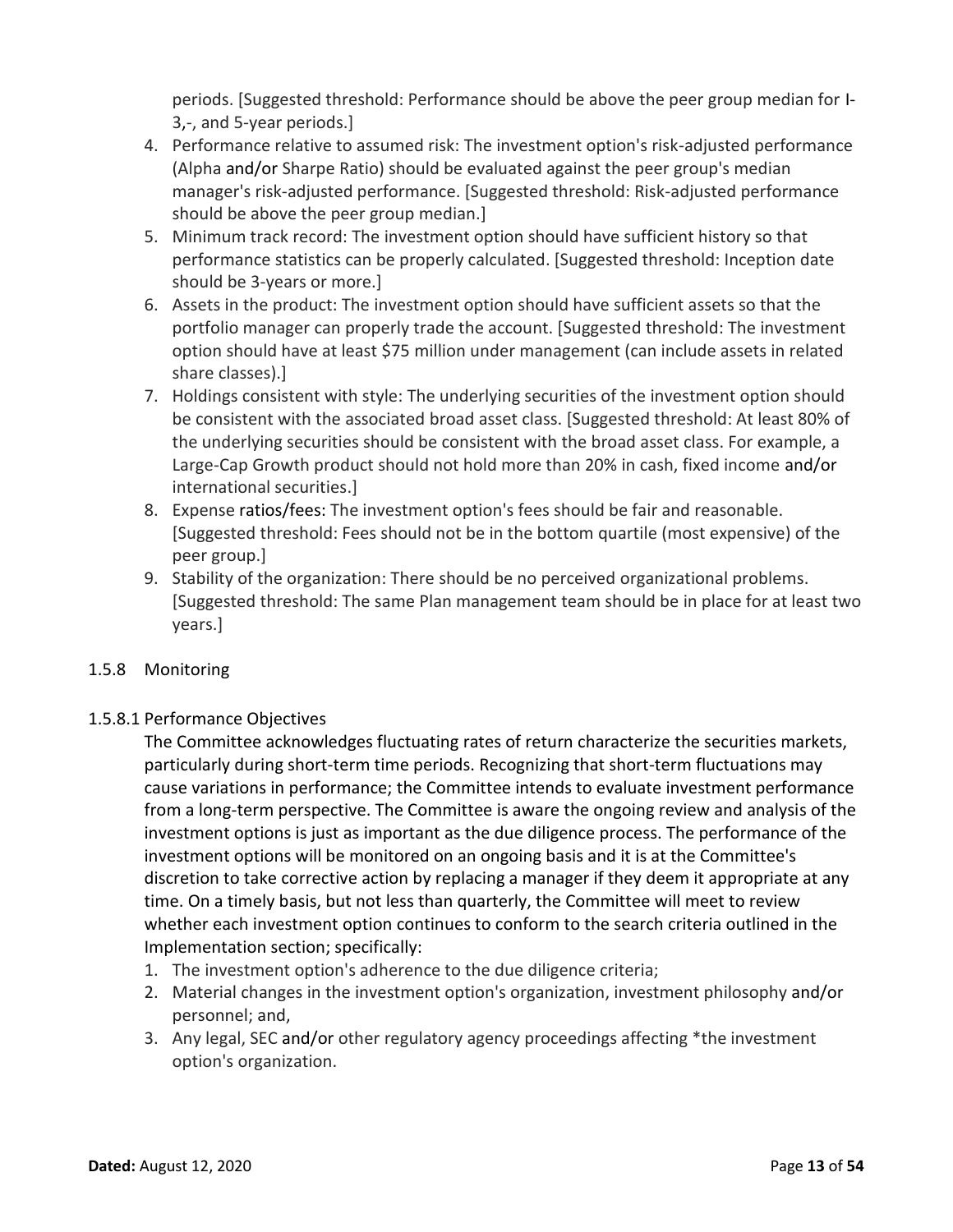# 1.5.8.2 Benchmarks

The Client has determined that performance objectives be established for each investment option. Manager performance will be evaluated in terms of an appropriate market index (e.g. the S&P 500 stock index for large-cap domestic equity manager) and the relevant peer group (e.g. the large-cap growth mutual fund universe for a large-cap growth mutual fund).

- Foreign Large Blend MSCI World Ex US NR USD
- Intermediate-Term Bond LB US Govt/Credit 5-10 Yr
- Large Blend S&P 500 TR
- Mid-Cap Blend S&P MidCap 400 TR
- Multi-sector Bond LB US Universal
- Specialty-Real Estate DJ Wilshire REIT
- -
- World Bond Citi WGBl NonUSD USD

# 1.5.9 Watch List Criteria

An investment option may be placed on a Watch List and a thorough review and analysis of the investment option may be conducted, when:

- 1. An investment option performs below median for their peer group over a I-, 3- and/or 5 year cumulative period.
- 2. An investment option's 3-year risk adjusted return (Alpha and/or Sharpe) falls below the peer group's median risk adjusted return.
- 3. There is a change in the professionals managing the investment option.
- 4. There is a significant decrease or increase in the investment option's assets.
- 5. There is an indication the investment option is deviating from the stated style and/or strategy.
- 6. There is an increase in the investment option's fees and expenses.
- 7. Any extraordinary event occurs that may interfere with the investment option's ability to prudently manage investment assets. The decision to retain or terminate an investment option cannot be made by a formula. It is the Committee's confidence in the investment option's ability to perform in the future that ultimately determines the retention of an investment option.

# 1.5.10 Measuring Costs

The Committee will review at least annually all costs associated with the management of the Portfolio, including:

- 1. Expense ratios of each mutual fund against the appropriate peer group.
- 2. Administrative Fees; costs to administer the Portfolio, including record keeping, custody and trust services.
- 3. The proper identification and accounting of all parties receiving soft dollars and/or 12b-1 fees generated by the Portfolio.

# 1.5.11 Investment Policy Review

The Committee will review this IPS at least annually to determine whether stated investment objectives are still relevant and the continued feasibility of achieving the same. It is not expected that the IPS will change frequently. In particular, short-term changes in the financial markets should not require adjustments to the IPS.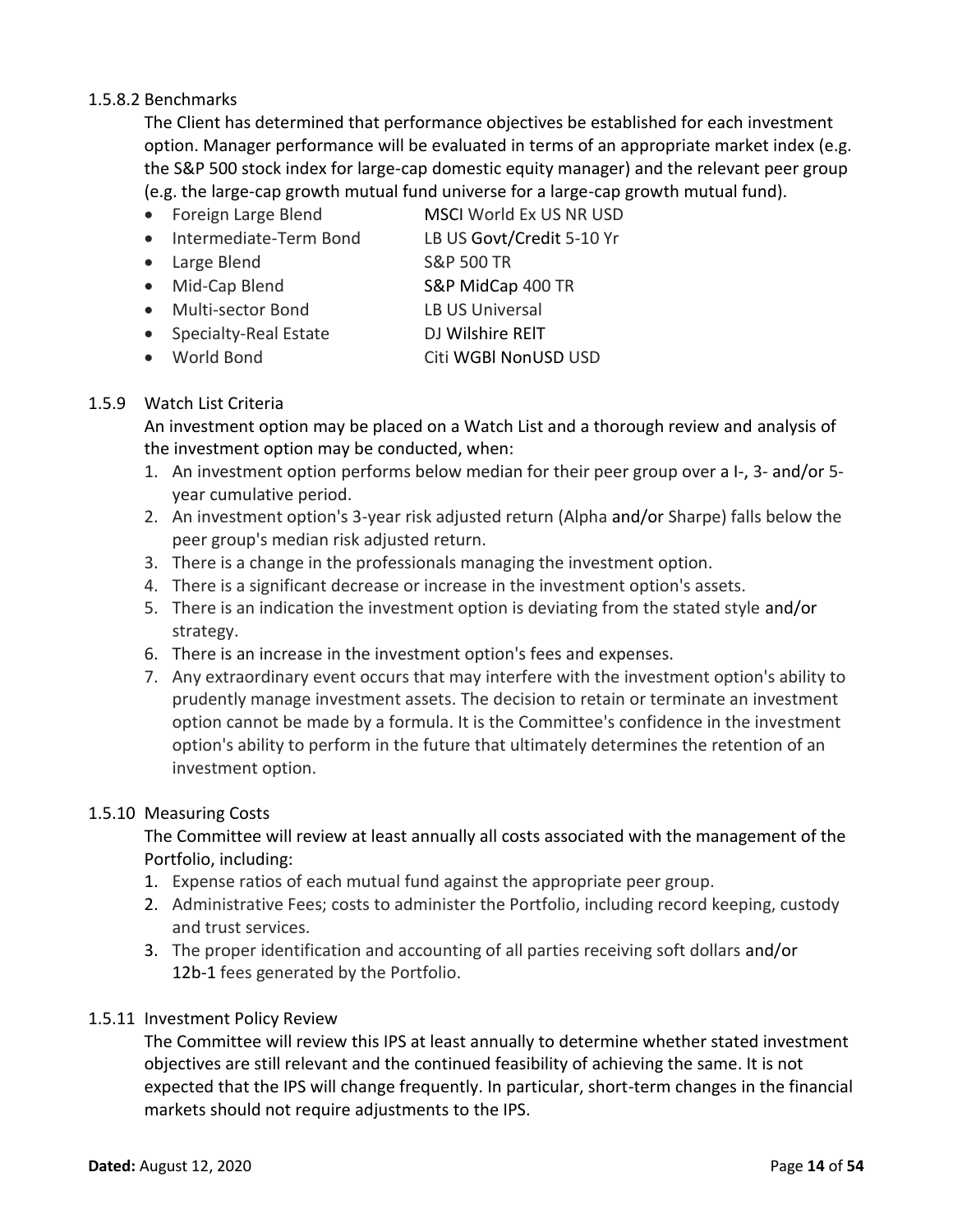# <span id="page-14-0"></span>**1.6 HOD Bidding**

- 1.6.1 Group Members of North Carolina Swimming are invited to bid for hosting House of Delegate (HOD) Meetings. North Carolina Swimming will pay for the rooms and any other services requested.
- 1.6.2 Bids must meet the following requirements:
	- 1. For the day prior to HOD two (2) rooms, each with seating for up to 35 people in a classroom or conference style (U shaped) setting from 8:30 AM to 5:00 PM.
	- 2. For the day of HOD,
		- a. Two (2) rooms for seating up to 35 people in a classroom or conference style (U shaped) setting from 9:00 AM – 12:00 PM.
		- b. One room for seating up to 100 people in a classroom setting from 12:30 PM to 5:00 PM
	- 3. The rooms indicated in one and two above shall be in the same location.
	- 4. A block of 10 hotel rooms shall be arranged. The hotel shall be within 10 miles of the location of the rooms. The block shall be available until at least 10 days prior to HOD
	- 5. Fall HOD For the Fall HOD the following two additional items are required
		- a. Saturday Afternoon (4 hours) 6 lane pool for All Star Clinic
		- b. Saturday Evening A/V equipped banquet facility with a capacity of at least 300 people
- 1.6.3 Bids for HODs shall be submitted two (2) weeks prior to the House of Delegates one year prior to the planned HOD or at a time designated by the General Chair.

The bids shall include the following:

- 1. Facility
	- a. Address of facility
	- b. Name of facility (and building if more than one building at location)
	- c. Name/numbers of rooms (identifying information)
- 2. Hotels
	- a. Name
	- b. Address
	- c. Rate
	- d. Name block will be held under
- 3. Banquet Facility (Fall HOD)
	- a. Name of Facility
	- b. Contact for Banquet Arrangements
	- c. Cost
- 4. Pool ()
	- a. Name of Pool
	- b. Contact for arranging Select Camp
	- c. Cost
- 1.6.4 The House of Delegates shall choose from among the bids received that meet the criteria.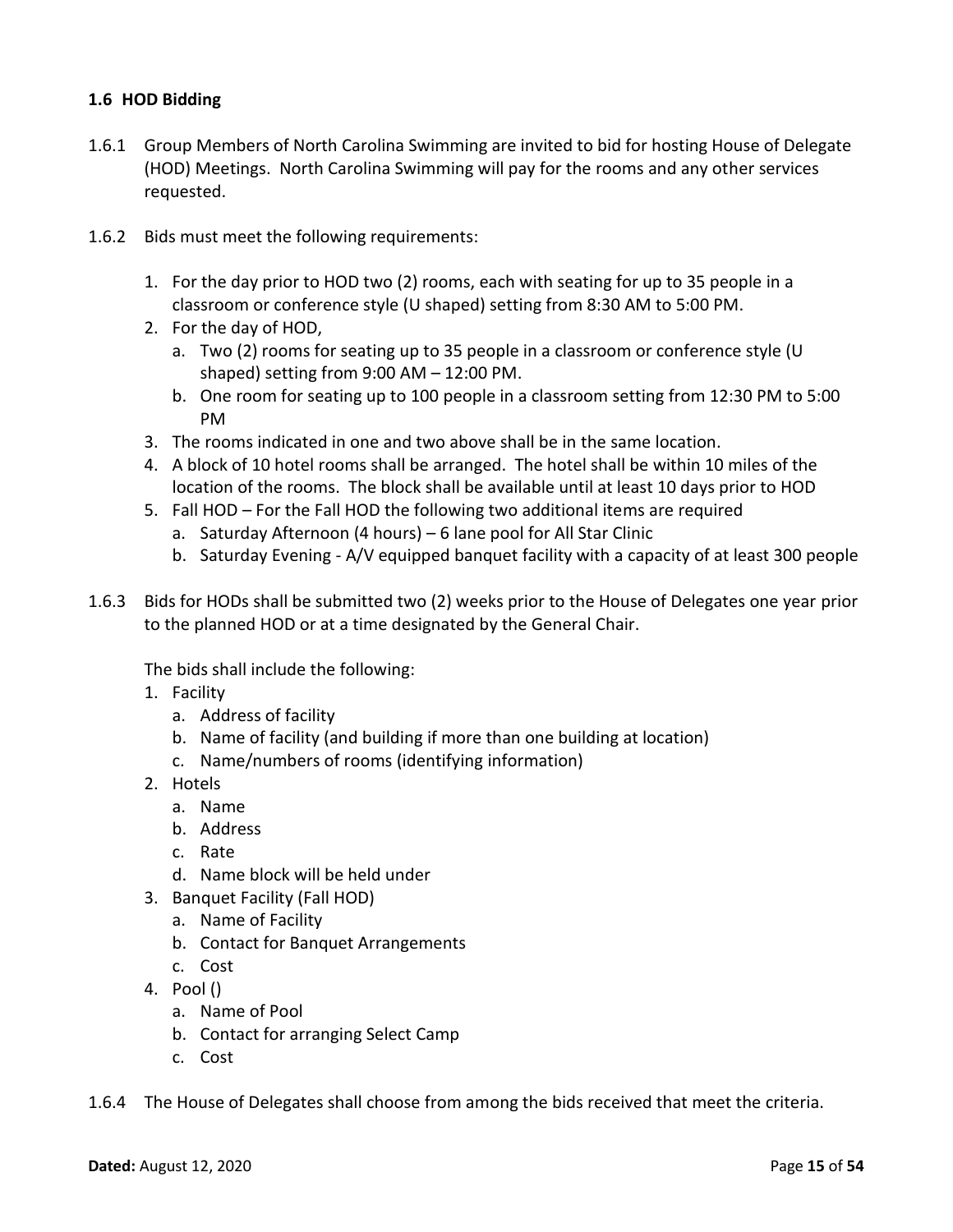- 1.6.5 If no acceptable bids are received, the General Chair shall choose the location and arrange the rooms.
- 1.6.6 If circumstances require action prior to the HOD, the Board of Directors may choose the location for HOD.

# <span id="page-15-0"></span>**1.7 Convention Reimbursement**

- 1.7.1 NC Swimming shall reimburse NSC members for travel to the USAS convention in accordance with the NCS Expense Reimbursement policy for the following:
	- Any NCS member with a USA swimming House of Delegates vote
	- Any NCS member who is a member of a USA Swimming national committee whose committee has a meeting at convention which is listed on the USA Swimming Convention Schedule
	- NCS Registrar
	- NCS Executive Director
	- Junior Athlete Representative or alternate
	- Diversity Coordinator
	- Treasurer
	- Official's Chair
	- Safe Sport/Operational Risk Coordinator
	- Disability Coordinator
	- Finance Vice-Chair
	- Legislative Chair
	- Other NCS members who have business at the convention as determined by the NCS Board of Directors
- 1.7.2 In addition, NC Swimming shall reimburse any NCS member in good standing, the cost of Early Bird registration if they register and attend the USAS Convention. Any other expenses shall be the member's responsibility.

# <span id="page-15-1"></span>**1.8 Expense Reimbursement**

- 1.8.1 This policy covers reimbursement for expenses while on NC Swimming business.
- 1.8.2 To be considered for reimbursement the following must apply:
	- 1. The activity has been approved by the NC Swimming Board of Directors or its policies. Note: NC Swimming House of Delegates are not included
	- 2. The individual(s) has been approved for travel by the Board of Directors or its policies.
- 1.8.3 Items to be reimbursed
	- Shared hotel, if practical, if lodging is not provided
	- Transportation or \$0.50/mile if driving (whichever is less) Note: airfare is limited to plan ahead economy class airfare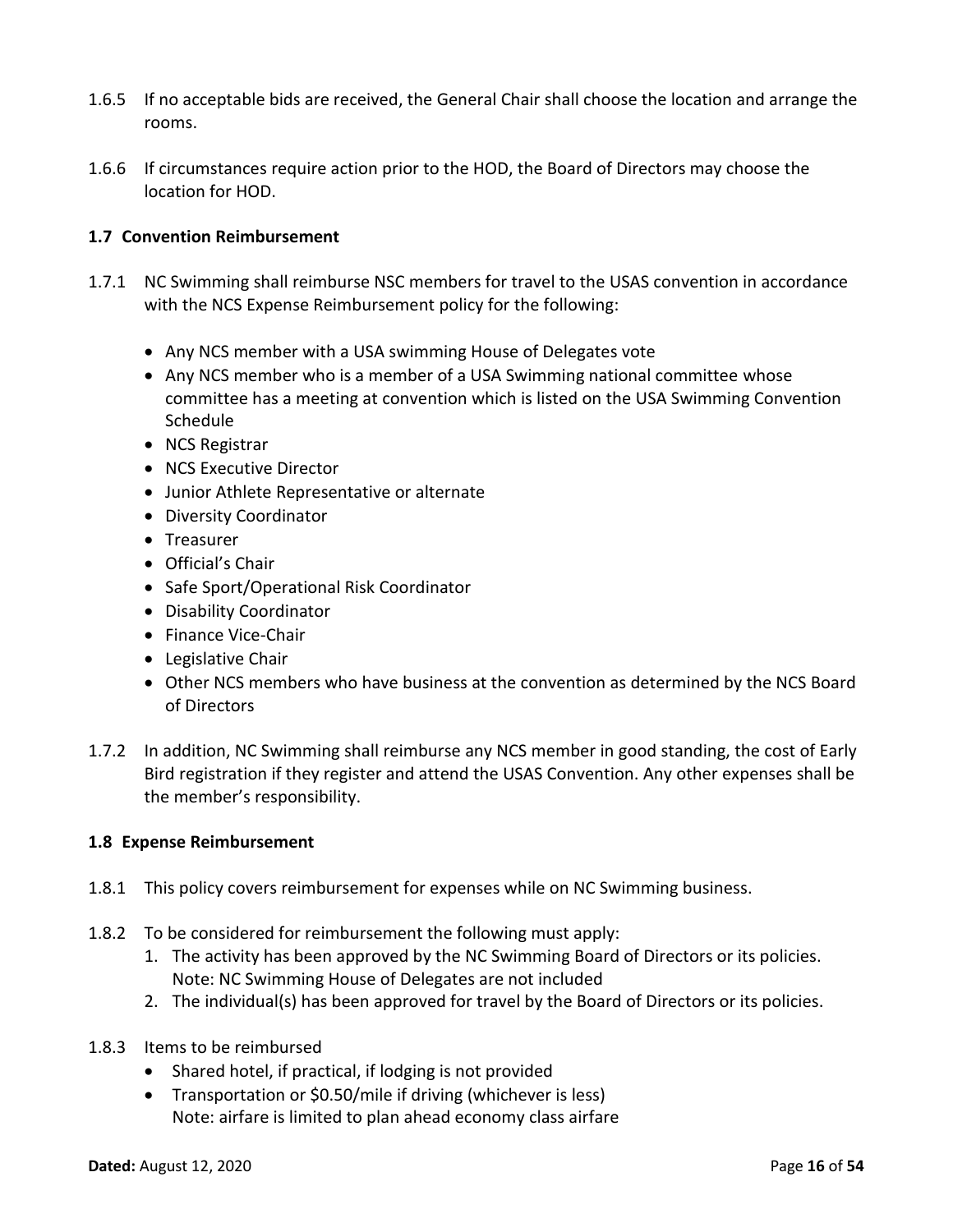- Registration Fees, if applicable
- Daily per diem per GSA, if meals are not provided
- Actual cost of parking up to \$10.00/day at the home airport
- Parking reimbursement at the hotel, if applicable.
- 1.8.4 A day will be considered any part of a day and includes travel days. A request must be made to the NC swimming treasurer within 30 days of the event.
- 1.8.5 Documentation must include:
	- Expense Account form as required by NC Swimming
- 1.8.6 Exception: There is no travel reimbursement for NC Swimming House of Delegates

#### <span id="page-16-0"></span>**1.9 Requests for Funds**

- 1.9.1 All requests for funds (payment of invoices, down payments, etc.) shall be directed to the NC LSC Treasurer by phone call or email from individuals who are authorized to make such requests.
- 1.9.2 All requests for funds shall include a short description as to why the funds are needed and a telephone number that the Treasurer can utilize to verify the request.
- 1.9.3 Funds for payment should be based on approved NC LSC budgeted line items or as approved by the NCS Board of Directors.
- 1.9.4 When appropriate, requests for funds shall be verified by a call-back confirming the requester's identity and authorization to request the funds for payment.

#### <span id="page-16-1"></span>**1.10 Seminar/Workshop Reimbursement**

- 1.10.1 NC Swimming shall reimburse NSC members for travel to the USA Swimming seminars, workshops, clinics and meetings. Invited members shall be determined by committee chairs and do not need Board of Director Approval to attend.
- 1.10.2 Attendance is limited to two people or the number of people provided hotel and meals by USA Swimming (whichever is less) unless the Board determines at least 30 days in advance that no representatives will be sent.
- 1.10.3 Reimbursement is limited to travel in accordance with the expense reimbursement policy unless otherwise approved by the board of Directors.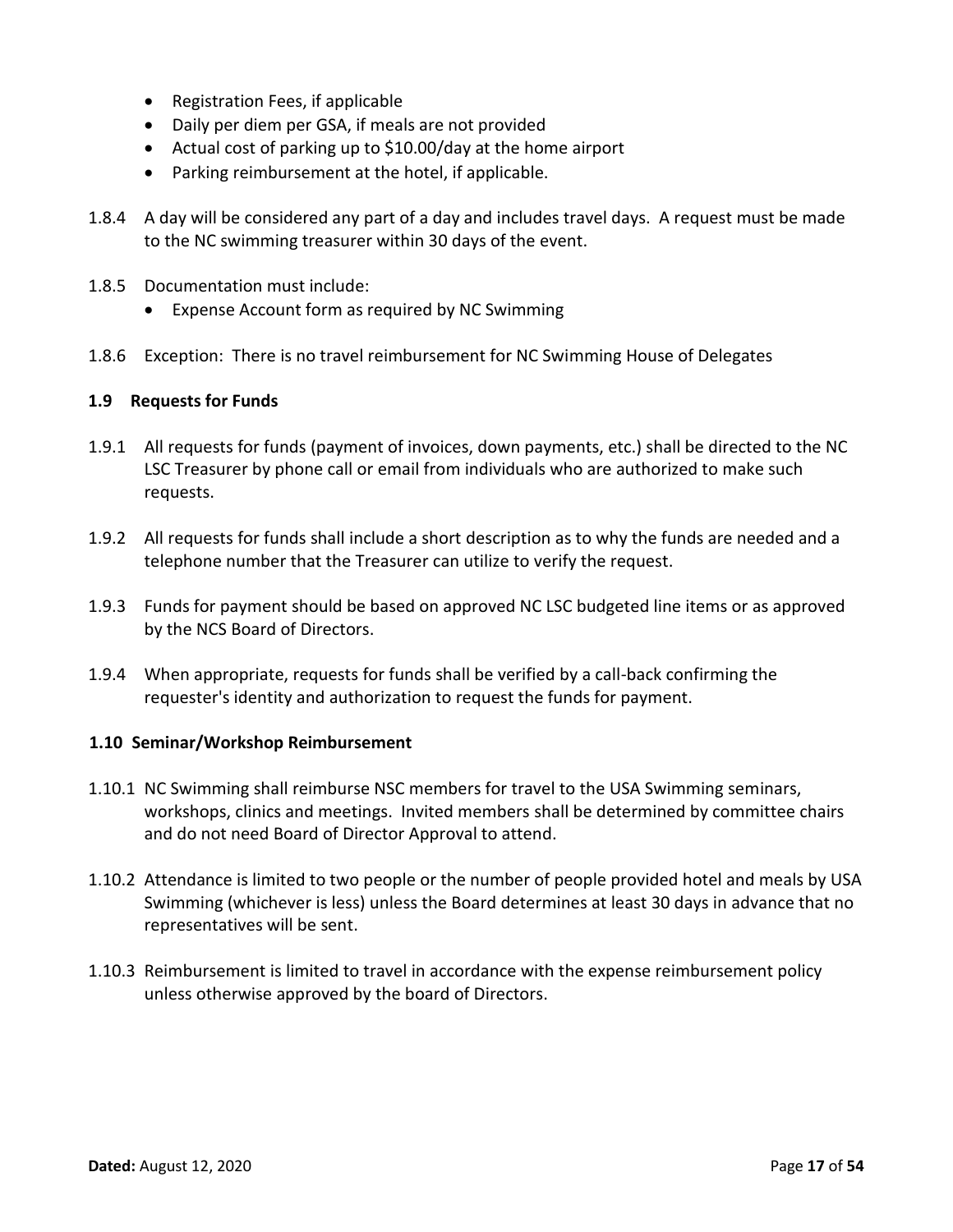# <span id="page-17-0"></span>**1.11 Website Privacy – COPPA**

### 1.11.1 Privacy

- North Carolina Swimming is a general audience website. We may provide interactive features and we may collect certain personal information which is more fully outlined below.
- While we encourage children to engage in our interactive website, we also wish to educate parents and children about issues of privacy when visiting our site.
- As a result, we are committed to full compliance with the Children's Online Privacy Protection Act of 1998 ("COPPA"). We collect from children only that information which is necessary for participation. In addition, we have provided parents and guardians with the ability to review the type of personal information currently collected about their children, to have that information deleted, and to request that no further personal information be collected by North Carolina Swimming.
- North Carolina Swimming respects and protects the privacy of all our users. We encourage parents and guardians and kids to use and enjoy our web site. Our privacy policy as described below is spelled out with the intention of educating parents and guardians and kids about how to safeguard their privacy when surfing on the web. We urge parents and guardians to discuss with their children the importance of protecting the confidentiality of personally identifiable information.

# 1.11.2 What Information is Collected and How We Collect It

To enable visitors to participate in some of our online activities, we may ask them to provide personal information including name, e-mail address, telephone number and date of birth. Here are some of the ways we may collect personally identifying information from our visitors:

- contest registrations
- online surveys
- online purchasing
- forums registration

#### 1.11.3 How We Use the Information

This information may be used for internal marketing purposes and helps us determine how to continually improve our site. We do not sell, distribute, trade or otherwise transfer personally identifiable information obtained from a user to any third party, either within our own organization or outside it, unless the user has provided his or her consent. We never share children's personal information with third parties.

#### 1.11.4 Third-Party Sites and Sponsors

Our site contains links to other sites whose information practices may be different from ours. Visitors should consult the other sites' privacy notices, which may differ from ours.

#### 1.11.5 Cookies and How We Use Them

• Cookies are used to gather basic tracking information and to monitor the presentation of advertisements and are placed on your hard drive by many major websites. They are especially necessary when ordering a product online. Cookies allow websites to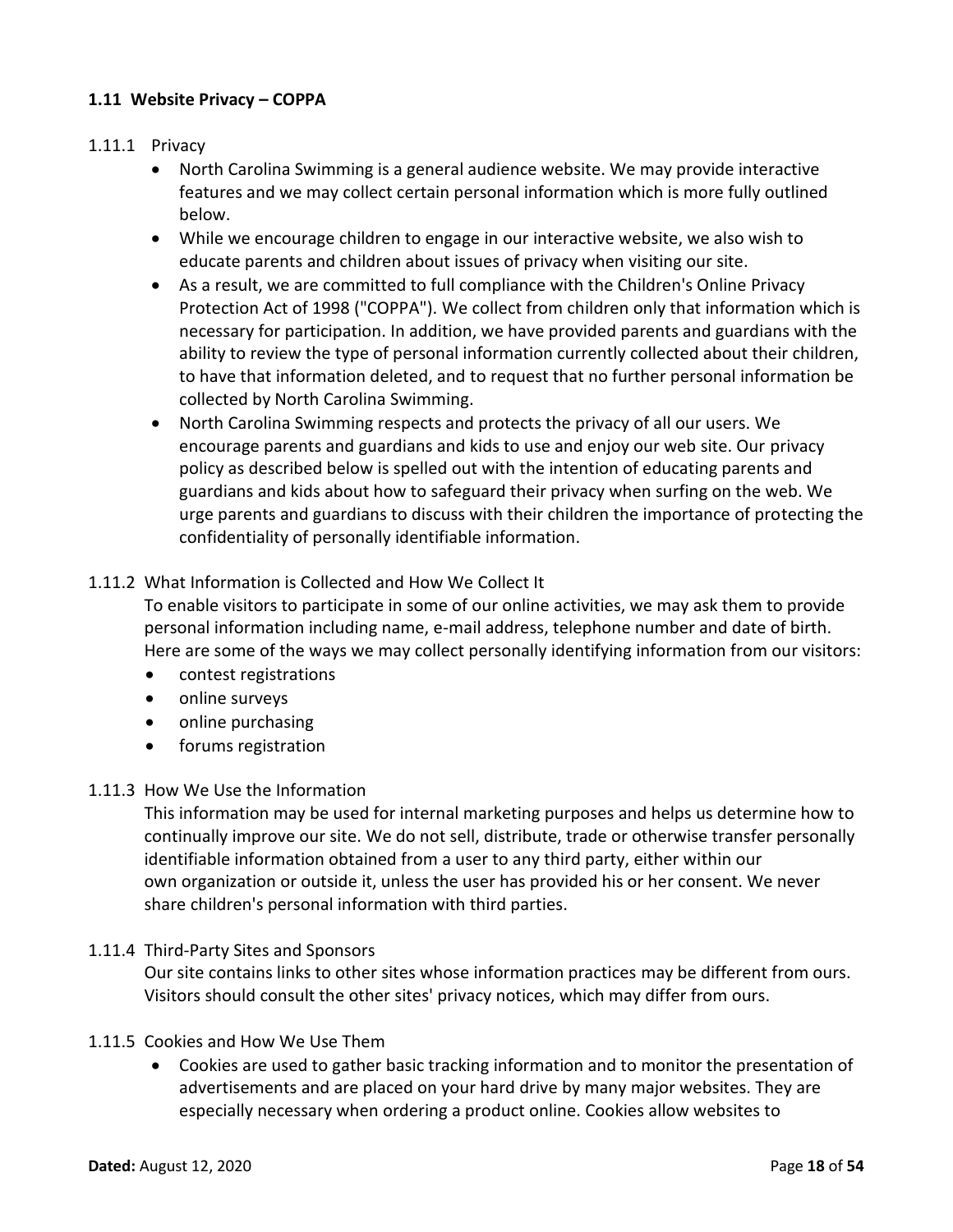determine the type of computer operating system and browser that you and other viewers are using, which enables websites to improve access to content.

• We do not link the information collected through cookies to personally identifiable information provided by users from participating in our activities. Cookies do not contain any information that is, in itself, personally identifying.

# 1.11.6 Terms of Use

- All "Content" found on this website, including, but not limited to, photographs, graphics, editorial content, results, database information and any other text is the sole property of North Carolina Swimming or its partners, and all rights are reserved. The logos appearing on the Site which identify North Carolina Swimming and/or its products and services are proprietary marks.
- The Contents of this website are for your personal or informational use only. Commercial usage of any Content or the re-purpose of such Content is strictly prohibited.
- 1.11.7 For questions about these policies, please contact [webmaster@NCSwim.org](mailto:webmaster@NCSwim.org)

# <span id="page-18-0"></span>**1.12 Team Travel**

As part of USA Swimming's enhanced athlete protection efforts, USA Swimming require clubs and Local Swimming Committees (LSCs) to have published policies for team travel. For athletes to participate on LSC sponsored trips, the parents and athletes shall sign the LSC Team Travel Policy. In addition, the parents shall sign the Motor Vehicle Permission Form. All coaches and chaperones shall also sign a the LSC Team Travel Policy

# <span id="page-18-1"></span>**1.13 Sponsorships**

- 1.13.1 Purpose This policy lays out the guidelines for third party sponsorship opportunities related to North Carolina Swimming, Inc. (NCS). Sponsorships that fall within the guidelines of this policy may be executed by the NCS Executive Director without further approval. North Carolina Swimming retains naming rights to all NCS championship meets. Sponsorships that are not covered by this policy should be brought to the Board of Directors for approval prior to execution.
- 1.13.2 Guidelines Business Website Ads on the North Carolina Swimming, Inc. website are non-exclusive.
- 1.13.3 Payment for website advertising may be in cash, credit cards, or in-kind goods or services. The NCS Executive Director will determine the value of in-kind offers.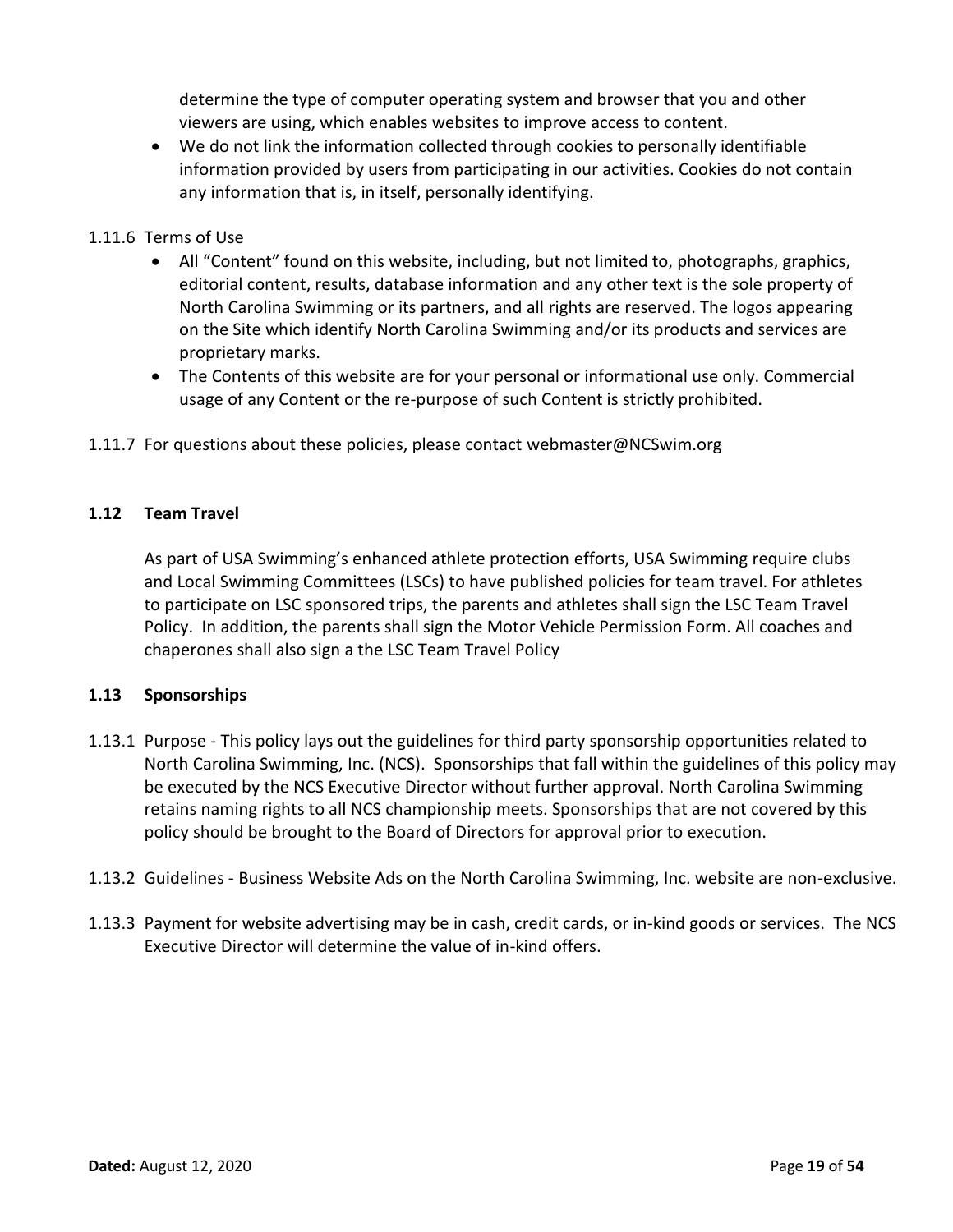1.13.4 The following sponsorship levels/costs will be offered:

| <b>Level</b>                        | 6 mo     | $12 \text{ mo}$   |  |
|-------------------------------------|----------|-------------------|--|
| <b>Business Website Advertising</b> | \$500.00 | \$900.00          |  |
| Bronze Level Sponsorship            |          | $$1500 - $1,999$  |  |
| Silver Level Sponsorship            |          | $$2,000 - $2,999$ |  |
| Gold Level Sponsorship              |          | \$3,000 and above |  |

| <b>Benefit</b>                                                                                                                                                                     | <b>Business</b><br><b>Website</b><br><b>Advertising</b> | <b>Bronze</b> | <b>Silver</b> | Gold |
|------------------------------------------------------------------------------------------------------------------------------------------------------------------------------------|---------------------------------------------------------|---------------|---------------|------|
| Display sponsor's logo/ad in a 4-wide x 1 high<br>configuration on the North Carolina Swimming<br>website homepage                                                                 | X                                                       | X             | X             | x    |
| Recognition for new sponsors in a posted<br>announcement on the NCS website                                                                                                        |                                                         | X             | X             | x    |
| Full page ad in the heat sheet of two NCS State<br>Championship Meets.                                                                                                             |                                                         | X             |               |      |
| Full page ad in the heat sheet of four NCS State<br>Championship Meets.                                                                                                            |                                                         |               | X             | x    |
| Availability to display materials and distribute<br>product information/samples at all NCS state<br>championship meets subject to booth and table<br>space and venue restrictions. |                                                         |               |               | х    |

# <span id="page-19-0"></span>**1.14 Safety Program**

# 1.14.1 Purpose

The purpose of this policy is to establish the North Carolina safety Program and when it shall be utilized.

# 1.14.2 Application

The North Carolina Safety Program (See NCS Safety Program on website), shall be utilized for all meets\* and events\* sanctioned or approved by North Carolina Swimming. It shall also apply to all practices\* for USA Swimming member clubs practicing within the North Carolina LSC.

\*The program does not apply to Open Water events. Those events are governed by USA Swimming.

# <span id="page-19-1"></span>**1.15 National Coordinator Board Member Election**

1.15.1 NCS members who are members of the USA Swimming House of Delegates according to Article 6 sections 6.1.1 or 6.1.2 of the Corporate By-Laws of USA Swimming or chairs of USA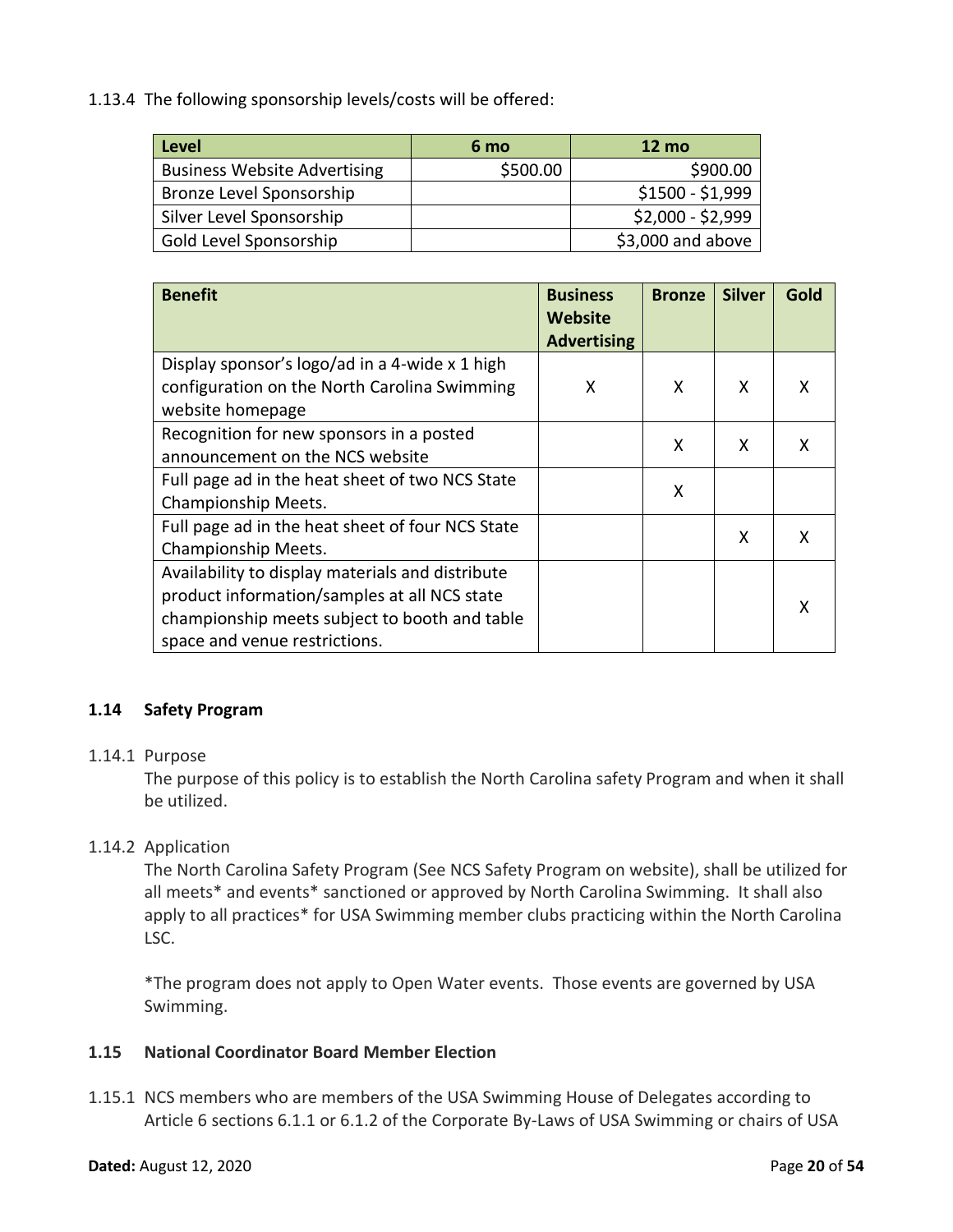Swimming National Committees shall elect a representative to the NCS Board during odd years at the Fall HOD.

- 1.15.2 The National Coordinator Board Member shall meet the above requirements, be present at the NCS House of Delegates when the vote is held and shall not be a member of the NCS Board of Directors in another voting position.
- 1.15.3 If there are no NCS members meeting the above requirements, the position shall remain empty.
- 1.15.4 If the National Coordinator no longer meets the requirements or is elected to the NCS Board in another position, the National Coordinators shall meet to elect a replacement as soon as practical.

# <span id="page-20-0"></span>**2 ATHLETE POLICIES**

# <span id="page-20-1"></span>**2.1 Disability Inclusion**

- 2.1.1 USA Swimming Standards
- 2.1.1.1 In compliance with the USA Swimming Rules and Regulations, NCS wishes to accommodate swimmers with a disability as defined by USA Swimming.
- 2.1.2 NCS Special Administrative Standards
- 2.1.2.1 NCS welcomes all swimmers with a disability who wish to participate in USA Swimming/NCS as described in the USA Swimming Rules & Regulations, Article 105.
- 2.1.2.2 All NCS member clubs are encouraged to include swimmers with a disability. The facilities in the pool where the team practices should have the equipment necessary to accommodate these swimmers and the swimmers should be allowed helpers during their practice.
- 2.1.2.3 Accommodations during practices should be up to the discretion of the head coach. Examples of such accommodations are:
	- Include the swimmer with a disability in practices by the swimmer's ability rather than age.
	- The coach of the practice group should have the same expectations of the swimmer with a disability as the other swimmers in that group with respect to effort, attendance, and other aspects of work ethic.
	- The same principles of training/conditioning, bio-mechanics, and sport psychology apply to the swimmers with a disability as the other athletes.
- 2.1.2.4 Inclusion of swimmers with a disability in NCS sanctioned meets.
	- This policy shall apply only to swimmers with disabilities as defined by USA Swimming as "a permanent physical or cognitive impairment that substantially limits one or more major life activities."
	- In the regular season meets, swimmers with a disability need not have achieved the qualifying time standards. The meet director shall have the authority to accommodate the swimmer without substantial negative impact on meet time line. Examples of such accommodations are:
		- $\circ$  Allow the swimmer with a disability to compete at a shorter distance, e.g. a 50-yard distance within a 100 yard event.
		- $\circ$  Seed the swimmer with a disability by time rather than age, e.g. an 18-year-old swimmer with a disability could be seeded in the 11 - 12 age group of the same event.
	- Places and awards for swimmers with a disability can only be earned in the swimmer's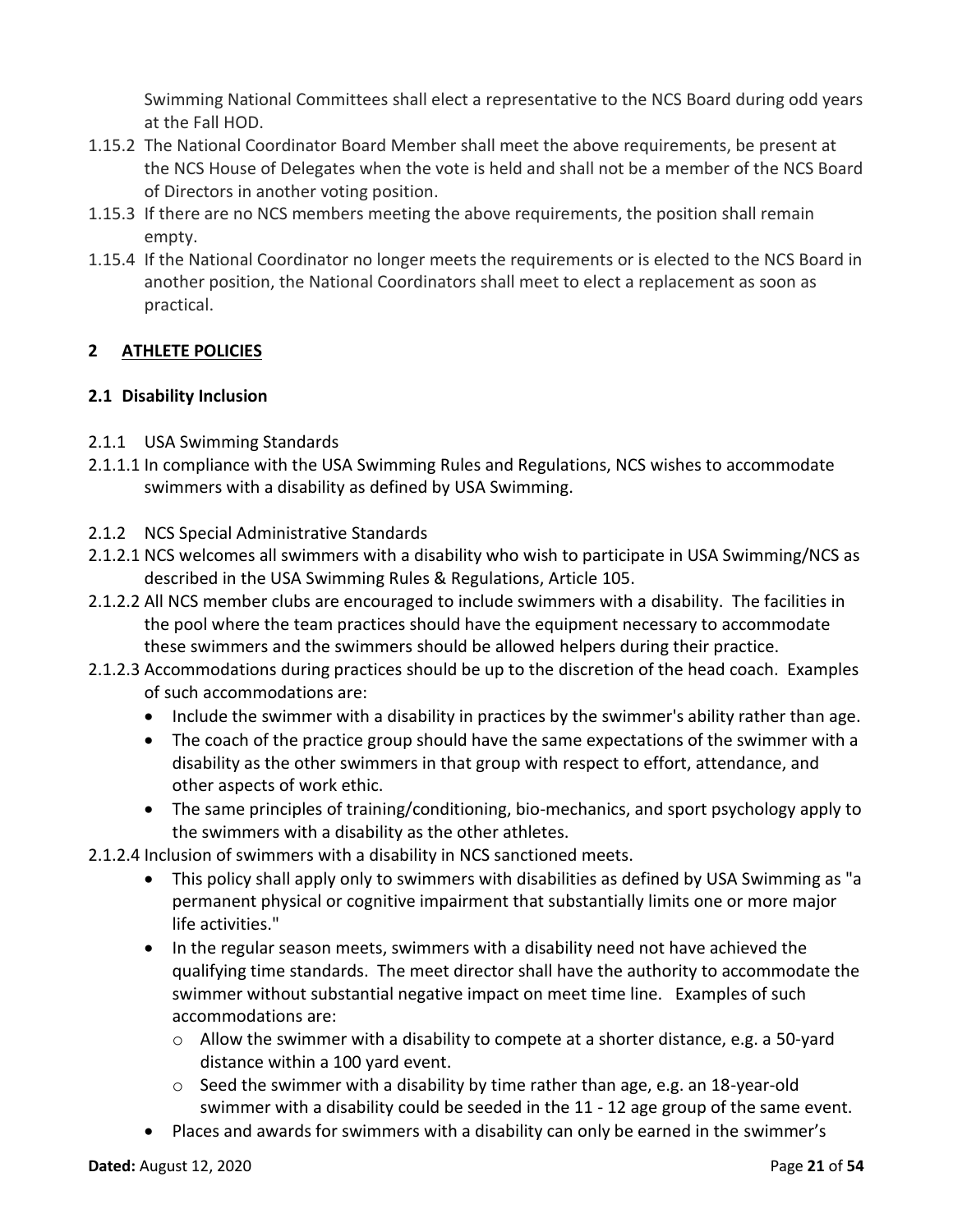actual event and/or age group. At the discretion of the meet host special awards may be given to swimmers with a disability.

2.1.2.5 It is required that the following statement be included in all meet invitations:

<Host Team> welcomes all swimmers with disabilities as described in the USA Swimming Rules & Regulations, Article 105, to participate in our meets. Coaches entering swimmers with disabilities that require any accommodations are required to provide advance notice in writing to the Meet Director by the entry deadline accompanying their meet entry file, including the need for any personal assistants required and/or registered service animals. Failure to provide advance notice may limit <Host Team>'s ability to accommodate all requests.

# <span id="page-21-0"></span>**2.2 Outreach Membership Program**

- 2.2.1 USA Swimming and North Carolina Swimming offer a membership program to help and encourage the economically disadvantaged youth who are unable to afford the USA Swimming membership fees. The program offers qualified athletes the opportunity to become USA Swimming members for \$5.00.
- 2.2.2 The goal of the Outreach Program is to promote the identification, recruitment, training and retention of any of America's minority and disadvantaged youth that shows an interest in swimming and is unable to afford joining a local USA Swimming club.
- 2.2.3 North Carolina Swimming, Inc. will waive the \$2.00 LSC fee on the Outreach memberships, so the cost remains at \$5.00 per athlete. The membership is a year-round membership. Confidentiality of members will be maintained. The athlete will receive a year-round athlete membership card as with any other year-round athlete and they will be on the year round athlete list.
- 2.2.4 Proof of qualification for Outreach Membership can be shown by meeting criteria listed in the NCS rules.
- 2.2.4.1 To apply for Outreach Membership:
	- Complete the NCS Registration forms.
	- Submit all registration forms, \$5.00 registration fee and proof of qualification to the NCS Registrar.
- 2.2.4.2 Please contact the LSC Registrar or the Diversity Coordinator if you have any questions.

# <span id="page-21-1"></span>**2.3 Outreach Benefit**

2.3.1 Purpose - To encourage the participation of Outreach Athletes in meets sanctioned by North Carolina Swimming that are open to the general membership of North Carolina Swimming (including those meets for which specific teams have been assigned by the technical Committee for purposes of balance), North Carolina Swimming will reimburse a club for meet entry fees paid by the club for swimmers classified as outreach athletes.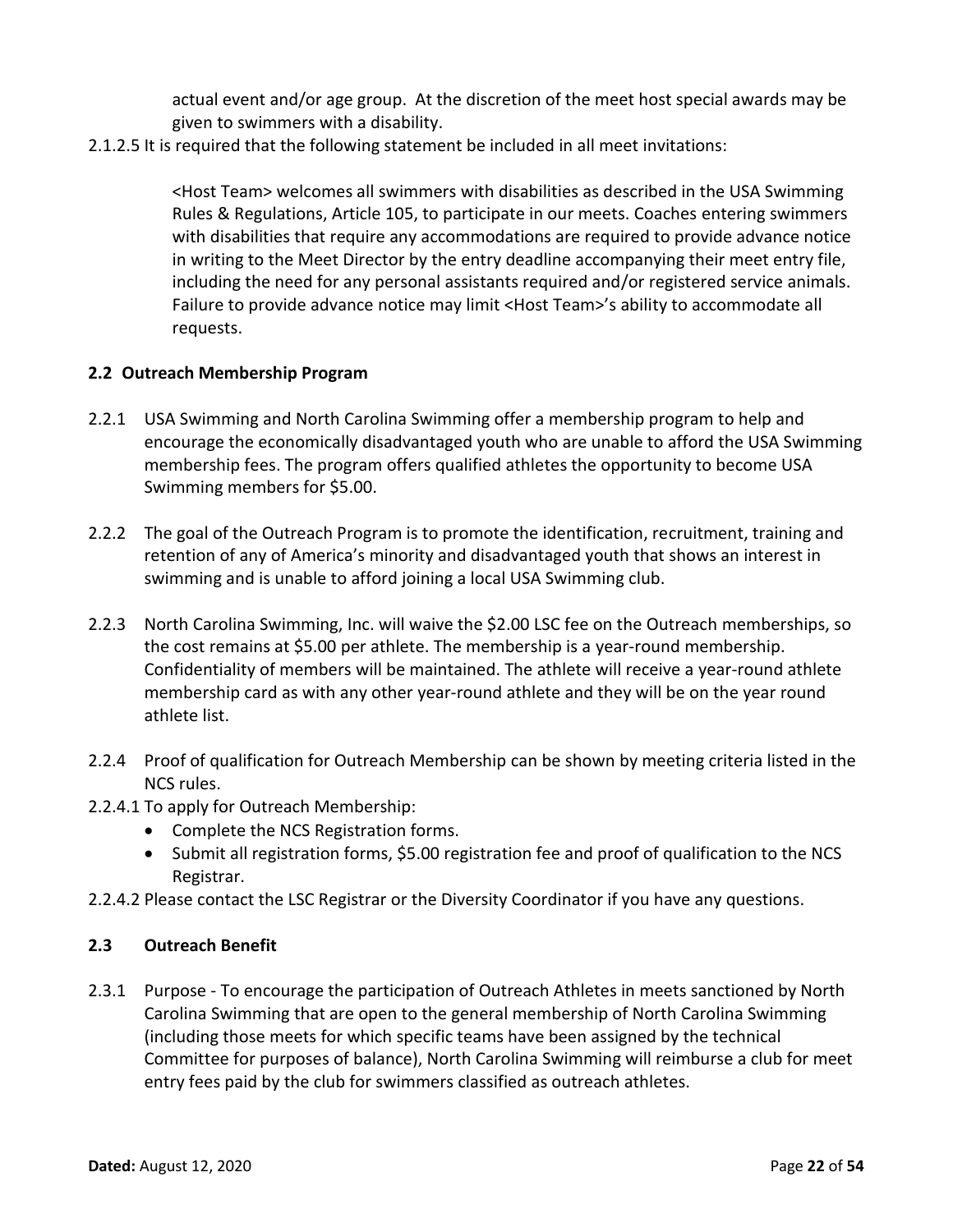- 2.3.2 To this end, North Carolina Swimming will reimburse event entry fees:
	- For event fees that have been paid for sanctioned "open" meets within the North Carolina LSC
	- For those events that the swimmer completes.
- 2.3.3 Under this program, North Carolina Swimming will not reimburse: Entry fees for events where
	- "No Swim" is recorded.
	- Entry fees for dual meets or closed invitationals
	- Non-entry "meet fees" or "per swimmer" fees
	- Travel, meals or other meet expenses
	- Fees for USA Swimming sanctioned meets held outside of the LSC.
- 2.3.4 The LSC provides funds to cover expenses for certain championships held outside of the LSC. Fees for Championship meets held outside of the LSC are properly handled through those incentive programs.
- 2.3.5 Reimbursement Procedure
	- 1. The Registration Coordinator will advise the Treasurer of the names and club affiliation of all registered Outreach Athletes.
	- 2. Teams should register and pay for all entries following regular procedures as posted in the meet notice.
	- 3. Following the meet, the team should submit to the Treasurer the following documentation:
		- a. The Meet Entry Fee report, with outreach swimmers highlighted (or circled). A copy of the results, with the corresponding results for each swimmer showing that the swimmer was present and completed the event. (Entries which result in a "No Swim" will not be reimbursed.)
		- b. The "Outreach Entry Fee Reimbursement" form provided by the LSC. For reimbursement, the club must provide
			- i. the athlete's name,
			- ii. the date and location of the meet, and
			- iii. the individual events for which entry fees were paid for the athlete.
	- 4. The reimbursement will be paid for all individual event entry fees paid by the club for the athlete.
	- 5. The club must file for the entry fee reimbursement within 60 days of the conclusion of the meet.
	- 6. The Diversity Coordinator/Operations Committee will provide an Outreach Entry Fee Reimbursement Request Form on the North Carolina swimming website.
	- 7. The Treasurer will confirm the entry information from the published meet results
	- 8. The reimbursement check will be made payable to the club and forwarded to the address provided on the reimbursement request. It is intended that these funds be used to reimburse "out-of-pocket" expenses for meet fees incurred by the outreach athlete. (i.e., if the athlete has paid for the meet entry fees, the team receiving the reimbursement should take all reasonable steps to return the funds to the athlete/ athlete's family as quickly as possible).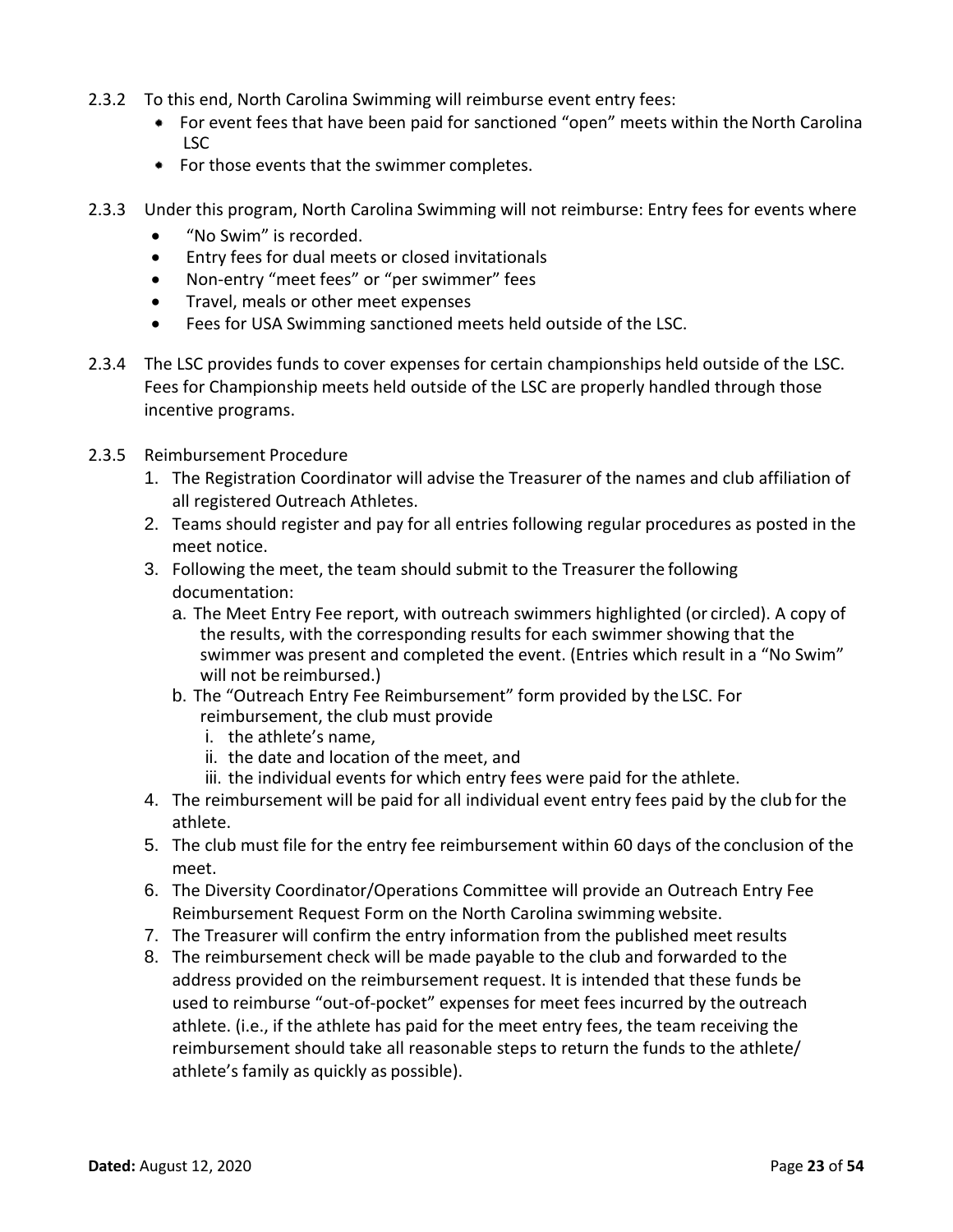# <span id="page-23-0"></span>**2.4 Camp Selection Policy (Future)**

#### <span id="page-23-1"></span>**2.5 National/Zone Camp Reimbursement**

- 2.5.1 NC Swimming shall reimburse NSC athlete members invited to USA Swimming sponsored National and Zone Camps in accordance with the schedule below. Invited members do not need Board of Director Approval to attend.
- 2.5.2 Athletes must be registered with North Carolina Swimming at the time of selection and at the time of the camp. Athletes/teams must notify the Executive Director of selection and attendance. Reimbursement will be made at the completion of the camp in accordance with travel fund reimbursement policy.
- 2.5.3 Reimbursement Schedule: National Select Camp (\$200) National Open Water Select Camp (\$200) Diversity Select Camp (\$200) Zone Select Camp (\$100) **Note: Reimbursements will come from the general fund.**

#### <span id="page-23-2"></span>**2.6 Non-USA Swim Meets Travel Funding**

- 2.6.1 NC Swimming will consider funding for athletes to non-USA Swimming national qualifying events when the events lead to a USOC-recognized international competition in which participants represent their countries.
- 2.6.2 All other relevant procedures in the Travel Fund will apply in order for a swimmer to be eligible for funding. A final review of a written request shall be considered by the NCS Travel Fund Committee and the NCS Travel Fund Committee has the right to accept or reject the request based on the merit of the event and its relevance to international competition within the Disability agenda.
- 2.6.3 The swimmer must be USA Swimming registered, NCS LSC registered, competing in meets in the NCS LSC and must have obtained Paralympic classification.
- 2.6.4 Athlete funding amount shall be determined by the Travel Fund Committee using the same guidelines for able bodied athletes attending equal level events.

#### <span id="page-23-3"></span>**2.7 Zone Team Selection**

2.7.1 Team Size

North Carolina Swimming will select the following number of swimmers for the NC Zone Team.

| 15-18 Boys  | 8 swimmers selected |
|-------------|---------------------|
| 15-18 Girls | 8 swimmers selected |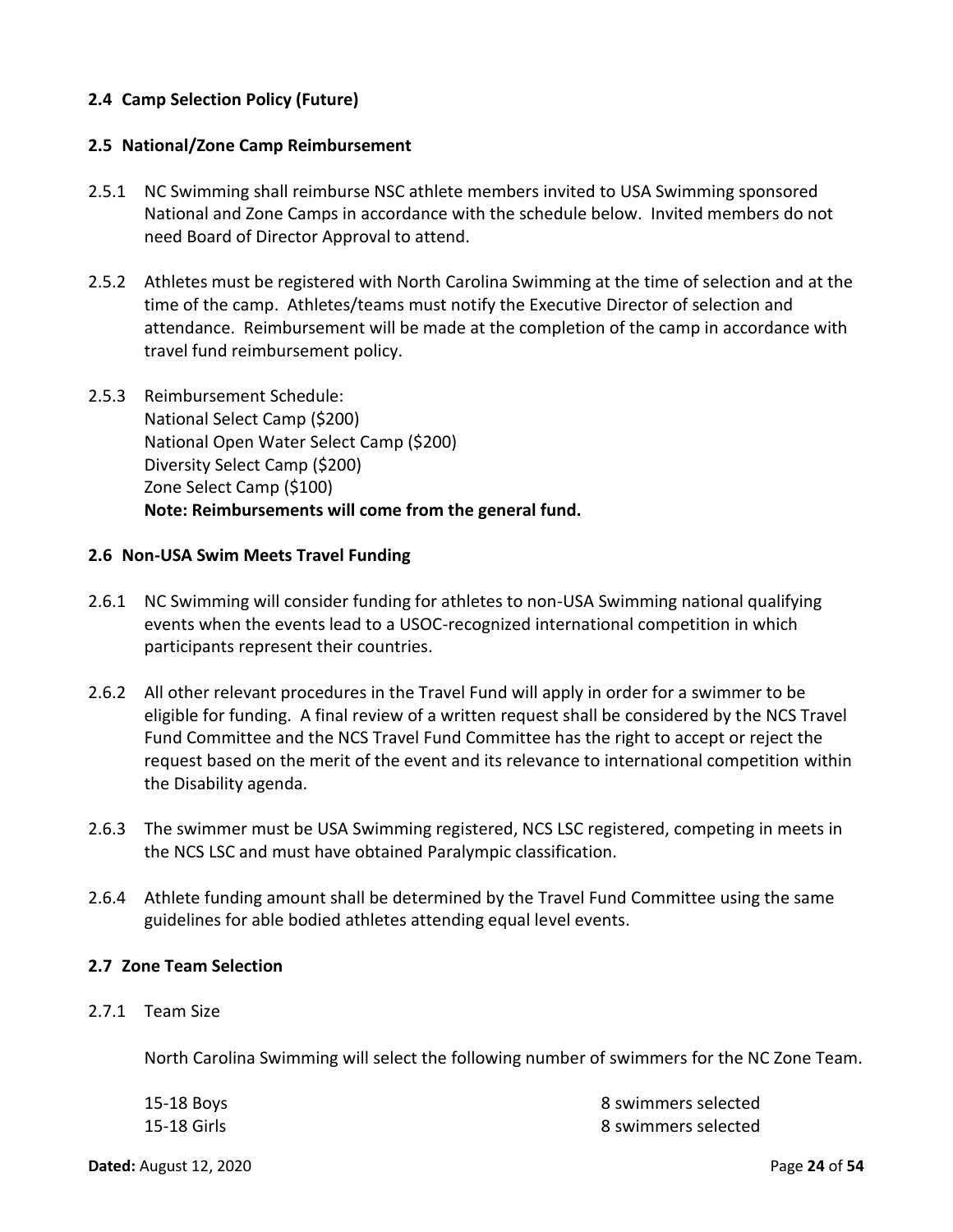| 11-12 Girls | 8 swimmers selected |
|-------------|---------------------|
| 11-12 Boys  | 8 swimmers selected |
| 13-14 Girls | 8 swimmers selected |
| 13-14 Boys  | 8 swimmers selected |

### 2.7.2 Selection Process

Eligibility: Swimmer must be a currently registered NC Swimming year-round athlete. Swimmers will apply for the appropriate age group based on his/her age as of the first day of the Southern Zone Age Group Meet. Swimmers must be eligible to compete in the Southern Zone Age Group Championships based on the meet entry criteria.

#### 2.7.3 Selection Meets

- 11-12 and 13-14 Swimmers may use any long course meters' time achieved from March 1 of the current year through the end of Sunday's finals at the NCS Long Course Age Group Championships.
- 15 18 Swimmers may use any long course meters' time achieved from March 1 of the current year through the end of Sunday's finals at the NCS Long Course Senior Championships.

#### 2.7.4 Selection Procedure

- Swimmers may use any long course meters time, for an eligible event, achieved from March 1 of the current swim season through the end of Sunday finals at the NCS Long Course Age Group Championships for 11 – 14 year old's and the NCS Senior Championships for  $15 - 18$  year old's. All swims prior to the respective Championships must be listed in the USA Swimming SWIM'S Database. Adding together the swimmer's six highest scoring, zone meet eligible events, will produce the "total ZONE POINTS" score for each athlete.
- The number of ZONE POINTS awarded per eligible event swum will be based on the proximity of the time swum to the Zone Meet prelims rolling average 8<sup>th</sup> place time for each eligible event.
- The top five 11-12 Girls, 11-12 Boys, 13-14 Girls, 13-14 Boys, 15  $-$  18 Girls, and 15 – 18 Boys total zone point scorers will be extended an invitation to join that years NC Zone Team.
- An additional three 11-12 Girls, 11-12 Boys, 13-14 Girls, 13-14 Boys, 15 18 Girls, and 15 – 18 Boys will be selected on an "at-large" basis by the Zone Coaching Staff in consultation with the Zone Head Coach. Selection of "atlarge" team members will be based on likely scoring contribution to the team.

# 2.7.5 Calculating Zone Points

# 2.7.5.1 Summary

1. The total zone points will be calculated by the team managers and coaching staff and used to determine automatic Zone Team selections. The top-5 swimmers in the 11-12, 13-14, 15 - 18 age groups, both boys and girls, by total Zone points will be selected to the Zone Team. Three additional 11-12, 13-14,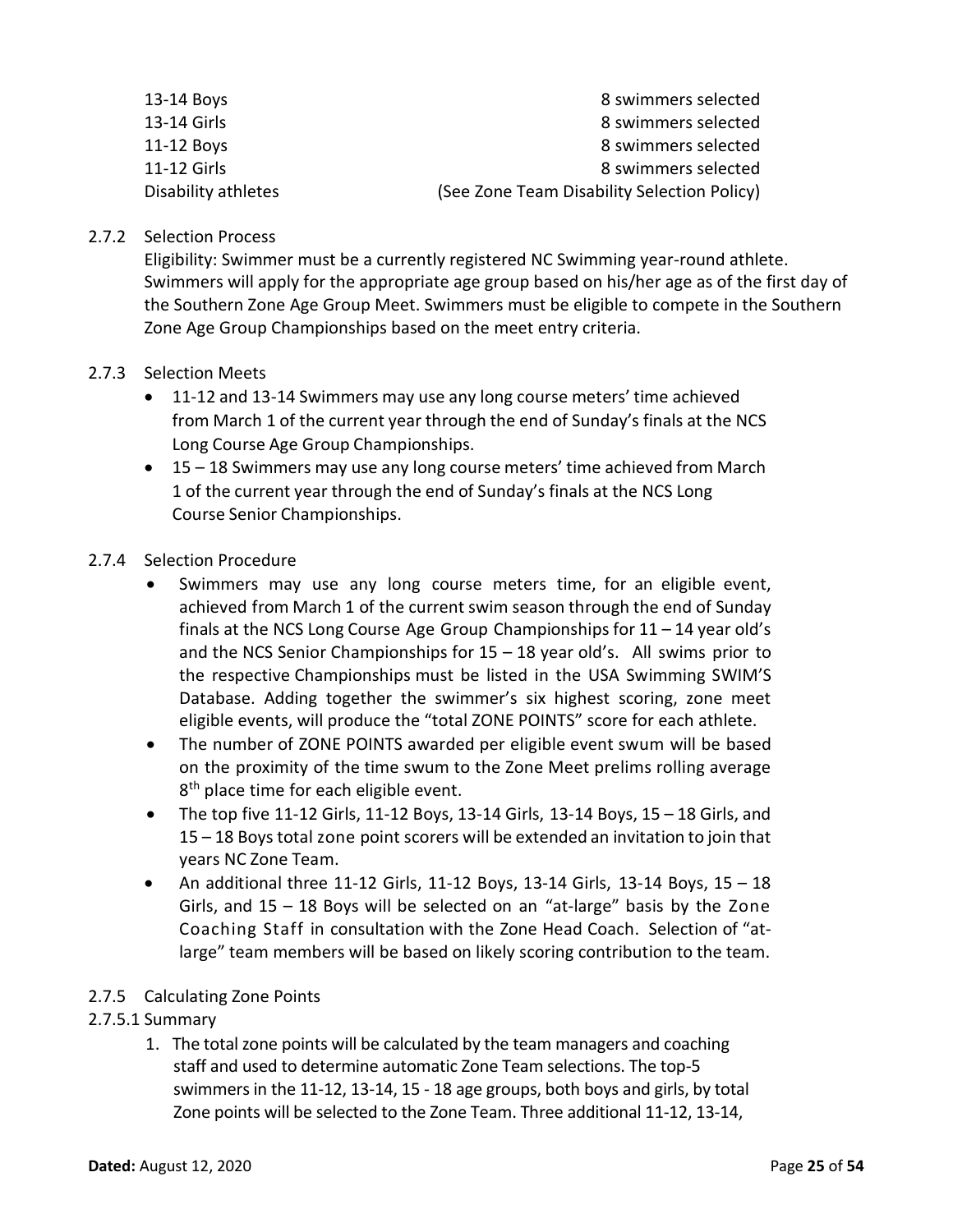15 - 18 swimmers in both the girls and boys will be selected by the NCS Zone coaching staff based on the ability of each athlete to potentially score points at the meet.

- 2. If the total Zone points for two or more swimmer's resultsin a tie, the swimmer(s) with the highest ranked score in any event will make the team. If there is still a tie, the second highest score will be used to break the tie.
- 3. The Zone application on the NCS website is due to the Zone Coaching Staff no later than 15 minutes following the conclusion of the applicant's final session at NC Long Course Age Group Championships for 11-14 year-old swimmers or NC Long Course Senior Championships for 15-18-year-old swimmers. Deadlines completing applications will be found each year on the NCS website.

# 2.7.5.2 Zone Points Formula

The following formula will be used to calculate Zone Points for each event eligible to be scored

- $ZP = BP * (BT / T)^{3}$
- Where
	- $O$  BP = 1000
	- $\circ$  T = Swimmer's time in seconds
	- $\circ$  BT = 3 year rolling average of the event's prelims 8<sup>th</sup> place time
- Example Zone Points calculation: 11-12 Boys swim the 100m Back in 1:10.51
	- $\circ$  Convert the time to seconds.  $[1:10.51 = 60 + 10.51 = 70.51$  sec]
	- $\circ$  Divide the average prelims 8th place time in seconds for 11-12 boys 100m back by the swimmer's time in seconds  $(68.84 / 70.51 =$ .9763]
	- $\circ$  Cube the result  $(0.9763)^3 = .9306$  ]
	- o Multiply the result by 1000 and round to the nearest whole number to arrive at your Zone Point value [1000 \* .9306 = 930.6 = 931 points]
- 2.7.5.3 Events Eligible for Zone Points
	- 11-12 Girls and Boys
		- o 50m Free, 100m Free, 200m Free, 400m Free
		- o 50m Back, 100m Back
		- o 50m Breast, 100m Breast
		- $\circ$  50m Fly, 100m Fly
		- o 200m IM
	- 13-14 and 15-18 **Girls**
		- o 50m Free, 100m Free, 200m Free, 400m Free, 800m Free
		- o 100m Back, 200m Back
		- o 100m Breast, 200m Breast
		- o 100m Fly, 200m Fly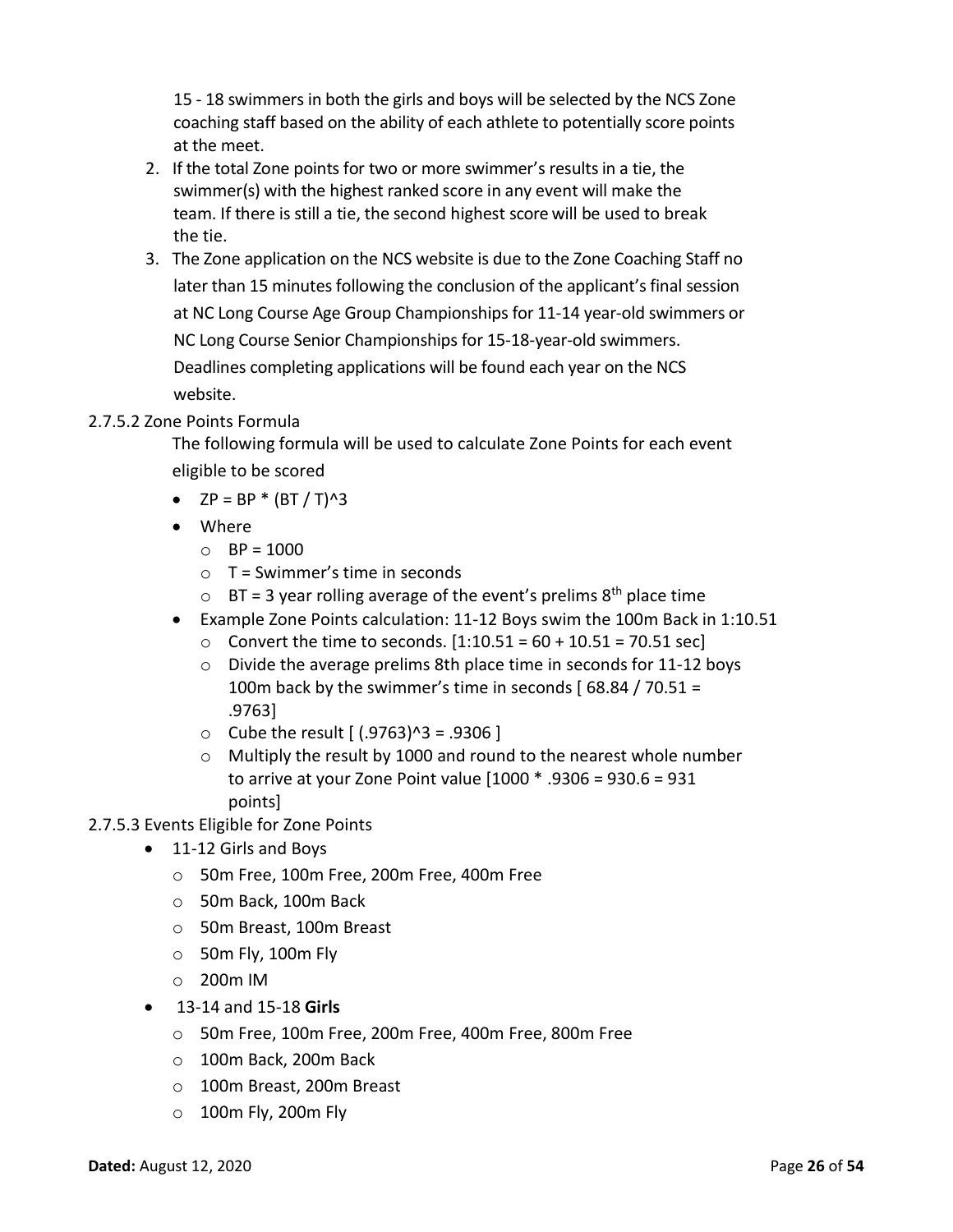- o 200m IM, 400m IM
- 13-14 and 15-18 **Boys**
	- o 50m Free, 100m Free, 200m Free, 400m Free, 1500m Free
	- o 100m Back, 200m Back
	- o 100m Breast, 200m Breast
	- o 100m Fly, 200m Fly
	- o 200m IM, 400m IM

#### <span id="page-26-0"></span>**2.8 Zone Team Disability Selection**

- 2.8.1 Purpose To determine a selection process for inclusion of swimmers with a disability at the Southern Zone Age Group Meet, in compliance with the directive for inclusion by USA Swimming.
- 2.8.2 Eligibility Eligible swimmers with a disability must compete in a minimum of three (3) NCS sanctioned meets during the previous twelve (12) month period before the Southern Zone Age Group meet, and MUST compete in at least one (1) of the two (2) NCS LSC Championship meets, or a USA Swimming Grand Prix Meet during the same period. Applicants must be between the ages of 11 and 18 as of the first day of the Southern Zone Age Group Meet to be considered. Type or manner of disability will not be a deciding factor in the selection process. A MAXIMUM of 3 male and 3 female swimmers with a disability will be selected for any one NCS Zone team.
- 2.8.3 Accommodation Swimmers applying for the NCS Zone Team requiring a personal assistant as deemed necessary by either the NCS Zone Team Coaching Staff and/or the swimmer's legal guardian will be funded at the same level as non-disabled swimmers.
- 2.8.4 Personal Assistants
	- Must be a USA Swimming Member
	- Must pass a Level II background check
	- Travel and lodging will not be funded by NCS (travel at their own expense)
	- Must travel with the NCS Zone team; however, travel arrangements will be made on their behalf by the NCS Zone Team Manager.
	- Meals will be provided for Personal Assistants by the NCS Zone team at no additional expense to the Personal Assistants.
	- Personal Assistants MUST either be an immediate family member, or a professional care giver employed by the swimmer's legal guardian to provide care for the swimmer. A waiver will be mandatory if the personal assistant is not traveling with a family member.
- 2.8.5 Application Deadline Applicants using any long course meter times achieved from March 1 and prior to the NCS Age Group Long Course Championships, should mail this worksheet with their application postmarked no later than the deadline on the NCS Zone Team application posted on the website. Applicants attending the NCS Age Group Long Course Championships should return this worksheet to a Zone Coaching staff member at the NC Swimming Splash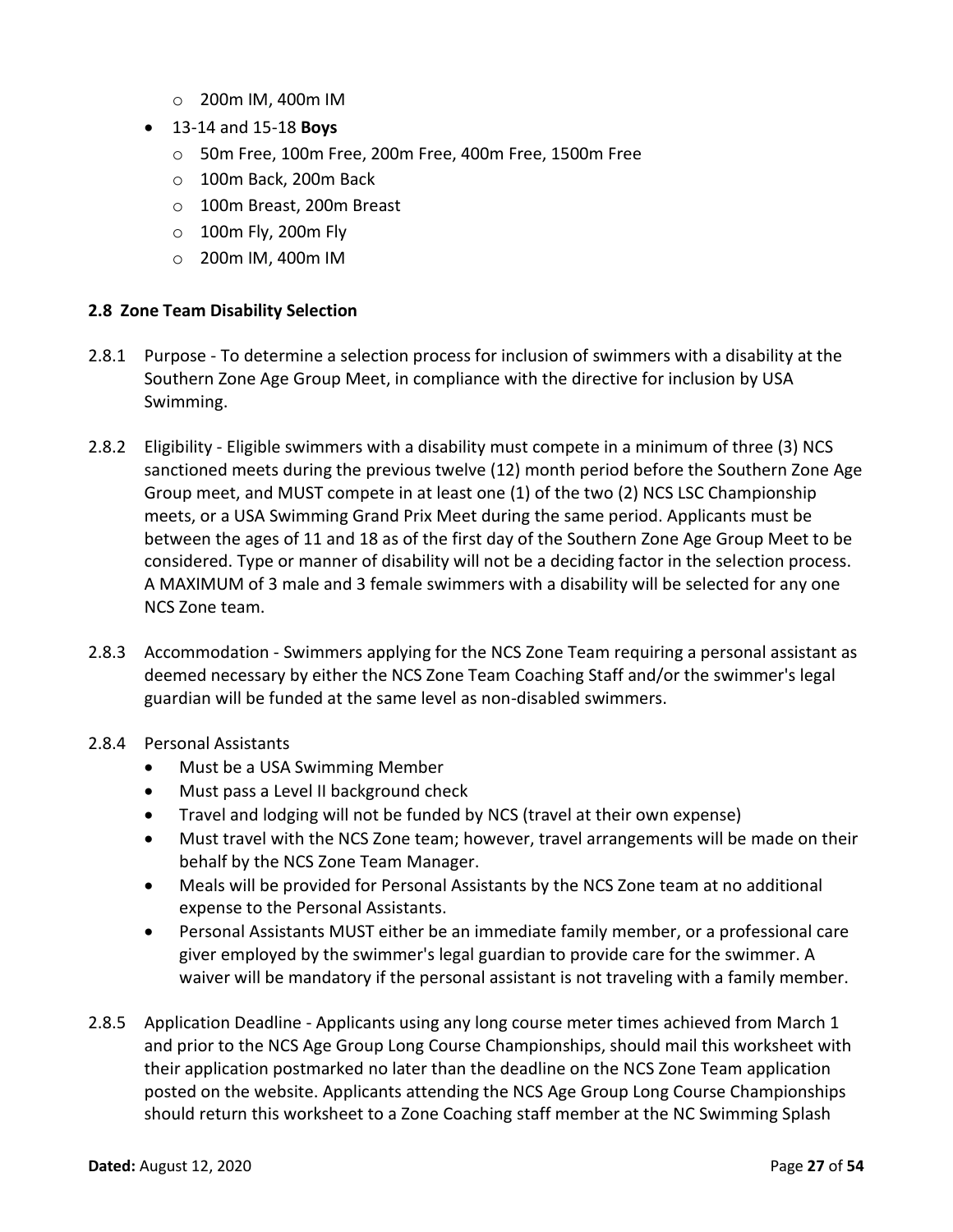Zone within 15 minutes of the Age Group Meet conclusion of Sunday's finals (11-14 year olds).

2.8.6 Application (See NCS website)

# <span id="page-27-0"></span>**2.9 Open Water Swimmer of the Year and All-Star Selection**

- 2.9.1 NCS OPEN WATER SWIMMER OF THE YEAR SELECTION CRITERIA Listed in order of precedence:
	- Top Male and Female Finisher in USA Swimming's Open Water 10K National Championship.
	- If there are no swimmers in the 10K event, the selection will be made from the top finisher in USA Swimming's Open Water 5K National Championship.
- 2.9.2 NC OPEN WATER ALL-STAR SELECTION CRITERIA There will be 3 Male and 3 Female All-Stars selected from each of the following age groups:
	- 10 & Under
	- $11 12$
	- $13 14$
	- $15 16$
	- $17 18$
- 2.9.3 The criteria in order of preference is listed below:
	- The Top 3 finishers from North Carolina Swimming at the Open Water Zone Championships who also finish in the Top 16 of the event for their age group.
	- If there are no Top 16 finishers at Open Water Zone Championships, the All-Star selection will be as follows:
		- o Top NCS Finisher at NC Open Water Championships
		- o Top NCS Finisher at Zone Open Water Championships c. 2nd Top NCS Finisher at NC Open Water Championships
	- For age groups that do not compete at the Open Water Zone Championships, the All-star selection in that age group will be as follows:
		- o Top NCS Finisher at NC Open Water Championship
		- o 2nd Top NCS Finisher at NC Open Water Championship
		- o 3rd Top NCS Finisher at NC Open Water Championship
- 2.9.4 Additionally, any swimmer who qualifies and competes in either the 5K or 10K Open Water National Championship races will automatically be selected as an Open Water All-Star.

# <span id="page-27-1"></span>**2.10 Age Group Motivational Time Standards**

2.10.1 Purpose - This policy documents when NC Swimming will implement the Age Group Motivational Standards approved by USA Swimming. This policy is maintained by the Technical Planning Committee.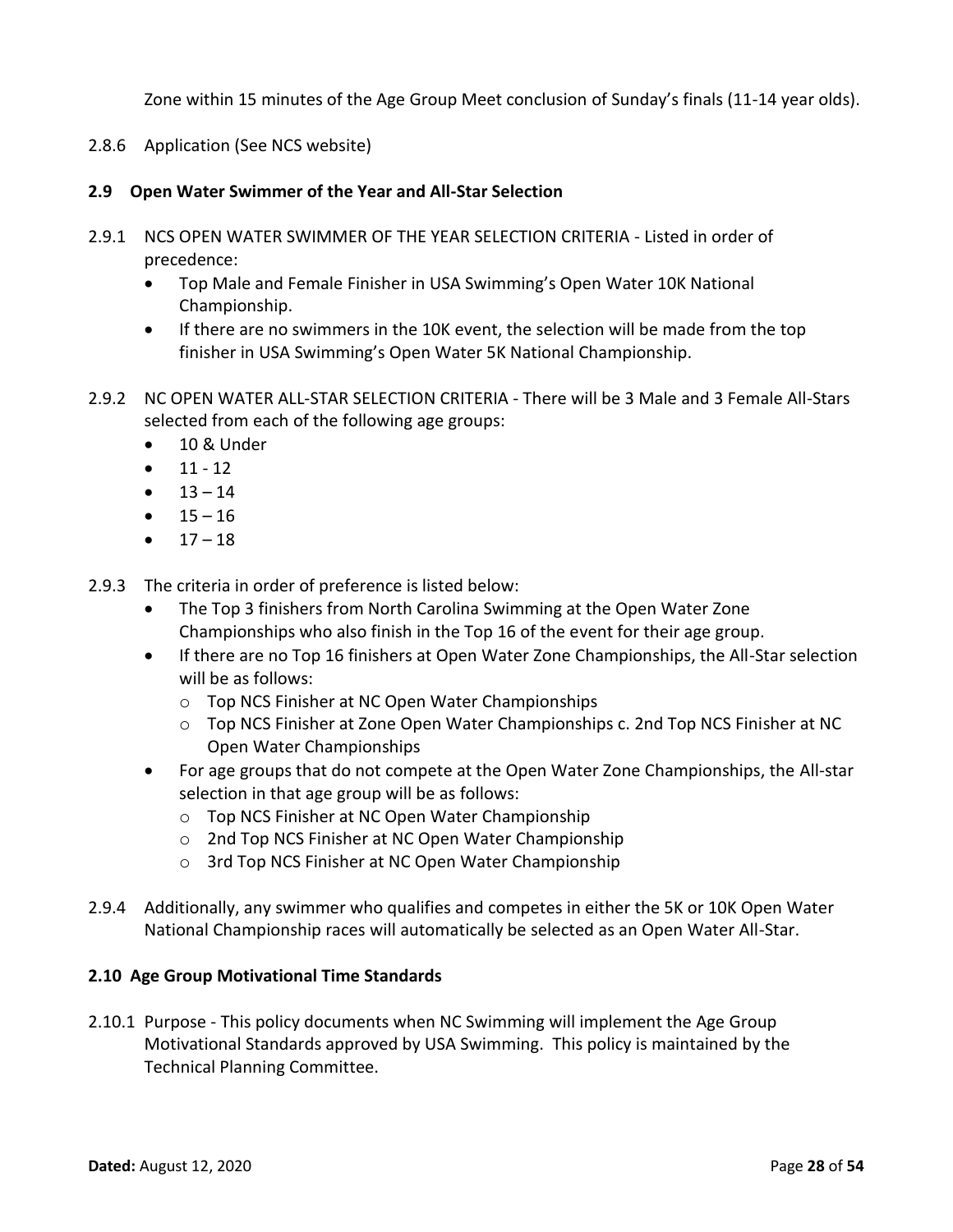2.10.2 Policy - The USA Swimming Age Group Motivational standards will go into effect for North Carolina Swimming sanctioned meets or other activities immediately after approval by USA Swimming.

# <span id="page-28-0"></span>**3 CLUB POLICIES**

### <span id="page-28-1"></span>**3.1 Club Development Program**

- 3.1.1 Purpose This policy defines the eligibility, participation requirements, funding of the North Carolina Swimming, Inc. (NCS) Club Development Program ("Program").
- 3.1.2 Eligibility Any team registered with NCS and currently (submitted and approved) at Level 1 in accordance with the USA Swimming Club Recognition Program during the same annual Program period is eligible to participate.
- 3.1.3 Guidelines:
	- The annual Program period will be from September  $1^{st}$  to August  $31^{st}$ .
	- All participation submittals shall be received by the NCS Executive Director no later than September 15<sup>th</sup>.
	- All Program submittals must be received with the completed Program Evaluation Form (See NCS Website).
	- Annual funding amounts will be as approved by the NCS Board of Directors (BOD) meeting that is held in conjunction with the Fall (September) NCS House of Delegates (HOD) meeting.
	- Program criteria shall be reviewed, revised if necessary, by the NCS BOD on an annual basis during the Fall (September) NCS BOD meeting.
	- An annual Program summary report shall be prepared by the Club Development Coordinator and submitted to the Operations Committee for approval. Funds will be distributed upon approval.

# **3.2 Team of the Year Award**

- 3.2.1 Purpose To provide a simple, objective, performance-based criteria for the NCS Team of the Year Award. To recognize an NCS Team of the Year in each of three divisions, based on team size.
- 3.2.2 USA Swimming tabulates Virtual Club Championship (VCC) scores in both short course yards and long course meters using results achieved between September 1 and August 31. The highest total year-end score for combined short course and long course is named NCS Team of the Year with the year ending August 31.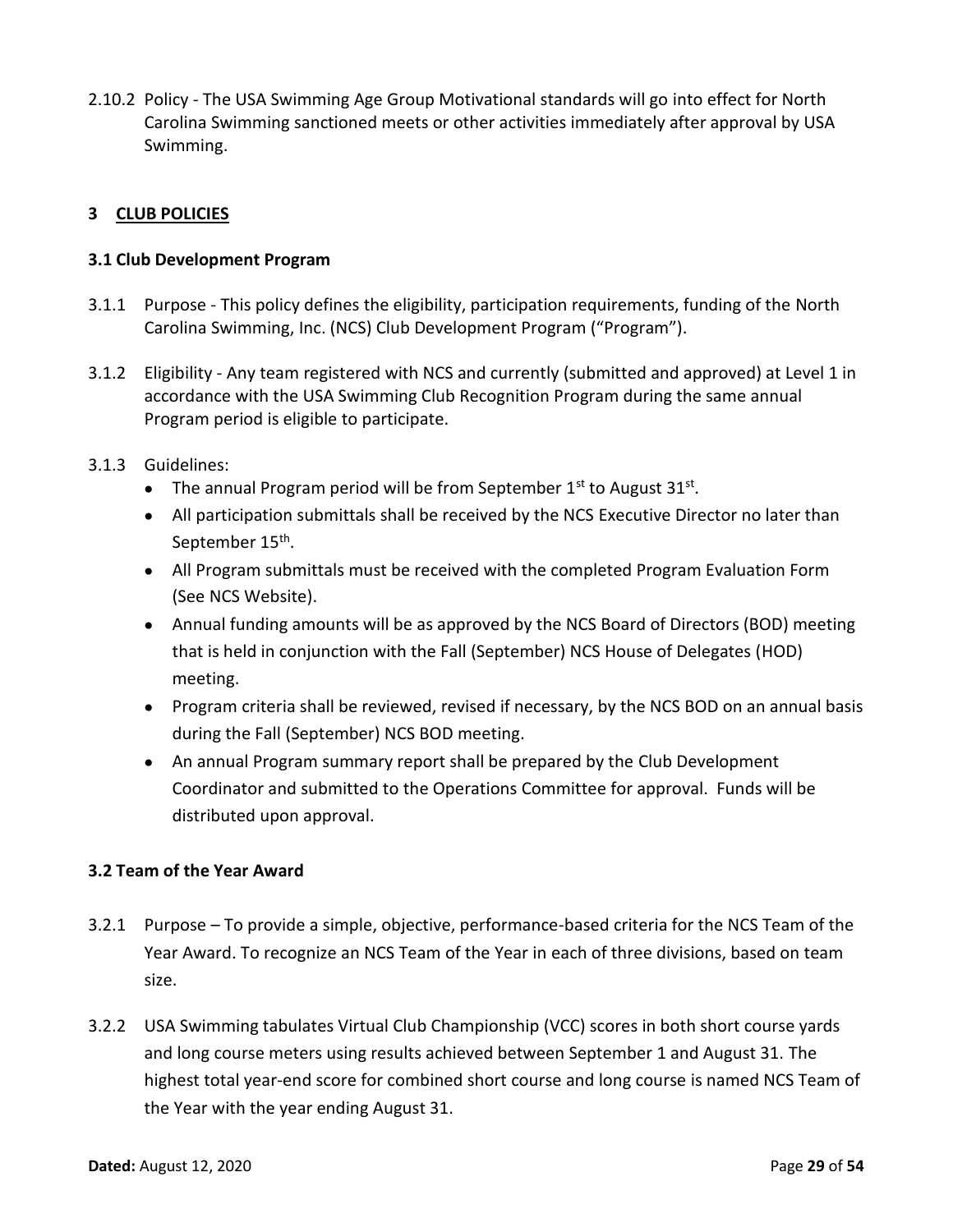- 3.2.3 A Team of the Year is named in each of three classifications. Classifications are 1A (clubs with 300+ swimmers), 2A (clubs with between 100 and 300 swimmers), and 3A (clubs with 100 or fewer swimmers) using VCC club size breakdowns pulled from the SWIMS database. If a club's classification changes between short course and long course, its total results will apply to the larger classification.
- 3.2.4 NCS Team of the Year awards are presented at the annual NCS Awards Banquet.

# <span id="page-29-0"></span>**4 COACH POLICIES**

#### <span id="page-29-1"></span>**4.1 Coach Education Award**

4.1.1 Purpose - Provide NCS coaches with a coach education award to offset the cost to attend a clinic that furthers the ability of the coaches to fulfill their coaching duties, encourage attendance at LSC meetings and improve the level of coaching knowledge within the LSC.

#### 4.1.2 Eligibility

- Be a currently registered NCS coach member of USA Swimming,
- Have actively coached a club in the LSC for at least two years,
- Coach at an NCS club in good financial standing with the LSC,
- Have attended a required number of LSC meetings on a weekend designated by the NCS Coach Representatives
- Not have won the award during the previous year.
- Have an athlete representative at HOD

# 4.1.3 Procedure

- There will be four (4) Coach Education Awards presented annually. Two at the Fall and two (2) at the Spring HOD.
- At each HOD, One (1) \$250 award will be presented to a coach who primarily coaches 12 and under athletes and one (1) \$250 award will be presented to a coach who primarily coaches 13 and older athletes such that four (4) Awards of \$250 each will be presented to four (4) unique individuals over the two (2) HODs.
- The winners of the Coach Education Awards will be drawn in a blind drawing from a bowl containing the names of all eligible coaches using the criteria above.
- Winners will receive their awards following attendance at a recognized swim coach clinic or an educational opportunity approved by the NCS Board of Directors and after appropriate documentation of attendance has been provided to the Coach Representatives.
- Winners must request their Coach Education Award within one year of winning the award or the winner may petition the NCS Board for permission to use the award to offset costs of attending the U.S. Olympic Trials or other similar event of like stature.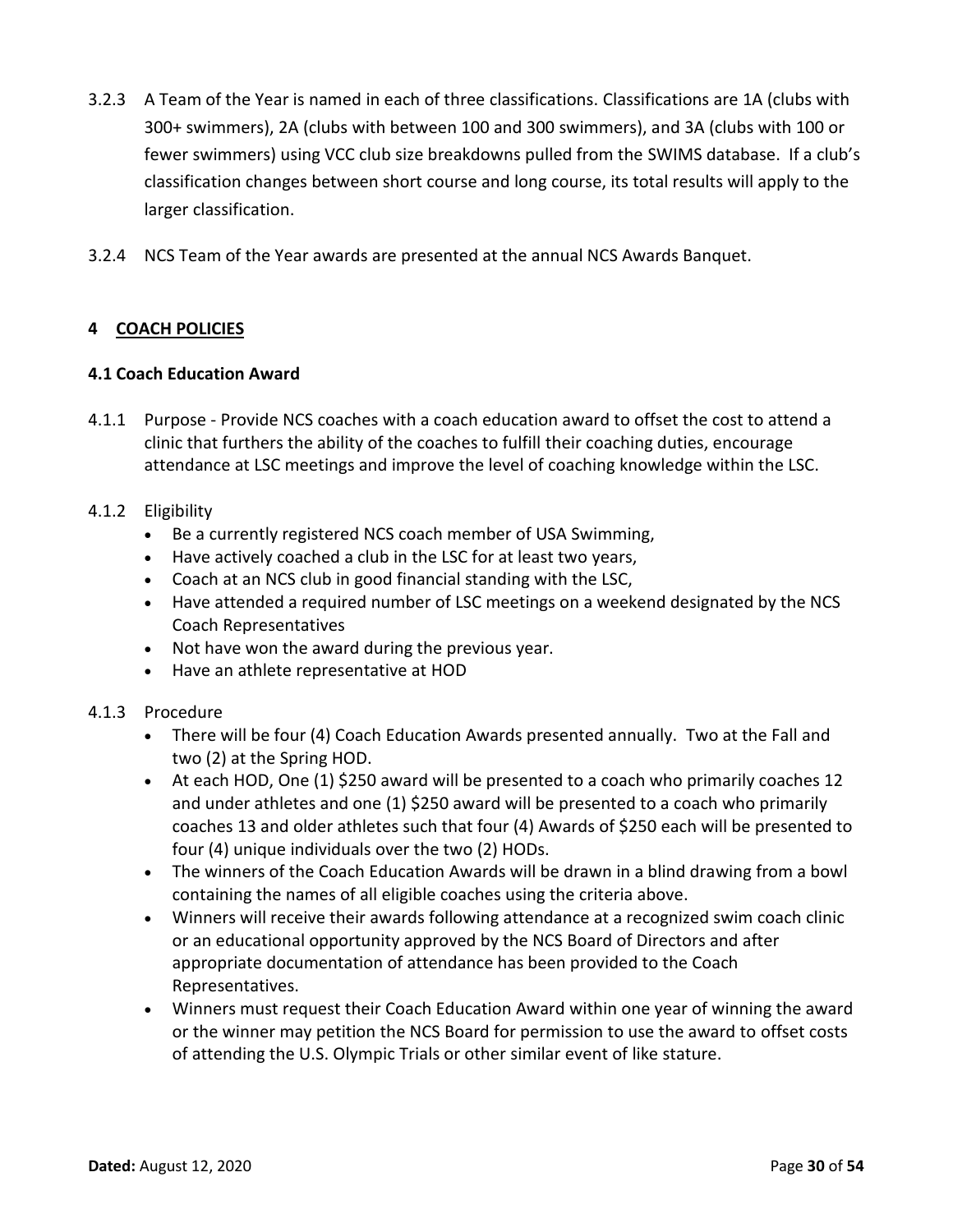# <span id="page-30-0"></span>**4.2 Financial Assistance to Clinics**

- 4.2.1 Purpose In order to promote continuing educational opportunities for coaches, North Carolina Swimming shall reimburse any NSC coach member in good standing for early bird registration fees for the following clinics. All other expenses shall be the member's responsibility.
	- USA Swimming Regional Coach's Clinic
- 4.2.2 The participant shall request reimbursement from the Treasurer after the clinic by providing proof of attendance.

# <span id="page-30-1"></span>**4.3 North Carolina Swimming Coach of the Year (COTY) Award**

- <span id="page-30-2"></span>4.3.1 Purpose - North Carolina Swimming recognizes its top Senior and Age Group coach each year with an award nominated and voted on by its member coaches. In addition, nominees for the Coach Leadership Award are also voted on by member coaches.
- 4.3.2 Requirements
	- Current coach member of North Carolina Swimming for at least the past two years
	- Nomination is based on the previous SC and LC seasons.
- 4.3.3 Process
	- The Coach of the Year Nominating Panel will be comprised of all coach members serving on the NCS Board of Directors. as well as the Junior and Senior athlete reps.
	- The COY Nominating Panel will select nominees for the Age Group and Senior Coach of the Year Awards, as well as for the Coach Leadership Award. NCS coach members may submit names of fellow coaches for consideration by the panel by emailing [coachrep@ncswim.org.](mailto:coachrep@ncswim.org) The panel will consider all submissions. Self-nomination is not allowed. Members of the panel will recuse themselves if they or a coach from their club are among the nominees being considered.
	- The COY Nominating Panel will generate the approved list of nominees.
	- At the request of the Coach Representative, the registrar/NCS office will distribute the nominations to all NCS coaches via email during by September 1st.
	- Voting will take place via Google form from September  $1<sup>st</sup>$  September 10th.
	- Each team will receive one vote for the Senior Coach of the Year, one vote for the Age Group Coach of the Year, and one vote for the Coach Leadership Award. If more than one vote is received, the last vote from the team's head coach will be used.
	- Awards will be presented at the NC Swimming Banquet.
- 4.3.4 Criteria: NCS "Franke Bell" Senior Coach of the Year
	- Three (3) Senior coaches with highest nationally ranked athletes in the 15-16 and 17-18 age groups during the selection period will be automatic nominees. The nominee must be the athlete's primary coach. Ties will be decided by the athlete's next highest national ranking. Rankings of collegiate athletes will not be considered.
	- Two (2) additional at-large nominees will be selected by the panel based on but not limited to the following criteria: nationally ranked athletes coached by the nominee, team rankings at NCS Senior Championship meets, Sectional Meets, USA Swimming National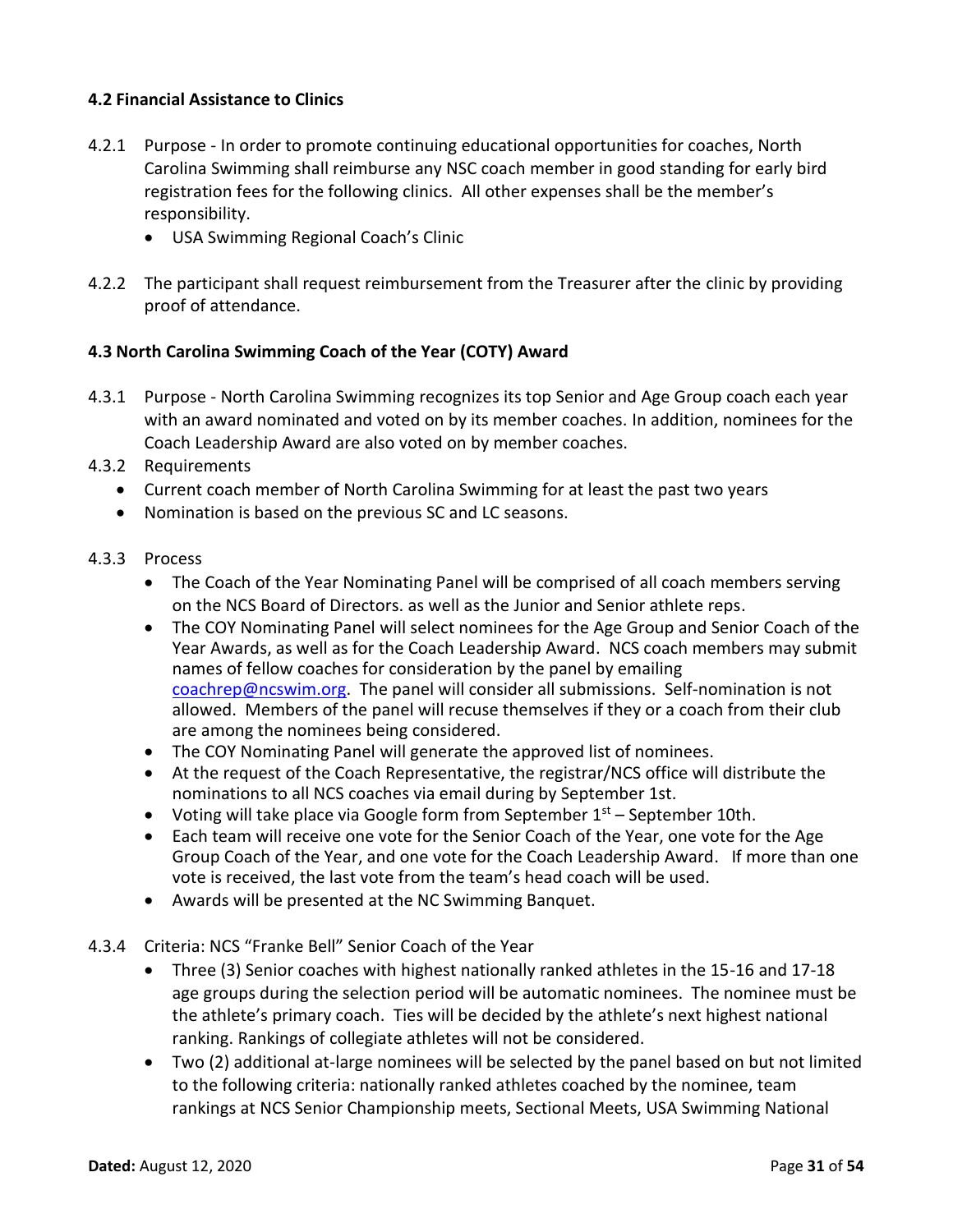Meets, or National/Junior National qualifiers coached by the nominee.

- 4.3.5 Criteria: NCS Age Group Coach of the Year
	- Three (3) Age Group coaches with highest nationally ranked athletes in the 11-12 and 13- 14 age groups during the selection period will be automatic nominees. The nominee must be the athlete's primary coach. Ties will be decided by the athlete's next highest national ranking.
	- Two (2) additional at-large nominees will be selected by the panel based on but not limited to the following criteria: nationally ranked athletes coached by the nominee, team rankings at NCS Age Group Championship meets, Sectional Meets, National or Junior National qualifiers coached by the nominee.
- 4.3.6 Criteria**:** NCS Coach Leadership Award
	- Three (3) NCS coaches will be nominated by the COY Nominating Panel
	- Nominations for the NCS Coach Leadership Award are based on but not limited to the following criteria: Leadership and participation at the club, LSC, Zone, Sectional, and National level; participation in NCS camps, clinics, and events; Community Service involvement; Involvement in other swimming organizations (YMCA, Red Cross, Summer League, etc.); Length of Service; or other leadership projects and/or events worthy of recognition.

#### **4.4 Zone Team Coaches and Team Manager Selection**

- 4.4.1 Purpose This process shall be used by North Carolina Swimming to select the Zone Team Head Coach, Team Manager and assistance Zone coaches each fall.
- 4.4.2 Process
- 4.4.2.1 The NC Zone Team Head Coach and Team Manager shall be nominated by a committee consisting of the Programs Vice-Chair, Age Group Coordinator, and Coach Representative. The Committee shall present their nominees for Zone Team Head Coach and Team Manager to the Operations Committee prior to the Fall House of Delegates Meeting.
- 4.4.2.2 Assistant coaches will be selected by the Zone Team Head Coach and Team Manager in consultation with the Programs Vice-Chair, Age Group Coordinator, and the Coach Representative from an available pool of applicants who have indicated their intent by submitting an application approved by the Operations Committee. Applications shall be submitted by October 31. All assistant coaches shall be approved by the Operations Committee at the earliest possible meeting following nomination.
- 4.4.2.3 Should the committee receive an insufficient number of applications, or applicants lacking credentials for the duties required, the committee may solicit and approve candidates using criteria and information available to them, at their sole discretion.
- 4.4.3 Zone Team Coaching Staff Application (See website)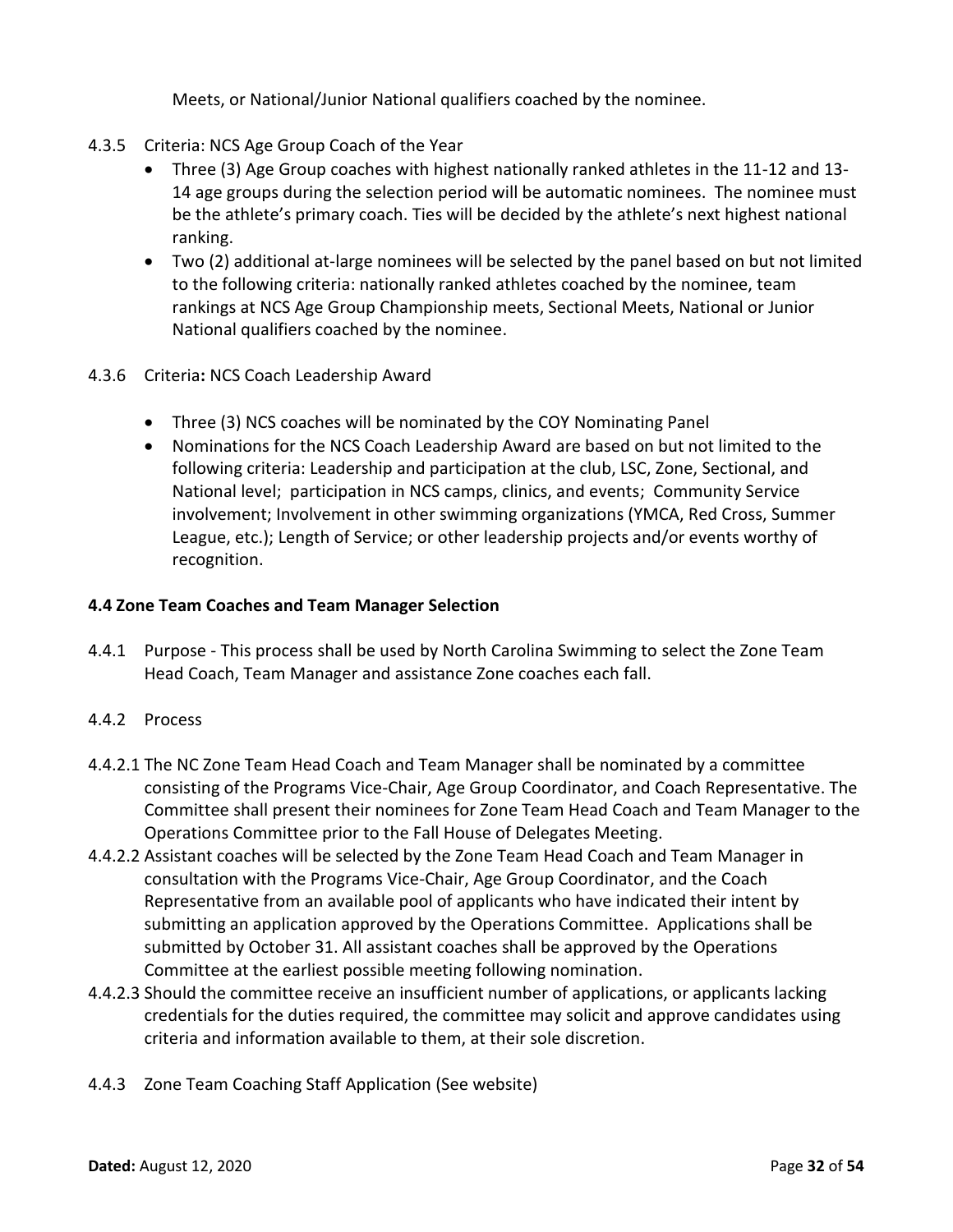### <span id="page-32-0"></span>**4.5 Camp and Zone Team Planning**

- 4.5.1 Purpose: The following policies are meant to provide guidance and continuity for coaches and NCS personnel in planning and managing various NCS-sponsored camps and zone teams.
- 4.5.2 Budget Guidelines: The table below includes budget guidelines for managing NCS camps and zone teams. Athlete fees may vary from year to year based on location, transportation expenses and other variables. Weekend camps are generally self-funding and rely primarily on athlete fees to cover most expenses. Zone meets often involve air or bus travel and week-long hotel expenses. Funding for zone meets is provided by athlete fees, the NCS travel fund reimbursement, and additional funds from NCS as needed.

|                  | <b>Athlete</b> | # of            | # of                 | # of                    | Staff Stipend <sup>3</sup> |        | <b>Travel Fund</b>         | <b>Outfitting</b>   |
|------------------|----------------|-----------------|----------------------|-------------------------|----------------------------|--------|----------------------------|---------------------|
|                  | Fee            | <b>Athletes</b> | Coaches <sup>1</sup> | Chaperones <sup>2</sup> |                            |        | Reimbursement <sup>4</sup> | Budget <sup>5</sup> |
| <b>IMX Camp</b>  | \$100          | 120-130         | 8                    | $4-6$                   | \$300/\$175                | \$1650 |                            | \$50                |
| <b>Select</b>    | \$100          | 120-140         | 8                    | 4-6                     | \$300/\$175                | \$1650 |                            | \$50                |
| Camp             |                |                 |                      |                         |                            |        |                            |                     |
| Zone Team        | \$525          | $48 - 54*$      | $8*$                 | 4-6                     | \$400/\$250                | \$2300 | \$200                      | \$90                |
| <b>OW Select</b> | \$260          | 24              | 4                    | $2 - 4$                 | \$300/\$175                | \$900  |                            | \$50                |
| Camp             |                |                 |                      |                         |                            |        |                            |                     |
| <b>OW Zone</b>   | \$500          | 32              | 6                    | $2 - 4$                 | \$300/\$175                | \$1300 | \$150                      | \$70                |
| Team             |                |                 |                      |                         |                            |        |                            |                     |

Notes: \* Zone team may add up to six disability athletes which may necessitate an additional coach with disability experience.

1- Includes Head Coach and Manager

2-Must be USA Swimming Members

3-Head Coach & Manager/Staff Total

4-Zone Teams receive a reimbursement from the travel fund that goes directly to the team budget (not to the athlete or the athlete's club).

5-Outfitting budget includes all apparel, swim caps, bags and accessory items that are purchased. It does not include free goods provided by sponsor.

- 4.5.3 The Staff: The table includes the number of coaches and chaperones for each event. The coaching staff is selected by the Head Coach and Manager of each event. All coaches must be NCS member coaches. Adult chaperones may also be selected by the Head Coach and Manager. Chaperones are unpaid volunteers but are required to be members of USA Swimming. Chaperones are not paid a stipend or mileage expenses but as members of the NCS camp of zone team staff are provided with lodging, team transportation, and team meals.
- 4.5.4 As members of the NCS camp or zone team staff, coaches are provided with lodging, team transportation, and team meals. In addition, in lieu of mileage or other personal expenses, a coaching stipend will be paid by NCS to camp and zone team coaching staffs according to the above schedule.
- 4.5.5 Team Outfitting: Team outfitting is an important part of the camp and zone team experience. It not only builds unity and camaraderie but helps identify and control large groups of young athletes. Team apparel, swim caps, bags, hats and other accessory items are sometimes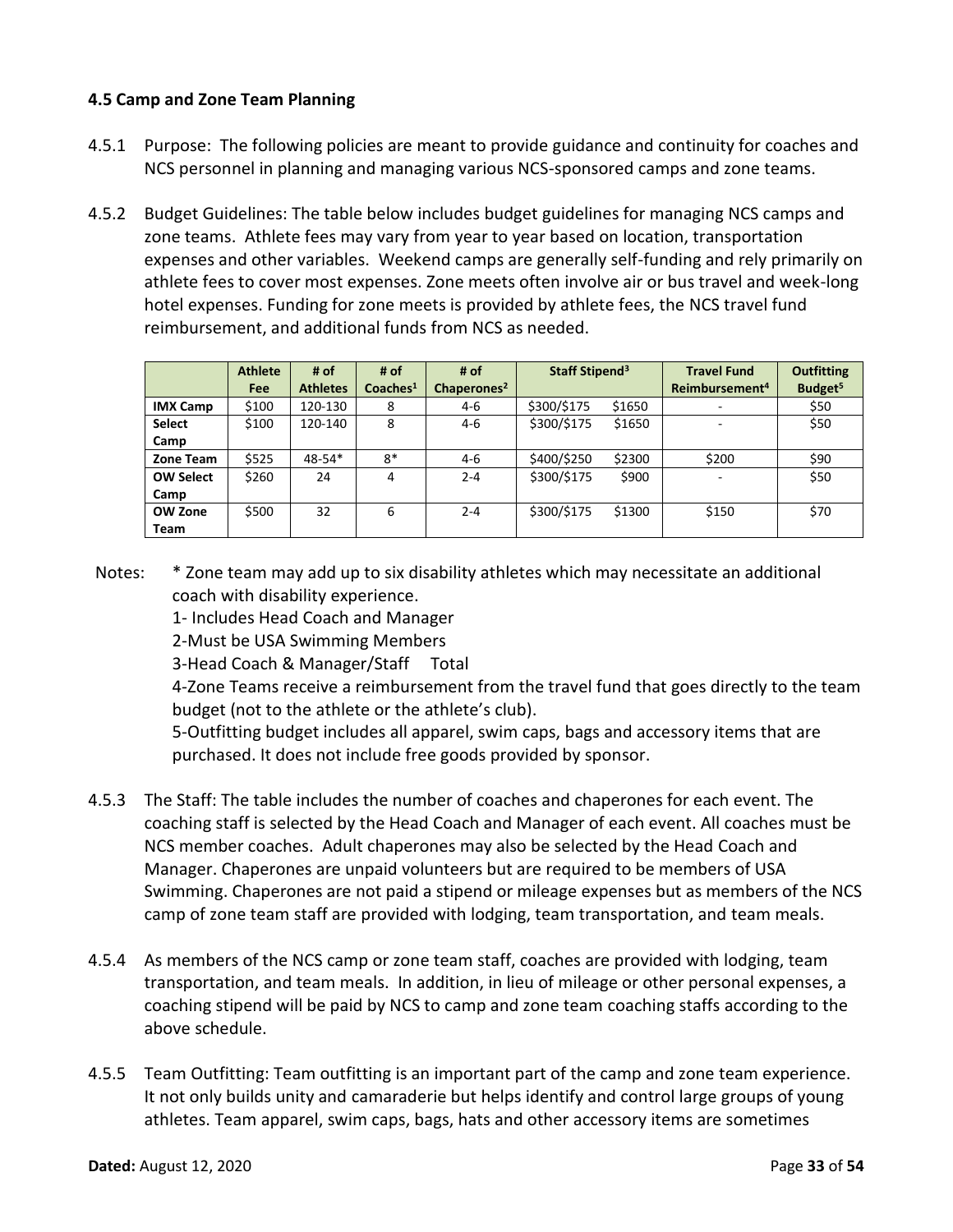purchased or may be provided by sponsors. Spending limits on team outfitting are based on historical spending and do not include free goods provided by sponsors.

4.5.6 Safe Sport: Safety is a primary and ongoing concern during the camp or zone team experience. Each athlete and parent must read and sign the NCS Team Travel Policy as part of the registration process. NCS camps and teams may require the completion of other Code of Conduct forms, Medical Forms, Insurance Forms, and Dietary Forms to ensure the safety of all team members. In addition, an athlete's club or event host may also require signed agreements/waivers/release statements, unrelated to NC Swimming, as a condition of participation.

# <span id="page-33-0"></span>**5 OFFICIALS POLICIES**

- 5.1 Stroke and Turn Certification
- 5.1.1 Purpose Establish the requirements and guidelines for becoming and recertifying as a North Carolina Swimming Stroke and Turn Judge. This policy and the requirements are maintained by the North Carolina Swimming Official's Committee.

# 5.1.2 Requirements

- Prerequisite
	- o Be at least 18 years of age
	- $\circ$  Register with USA Swimming as a non-athlete member within 60 days of your clinic date. (USA membership is a requirement to officiate On-Deck)
	- o Complete a Level II background within 60 days of your clinic date.
	- o Complete the Athlete Protection Training Course within 60 days of your clinic date.
	- $\circ$  Complete concussion protocol training and forward proof of completion to the NC Swimming Registrar within 60 days of your clinic date.
- Education
	- o Attend a North Carolina Swimming stroke and turn judge clinic. Current scheduled clinics are posted on the North Carolina Swimming website.
	- $\circ$  Satisfactorily complete the USA Swimming Stroke & Turn/Timer certification test (not the Re-certification) with a score of 80% or better, prior to completing the apprenticeship.
- Training
	- o ALL CERTIFICATIONS MUST BE COMPLETED WITHIN ONE YEAR (12 MONTHS) OF THE CLINIC DATE.
	- $\circ$  Work a minimum of 6 sessions at no less than 2 USA sanctioned or approved swim meets with at least 2 different mentors assigned by the Meet Referee. Each session shall include each of the strokes; relay events if applicable.
		- A maximum of 2 apprenticeship sessions at meets outside the NCS LSC may count towards certification providing that the mentor meets requirements set out by NCS LSC certification process and the On-Deck Apprenticeship Record is completed by the mentor at the end of the session.
		- In the first 60-days after clinic attendance date, up to 2 sessions are allowed prior to completion of prerequisites.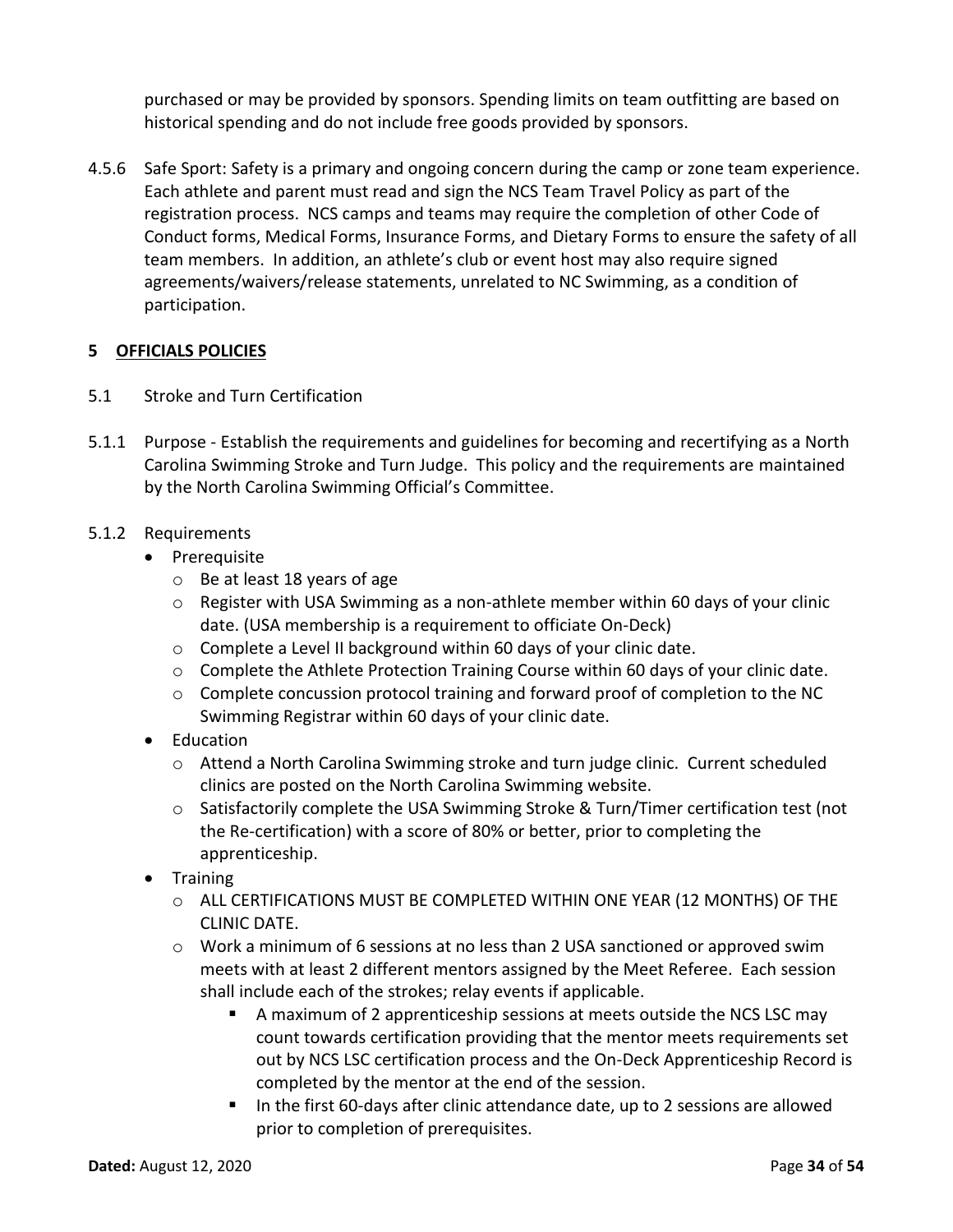- Mentor for S&T apprentices need to have been certified for a minimum of 1 year
- o After each session, the meet referee and/or mentor shall conduct a review of the session with the apprentice and discuss the ratings and/or comments provided on the On-Deck Apprenticeship Record (provided at clinic).
- $\circ$  Each session must be documented on the On-Deck Apprenticeship Record and signed by the mentor and meet referee.
- $\circ$  After all 6 sessions in the apprenticeship are completed; the apprentice will email a copy of their On-Deck Apprenticeship Record(s) to [trainingcoordinator@ncswim.org.](file:///C:/Users/Lisa/Documents/Swimming/NCS/Officials%20Committee/PoPs/Stroke%20&%20Turn/trainingcoordinator@ncswim.org)
- $\circ$  Once the NCS training coordinator verifies that the apprentice has met all requirements satisfactorily, including the reviews, he/she will enter the official into OTS as a certified S&T judge. The NCS certification card will be available at [www.usaswimming.org.](file:///C:/Users/Lisa/Documents/Swimming/NCS/Officials%20Committee/PoPs/Stroke%20&%20Turn/www.usaswimming.org)
- $\circ$  The NCS Training coordinator will notify the apprentice that he/she has completed the apprenticeship and is certified and will order a name badge for the new official.
- 5.1.2 Recertification Requirements To recertify as a North Carolina Swimming Stroke and Turn Judge, the official must complete the following:
	- Annually (calendar year)
		- Officiate at a minimum of 6 sessions at USA sanctioned or approved meets
			- $\circ$  Sessions completed during a calendar year as an apprentice will count towards the minimum requirement of sessions for that year.
			- $\circ$  If you are also an Administrative Official, 1 of your 6 sessions must be at the Administrative Official level.
		- Renew their USA Swimming registration as a non-athlete member.
		- Maintain a current Level II background check
		- Maintain current athlete protection education requirements
	- **Tri-annually (every 3 years)**
		- Along with the annual requirements, satisfactorily complete the USA Swimming Stroke & Turn/Timer re-certification test with a score of 80% or better
		- In lieu of the on-line re-certification test, the Officials Committee may offer refresher clinics to satisfy the requirement
		- o Apprentices completing their initial certification test in a testing year will be exempt from taking the re-certification test in that year.

# <span id="page-34-0"></span>**5.2 Administrative Official Certification**

5.2.1 Purpose - Establish the requirements and guidelines for becoming and recertifying as a North Carolina Swimming Administrative Official. This policy and the requirements are maintained by the North Carolina Swimming Official's Committee.

# 5.2.2 Requirements

- Prerequisite
	- o Be at least 18 years of age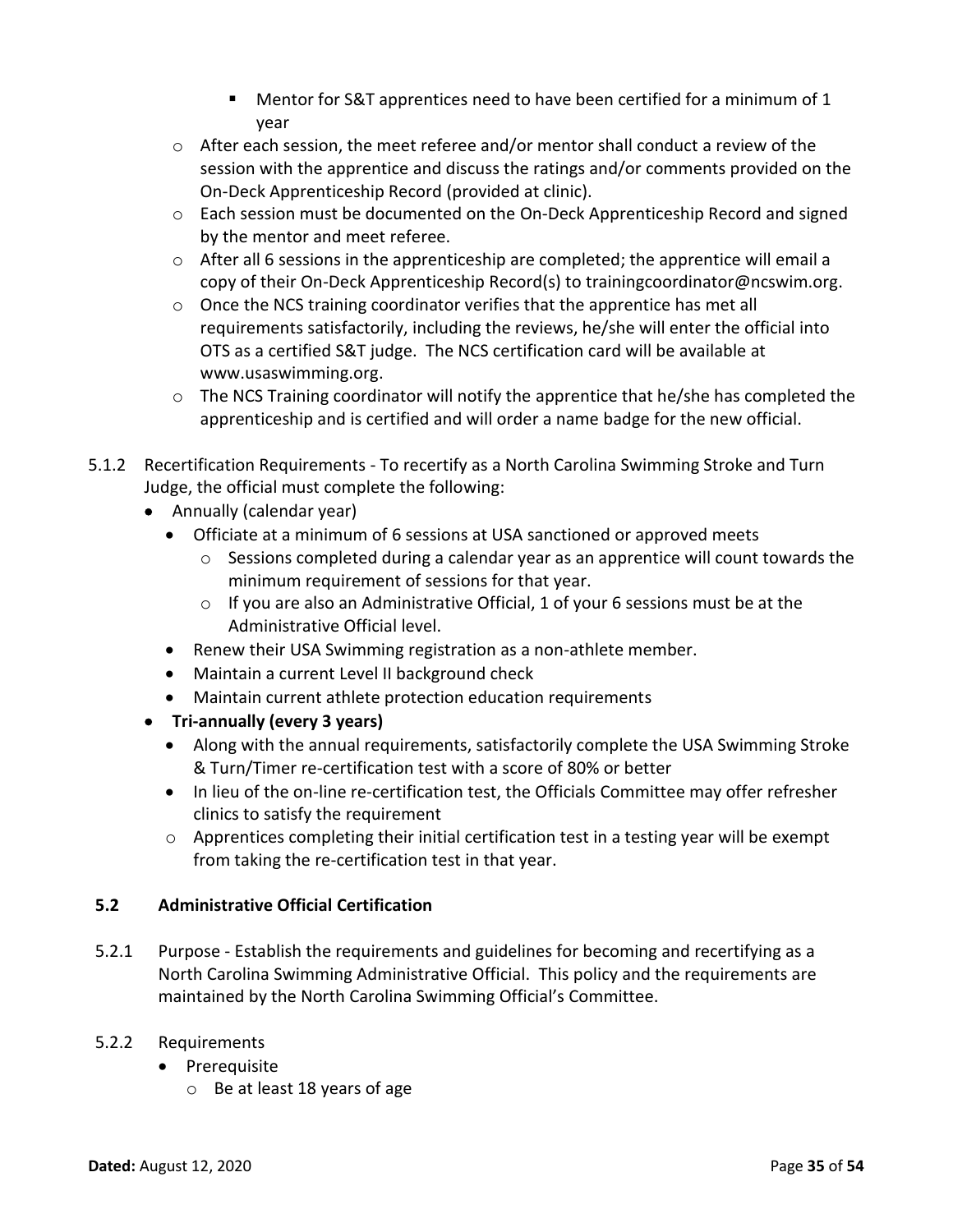- $\circ$  Register with USA Swimming as a non-athlete member within 60 days of your clinic date. (USA membership is a requirement to officiate On-Deck)
- o Complete a Level II background check within 60 days of your clinic date.
- $\circ$  Complete the Athlete Protection Training Course within 60 days of your clinic date.
- $\circ$  Complete concussion protocol training and forward proof of completion to the NC Swimming Registrar within 60 days of your clinic date.
- Education
	- $\circ$  Attend a North Carolina Swimming administrative official clinic. Current scheduled clinics are posted on the North Carolina Swimming website.
	- $\circ$  It is highly recommended that the apprentice also attends a Meet Manager clinic.
	- o Satisfactorily complete the USA Swimming Administrative Official certification test (not the Re-certification) with a score of 80% or better, prior to completing the apprenticeship.
- Training
	- o ALL CERTIFICATIONS MUST BE COMPLETED WITHIN 12 MONTHS OF THE CLINIC DATE.
	- $\circ$  Work a minimum of 4 sessions with a mentor assigned by the Meet Referee; the mentor must be a referee or current administrative official with a minimum of one year of experience (at least 6 sessions worked).
- A maximum of 1 apprenticeship session at meets outside the NCS LSC may count towards certification providing that that the mentor meets requirements set out by NCS LSC certification process and the On-Deck Apprenticeship Record is completed by the mentor at the end of the session.
- In the first 60-days after clinic attendance date, up to 2 sessions are allowed prior to completion of prerequisites.
	- $\circ$  After each session, the meet referee and/or mentor shall conduct a review of the session with the apprentice and discuss the ratings and/or comments provided on the On-Deck Apprenticeship Record (provided at clinic).
	- $\circ$  Each session must be documented on the On-Deck Apprenticeship Record and signed by the mentor and meet referee.
	- $\circ$  After all 4 sessions in the apprenticeship are completed; the apprentice will email a copy of their On-Deck Apprenticeship Record(s) to trainingcoordinator@ncswim.org.
	- $\circ$  Once the NCS Training coordinator verifies that the apprentice has met all requirements satisfactorily, including the reviews, he/she will enter the official into OTS as a certified administrative official. The NCS certification card will be available at [www.usaswimming.org.](http://www.usaswimming.org/)
	- $\circ$  The NCS Training coordinator will notify the apprentice that he/she has completed the apprenticeship and is certified and will order a name badge for the new official.
- 5.2.3 Recertification Requirements To recertify as a North Carolina Swimming Administrative Official, the official must complete the following:
	- Annually (calendar year)
		- Officiate at a minimum of 6 sessions at USA sanctioned or approved meets.
		- $\circ$  Sessions completed during a calendar year as an apprentice will count towards the minimum requirement of sessions for that year.
		- $\circ$  For officials who are also a stroke and turn and/or starter, 1 of your 6 sessions must be at this level.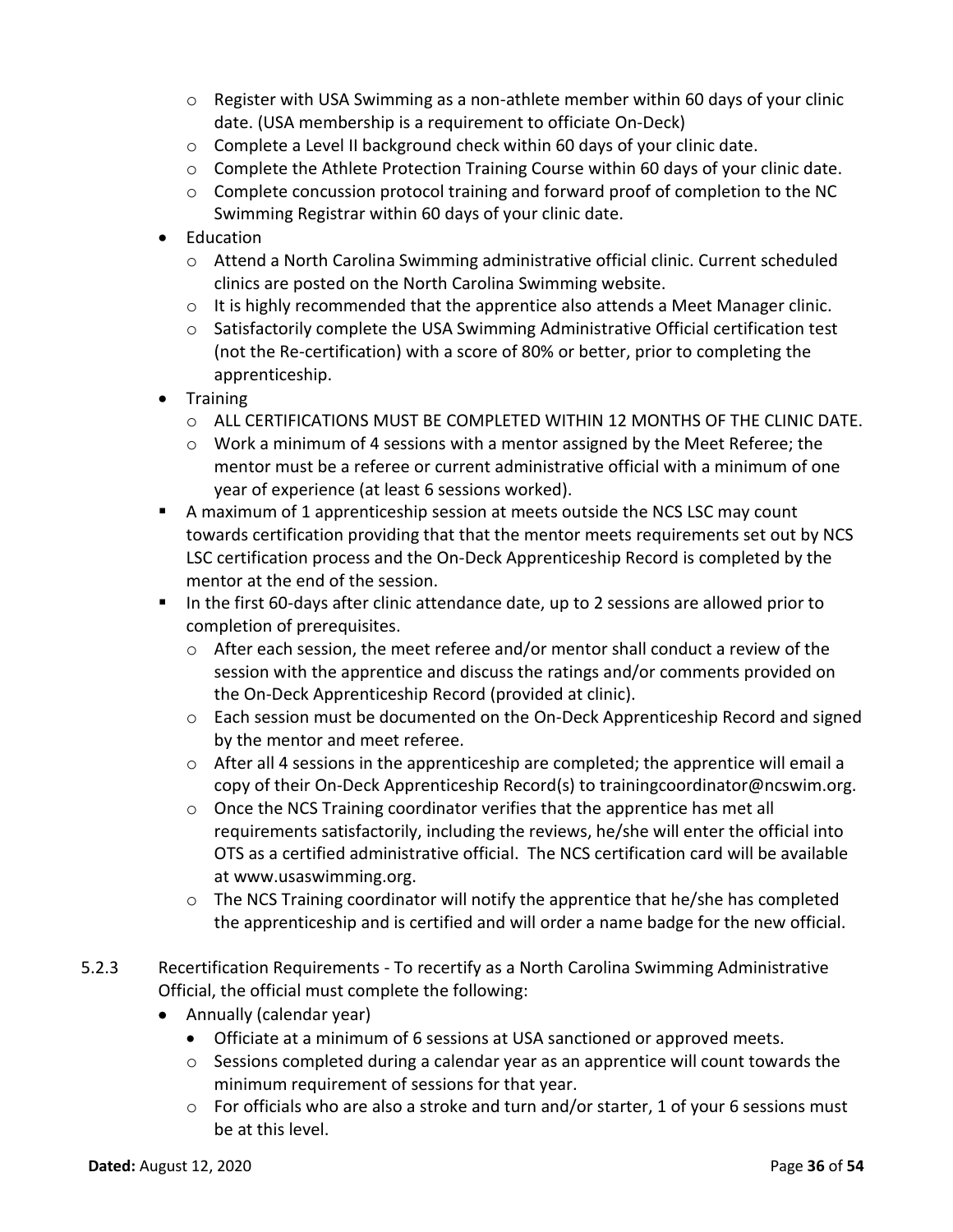- o Renew their USA Swimming registration as a non-athlete member.
- o Maintain a current Level II background check
- Maintain current athlete protection education requirements
- Tri-annually (every 3 years)
	- $\circ$  Along with the annual requirements, satisfactorily complete the USA Swimming Administrative Official re-certification tests with a score of 80% or better.
	- $\circ$  In lieu of the on-line re-certification test, the Officials Committee may offer refresher clinics to satisfy the requirement
	- $\circ$  Apprentices completing their initial certification test in a testing year will be exempt from taking the re-certification test in that year.
	- $\circ$  Certified Starters, Chief Judge, and/or Stroke and Turn Judges that are also certified as AOs must also take the Administrative Official re-certification test.
	- $\circ$  A certified Referee meets the Administrative Official re-certification testing requirement with a passing score on the Referee re-certification test.

# <span id="page-36-0"></span>**5.3 Chief Judge Certification**

- 5.3.1 Requirements**:**
	- Current Stroke & Turn Official in good standing
	- Attend NCS CJ Clinic
	- Minimum 25 sessions (Min 6 of the 25) at a Prelim/Final Meet) as a Certified S&T Judge
- 5.3.2 Process for Certification
	- Minimum 5 Sessions as an Apprentice CJ (XC)
		- o A maximum of 2 of the first 3 sessions may be outside NC LSC, providing that the mentor meets the requirements noted below, , and the On-Deck Apprenticeship Record is completed by the mentor at the end of each session.
		- o Mentors for the first 3 apprentice sessions must be a LSC certified CJ, a N2 or N3 CJ, or apprentice or certified referee.
	- Pass NCS Swimming Written Test with 90% (Take prior to final evaluation)
	- Evaluations 2 Required
	- Satisfactory Initial and Final XC Evaluation
		- o Initial Evaluation after 4th or subsequent session
		- o Final Evaluation After 5th or subsequent session
		- o Final Evaluation completed by NCS Referee who is an N2 CJ
		- $\circ$  The evaluation sessions must be scheduled at an approved OQM, LSC Championship meet or meet approved by Officials Committee all where radios must be in use.
- <span id="page-36-1"></span>5.3.3 Recertification Requirements - To recertify as a North Carolina Swimming Chief Judge, the official must complete the following:
	- Annually (calendar year)
		- $\circ$  Officiate at a minimum of 6 sessions at USA sanctioned, approved, or observed meets, with at least 2 of these sessions as a Chief Judge.
		- Sessions completed during a calendar year as an apprentice will count towards the minimum requirement of sessions for that year.
		- Renewal of USA Swimming registration as a non-athlete member.
		- o Maintain a current Level II background check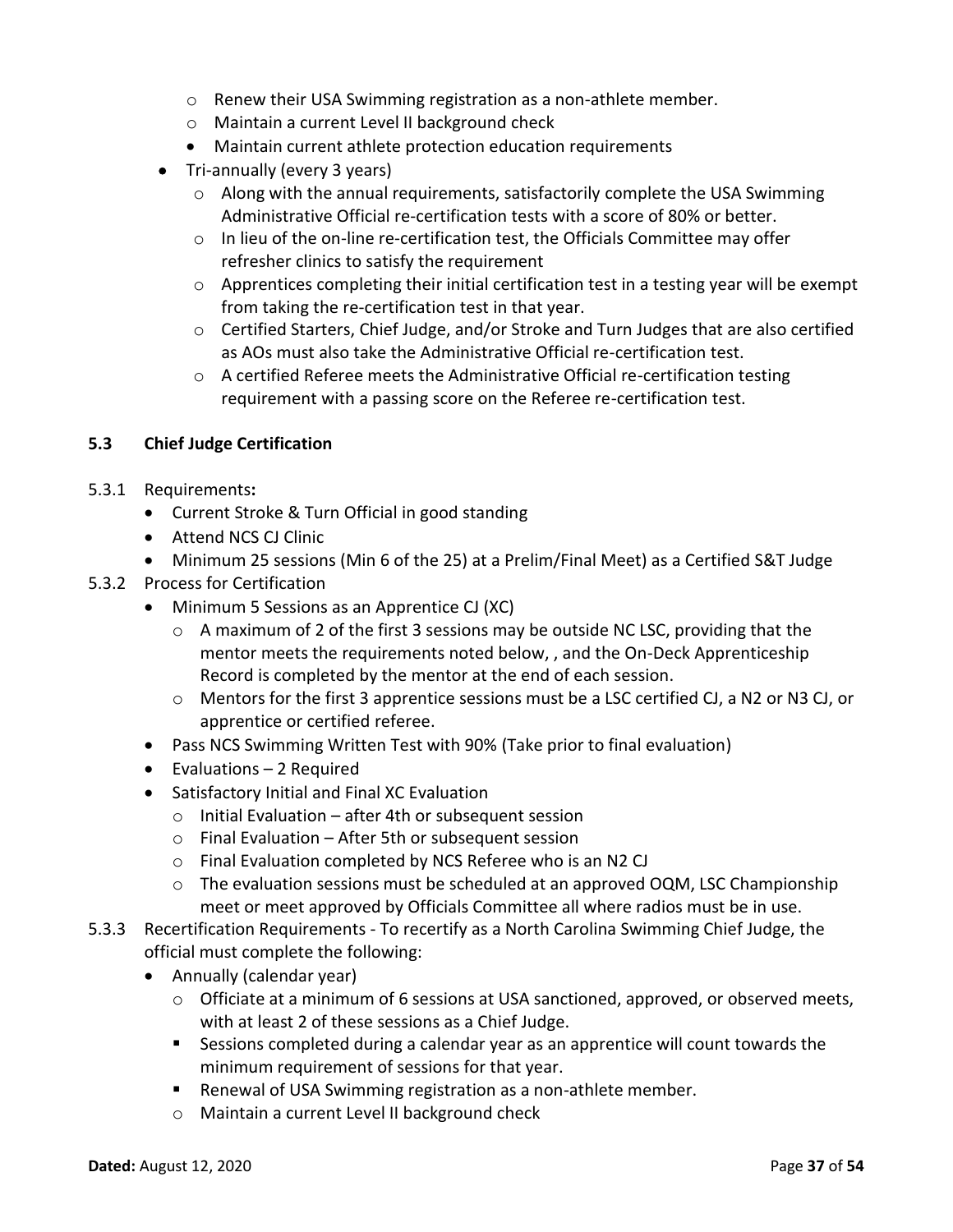- o Maintain current athlete protection education requirements
- Tri-annually (every 3 years)
	- o Along with the annual requirements, satisfactorily complete the USA Swimming Re-Certification - Stroke & Turn/Timer test with a score of 80% or better.
	- $\circ$  In lieu of the on-line re-certification test, the Officials Committee may offer refresher clinics to satisfy the requirement
	- $\circ$  Apprentices completing their initial certification test in a testing year will be exempt from taking the re-certification test in that year.

# **Grandfather:**

Officials that complete NC Referee certification or successfully complete at least an N2 CJ evaluation will also receive LSC CJ Certification.

# **5.4 Starter Certification**

5.4.1 Purpose - Establish the requirements and guidelines for becoming and recertifying as a North Carolina Starter. This policy and the requirements are maintained by the North Carolina Swimming Official's Committee.

# 5.4.2 Requirements:

- Prerequisite
	- o Be at least 19 years of age
	- $\circ$  Must be a USA certified Stroke & Turn Judge for a minimum of 1 year and have worked a minimum of 18 sessions at a USA Swimming sanctioned or approved meet.
	- $\circ$  Recommendation letter from a NCS starter or referee in good standing standing submitted to the starter training coordinator.
	- $\circ$  Once the Clinician and starter training coordinator has verified the individual has met all requirements satisfactorily, approval to enter the starter apprenticeship program will be given. The starter training coordinator along with the apprentice will select a mentor who will assist the apprentice during the apprenticeship process and must be assigned prior to or at the clinic.
- Education
	- o Attend a North Carolina Swimming starter clinic. Currently scheduled clinics are posted on the North Carolina Swimming website.
	- $\circ$  Satisfactorily complete the USA Swimming Starter certification test (not the Recertification) with a score of 80% or better, prior to beginning the On-Deck training.
- Training
	- $\circ$  On-Deck, apprenticing cannot begin until all prerequisites are met and the NCS LSC card is updated to indicate Starter status as XS.
	- o ALL CERTIFICATIONS MUST BE COMPLETED WITHIN 12 MONTHS OF THE CLINIC DATE.
	- $\circ$  Work a minimum of 6 sessions at no less than 3 USA sanctioned or approved swim meets with at least 2 different mentors (assigned by the Meet Referee). Each session shall include a minimum of 30 starts.
		- Mentors for Starter apprentices must have a minimum of one-year experience as a certified starter.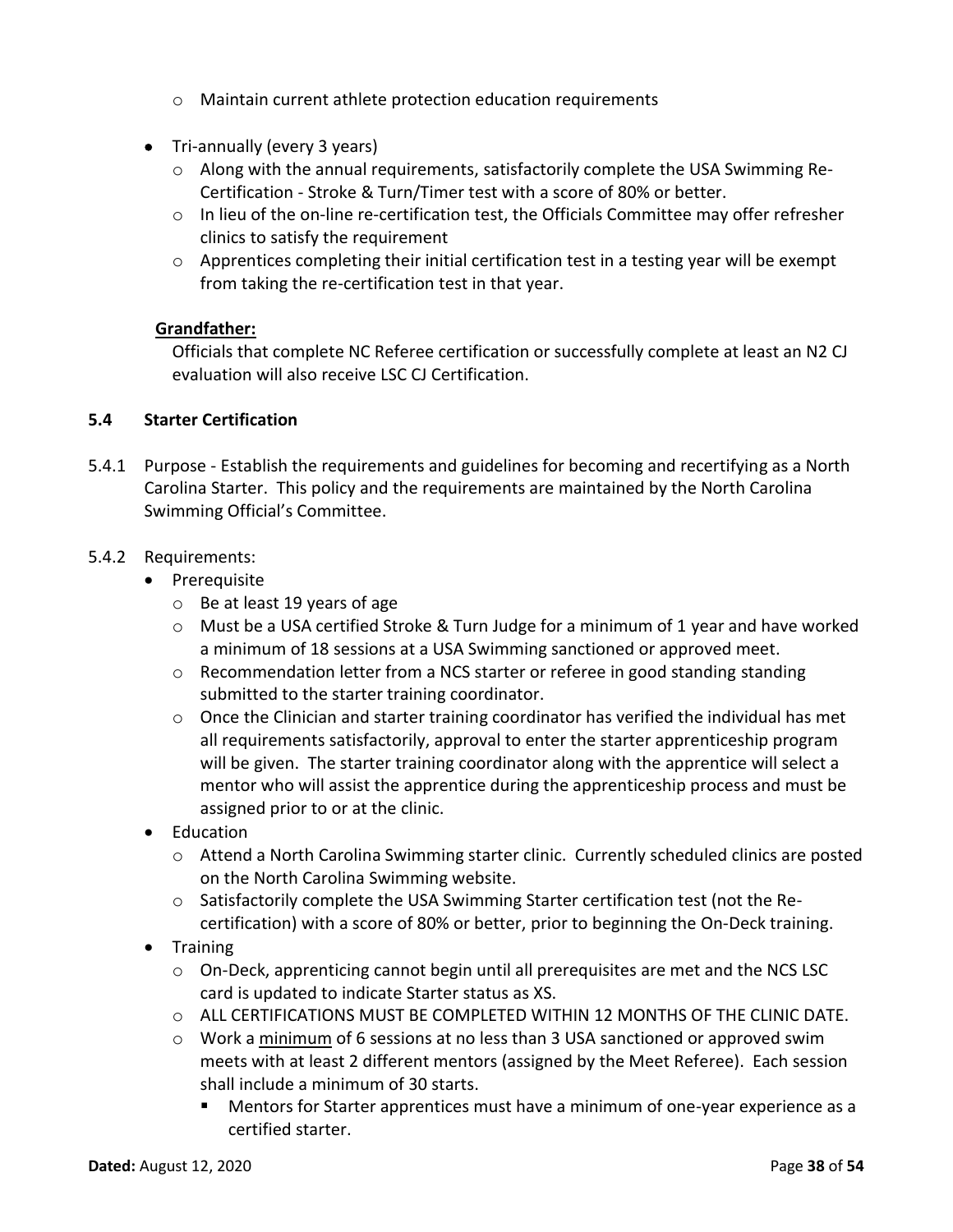- **•** Of the 6 sessions, a minimum of 2 sessions must be at a novice or developmental meet.
- A maximum of 2 apprenticeship sessions at meets outside the NCS LSC may count towards certification providing that the mentor holds an N2-SR certification, and the On-Deck Apprenticeship Record is completed by the mentor at the end of each session.
- $\blacksquare$  The 6<sup>th</sup> session will be an evaluation session that the apprentice and NCS starter training coordinator will arrange with a NCS starter training coordinator or designee. The apprentice must receive a satisfactory observation prior to completing the apprenticeship. Those individuals not receiving a satisfactory evaluation may need to have additional mentoring as determined by the NCS starter training coordinator.
- ❖ Final Starter Evaluators are designated by the Officials Committee via nomination and indicated on the NCS LSC card as "EV"
- $\circ$  After each session, the meet referee and/or mentor shall conduct a review of the session with the apprentice and discuss the ratings and/or comments provided on the On-Deck Apprenticeship Record (provided at clinic).
- o Each session must be documented on the On-Deck Apprenticeship Record and signed by the mentor and meet referee.
- $\circ$  After all apprentice sessions and the satisfactory evaluation is completed, the apprentice will email a copy of their On-Deck Apprenticeship Record(s) to [startertrainingcoordinator@ncswim.org.](mailto:startertrainingcoordinator@ncswim.org)
- $\circ$  Once the NCS starter training coordinator verifies that the apprentice has met all requirements satisfactorily, including the reviews and evaluation, he/she will enter the official into OTS as a certified starter. The NCS certification card will be available at [www.usaswimming.org.](http://www.usaswimming.org/)
- o The NCS Starter Training coordinator will notify the apprentice that he/she has completed the apprenticeship and is certified.
- 5.4.3 Recertification Requirements To recertify as a North Carolina Swimming Starter, the official must complete the following:
	- Annually (calendar year)
		- o Officiate at a minimum of 6 sessions at USA sanctioned, approved, or observed meets (see bullet below for further clarification on observed meets that qualify). At least 3 of these sessions shall be as a starter.
			- Sessions completed during a calendar year as an apprentice will count towards the minimum requirement of sessions for that year.
			- If you are also an Administrative Official, 1 of the 6 sessions must be at the Administrative Official level.
		- o Renewal of USA Swimming registration as a non-athlete member.
		- o Maintain a current Level II background check
		- o Maintain current athlete protection education requirements
	- Tri-annually (every 3 years)
		- o Along with the annual requirements, satisfactorily complete the USA Swimming Starter re-certification test with a score of 80% or better.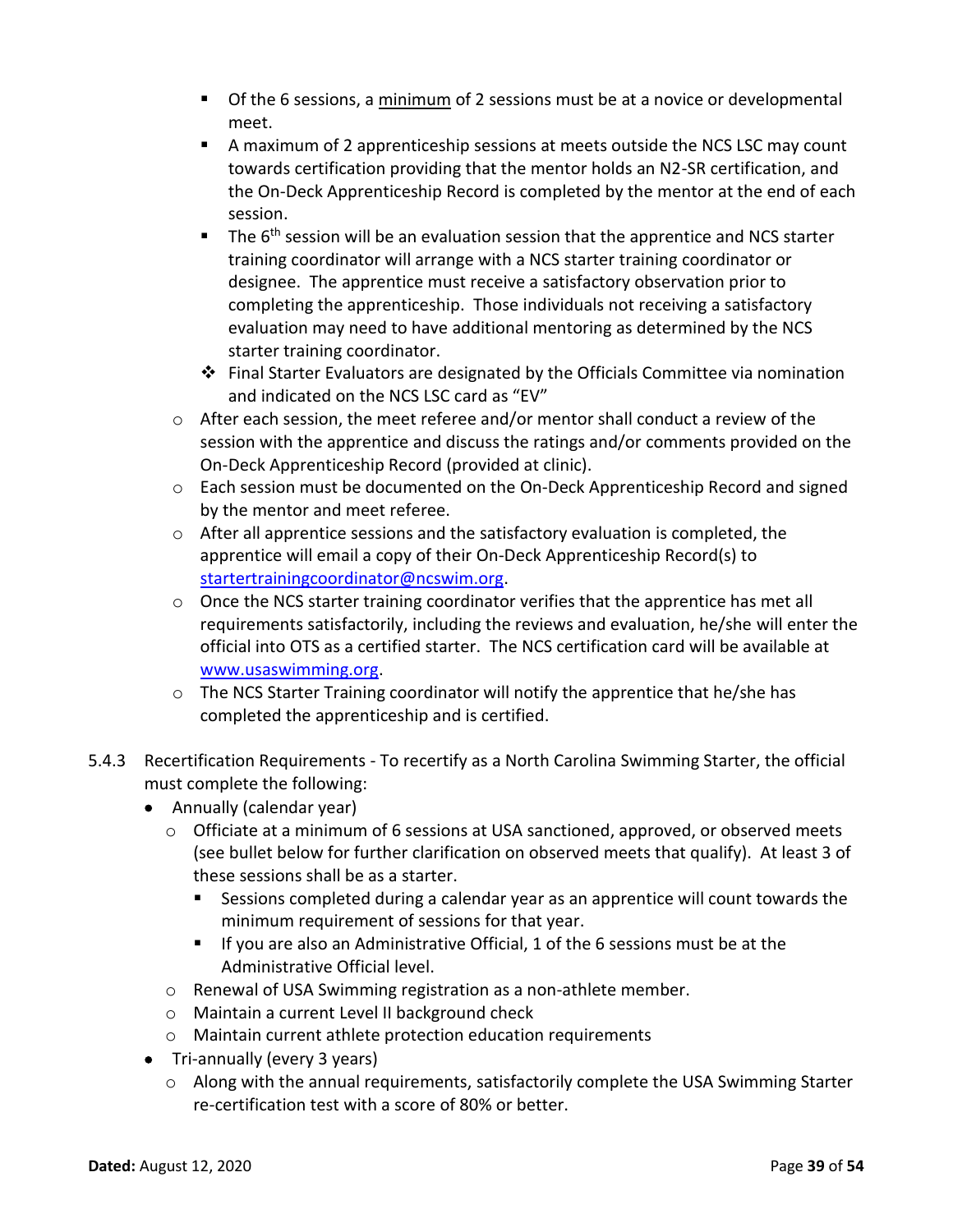- o In lieu of the on-line re-certification test, the Officials Committee may offer refresher clinics to satisfy the requirement
- o Apprentices completing their initial certification test in a testing year will be exempt from taking the re-certification test in that year.
- $\circ$  A passing score on the Starter re-certification test will satisfy re-certification testing requirements for Stroke and Turn and Chief Judge positions.

# <span id="page-39-0"></span>**5.5 Referee Certification**

5.5.1 Purpose- Establish the requirements and guidelines for becoming and recertifying as a North Carolina Referee. This policy and the requirements are maintained by the North Carolina Swimming Official's Committee.

# 5.5.2 Requirements

- Prerequisite
	- o Be at least 21 years of age
	- o Must be a USA certified Starter with a minimum of 40 sessions worked as a starter, CJ, or AO. At least 10 of these sessions must be at a prelim/final meet where both prelims and finals sessions were worked in any of these 3 positions.
	- o Certified Administrative Official
	- o Secure and submit a written recommendation to enter the Referee apprentice program from two NCS-L2 Referees.
	- $\circ$  Submit a letter for consideration to enter the NCS referee apprentice program to the Officials Chair. The candidate will be reviewed by the Officials Committee and upon majority agreement will be granted entrance into the program assuming all other prerequisites are met.
	- $\circ$  . Once approval has been granted, the Officials Chair along with the apprentice will select a mentor who will assist the apprentice during the apprenticeship process.
- Education
	- o Attend a North Carolina Swimming referee clinic. Currently scheduled clinics are posted on the North Carolina Swimming website.
	- $\circ$  Satisfactorily complete the USA Swimming Referee and Administrative Referee certification test (not the Re-certification) with a score of 80% or better, before apprenticing On-Deck.
- Training
	- o ALL CERTIFICATIONS MUST BE COMPLETED WITHIN ONE YEAR (12 MONTHS) OF THE CLINIC DATE.
	- $\circ$  Work a minimum of 15 sessions at no less than 4 USA sanctioned or approved swim meets with at least 3 different mentors (assigned by the Meet Referee; the mentor must be a referee for a minimum of 2 years).
		- **•** Of the 15 sessions, a minimum of 4 sessions must be a prelims/final meet as an admin referee apprentice. (working prelims and finals on the same day).
		- Of the 15 sessions, a minimum of 2 sessions must be at a novice or developmental meet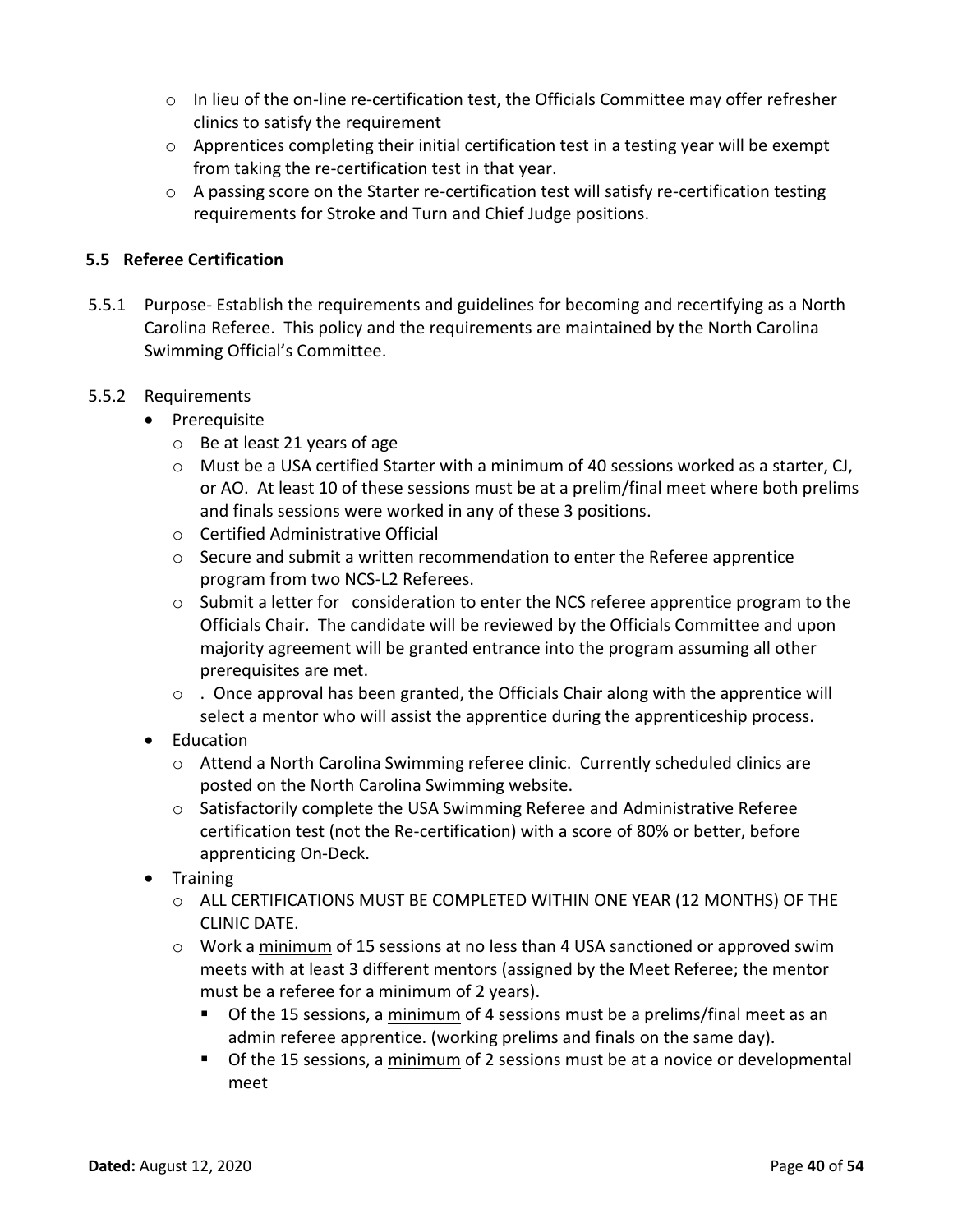- $\circ$  After each session, the meet referee and/or mentor shall conduct a review of the session with the apprentice and discuss the ratings and/or comments provided on the On-Deck Apprenticeship Record (provided at clinic).
- $\circ$  Each session must be documented on the On-Deck Apprenticeship Record and signed by the mentor and meet referee.
- $\circ$  After all 15 sessions in the apprenticeship are completed; the apprentice will email a copy of their On-Deck Apprenticeship Record(s) to [trainingcoordinator@ncswim.org.](file:///C:/Users/Lisa/Documents/Swimming/NCS/Officials%20Committee/PoPs/Stroke%20&%20Turn/trainingcoordinator@ncswim.org)
- $\circ$  Once the training coordinator reviews the apprenticeship record and verifies that the apprentice has met all requirements satisfactorily, including the reviews, he/she will enter the official into OTS as a Level 1 certified referee which allows the individual to officiate as a deck referee, administrative referee, and timed final meet referee. The NCS certification card will be available at usaswimming.org.
- $\circ$  The training coordinator will notify the apprentice that he/she has completed the apprenticeship and is certified as a Level 1 Referee.
- 5.5.3 Additional Requirements to advance to a Level 2 Referee:
	- Level 2 qualifies the Referee to be the Meet Referee for a prelim/final's format meet. The level 1 referee will notify the NCS Officials Chair that he/she would like to be considered as a level 2 referee. The NCS Officials chair or his/her designee will determine if the Level 1 referee is eligible for the Level 2 program. Consideration will be based on the following criteria:
	- Worked all sessions as an assistant or admin referee at a prelim/final meet before requesting L2 review.
	- The number and scope of TF meets that the candidate has served as meet referee within the last 24 months
	- The number of L2 level meets worked.
	- Attendance at HOD meetings (at least one is recommended in the last 12 months)
	- Recommendation by an L2 level referee
	- Upon acceptance, the Level 1 referee will be assigned a mentor by the NCS Officials Chair, or his/her designee.
	- The level 1 referee must work all sessions of a minimum of 3 prelim/final meets. The first two meets will be in a learning capacity with duties determined by the mentor referee. One of the two meets must be as assistant AR or AR for all of the Prelim final sessions. A review will be conducted after the meet by the mentor. For the third meet, the level 1 referee will be sanctioned as the meet referee for the prelim/final meet. The mentor must be present to evaluate the performance.
	- Upon completion of the third meet, the mentor shall conduct a review of the meet with the Level 1 referee. The mentor referee will then provide a written report with details summarizing that the meet was satisfactorily completed, and that the candidate referee is knowledgeable about the applicable rules for a prelim/final meet. The mentor referee will also provide a recommendation of advancement to level 2 status, or specific areas that need to be addressed before the Level 1 referee is recommended for advancement.
	- The review will be copied to the candidate and sent to the NCS Officials Chair. Upon receipt and approval by the NCS Officials chair, the candidate will be notified, and their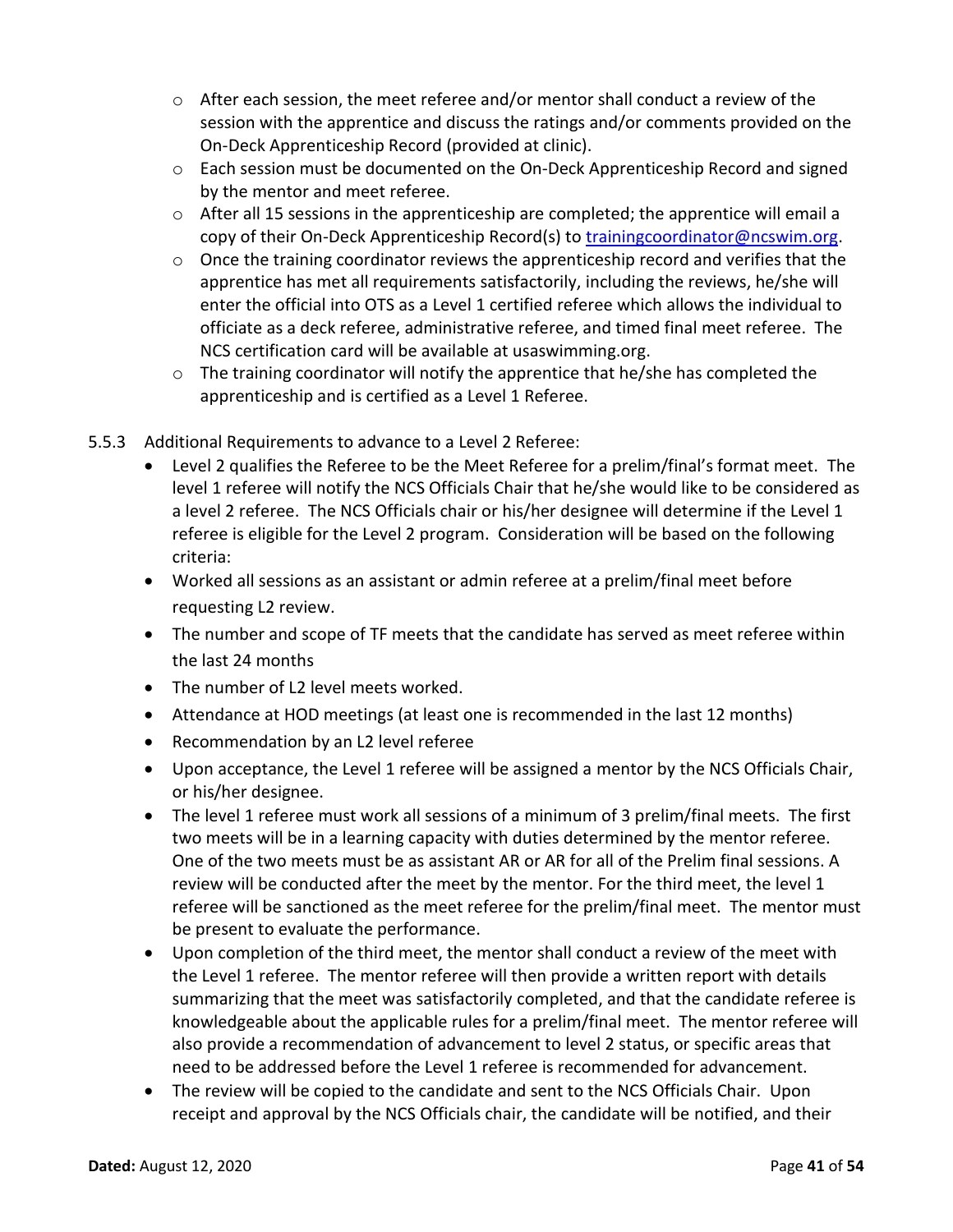certification level will be update to Level 2.

- 5.5.4 Recertification Requirements To recertify as a North Carolina Swimming Referee, the official must complete the following:
	- Annually (calendar year)
		- $\circ$  Officiate at a minimum of 10 sessions at USA sanctioned, approved, or observed meets (see bullet below for further clarification on observed meets that qualify). A minimum of 6 of these sessions shall be as a Meet Referee, Deck Referee, or Administrative Referee.
			- Sessions completed during a calendar year as an apprentice will count towards the minimum requirement of sessions for that year.
		- o Renew their USA Swimming registration as a non-athlete member.
		- o Maintain their Level II background check current
		- o Maintain their athlete protection education requirements current
	- Tri-annually (every 3 years)
		- o Along with the annual requirements, satisfactorily complete the USA Swimming Referee re-certification test with a score of 80% or better.
			- Apprentices completing their initial certification test in a testing year will be exempt from taking the re-certification test in that year.
			- Referee recertification clinics approved by the Officials Committee may be utilized in lieu of on-line testing
			- A passing score on the referee re-certification test will satisfy re-certification testing requirements for all other subordinate positions.

# <span id="page-41-0"></span>**5.6 Open Water Official Certification**

5.6.1 Purpose - This policy lays out the requirements and procedure for maintaining the North Carolina Swimming Open Water official certification program. This policy and the requirements are maintained by the North Carolina Swimming Official's Committee.

#### 5.6.2 Requirements

- Prerequisites
	- Open Water Judge:
		- Successful completion of USA Swimming Open Water Judge test with a score of 80% or better prior to attending an Open Water Clinic
		- If not a current LSC certified official, must complete the registration requirements, which include:
			- ❖ Annual USA Swimming non-athlete registration
			- ❖ Current level 2 background check
			- ❖ Current Athlete protection training
	- Open Water Starter & Referee
		- ❖ Successful completion of USA Swimming Open water judge and referee test with a score of 80% or better
		- ❖ Officials holding ST, SR, and/DR certifications within NCS:
			- ❖ Attend 1 OW event as a judge in previous 12 months
		- ❖ Open Water Judge Officials (only):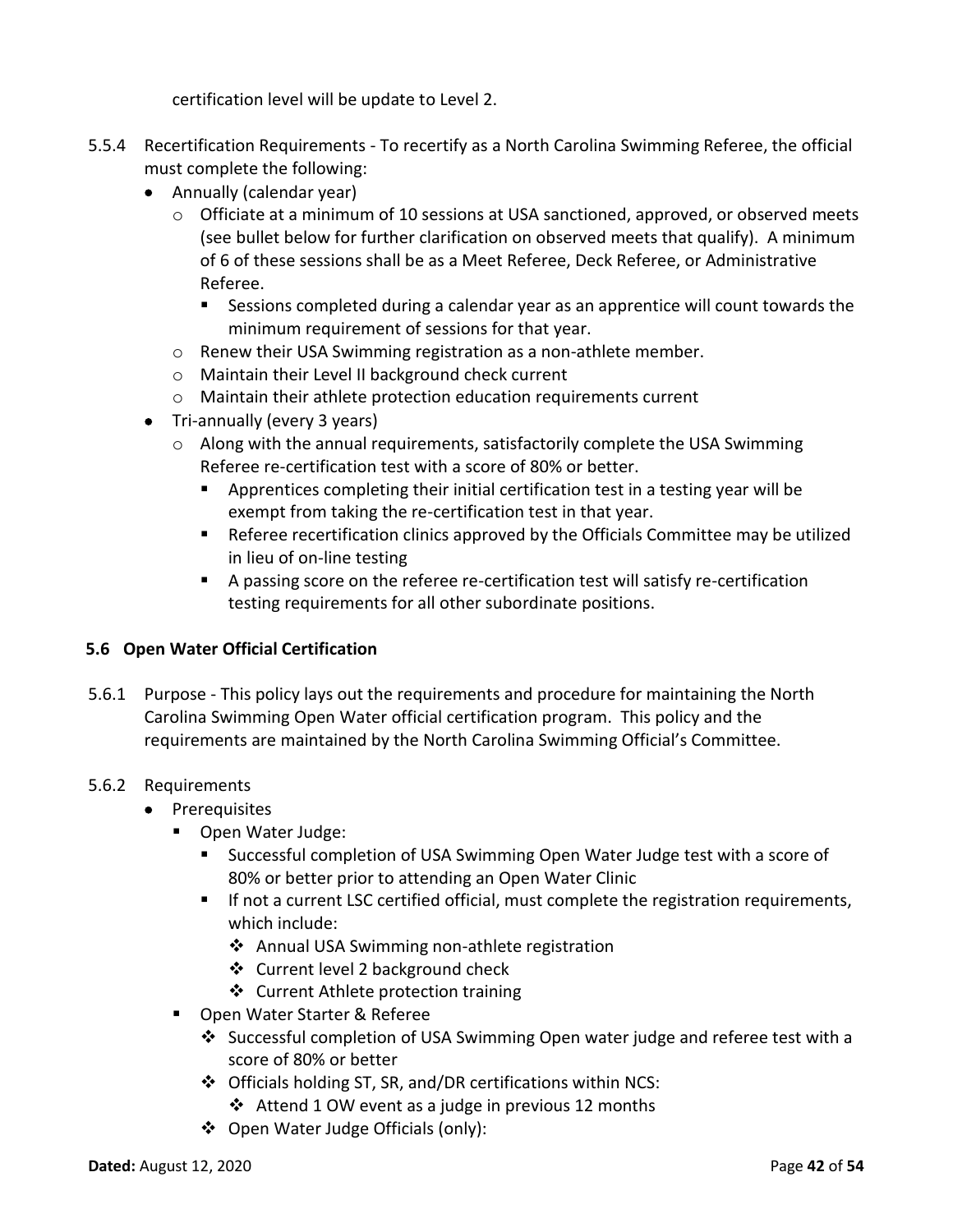- ❖ Attendance at 5 sanctioned OW events in previous 3 years
- Open Water Starter Current NCS Stroke & Turn judge, Starter, or Referee
- Open Water Referee Currently certified as a NCS Referee
- OW Judge Apprenticeship Process:
	- o Attend an NCS Open Water Clinic.
		- Not a currently certified S&T, SR, or DR for NCS
			- ❖ Participate in two meets each of a USA Swimming sanctioned open water event in the role as an observed apprentice for Open Water Judge
		- Current NCS S&T, SR, or DR for NCS
			- ❖ Participate in one meet of a USA Swimming sanctioned open water event in the role as an observed apprentice for Open Water Judge
	- o OW Meet Referee to notify Officials Chair or designee of successful completion of requirements after OW event.
	- $\circ$  Upon granting certification, the Officials Chair or their designee will notify the candidate, update the LSC certification in OTS
- OW Starter/Referee Apprenticeship Process
	- o Send request to OW Meet Ref to apprentice as Starter at OW Event
	- $\circ$  At completion of event, OW Meet Ref to inform Officials Chair of understanding of responsibilities of Starter or Referee
	- o Officials Chair or designee will update LSC certification card in OTS
- 5.6.3 Certification Period Three-year term coincided with NC Swimming official certification.
- 5.6.4 Recertification Requirements
	- Participate in at least 1 open water meet as an OW Judge or 2 open water meets as a Starter or Referee (as applicable)
	- Maintain certification as an USA Swimming official at the appropriate level.
	- Pass the appropriate on-line USA Swimming Open Water Test
- 5.6.5 References:
	- USA Swimming Handbook, Part 7 "Open Water"
	- NC Swimming Open Water Clinic Presentation

# <span id="page-42-0"></span>**5.7 Transfers**

- 5.7.1 Purpose This policy lays out the requirements for officials joining and leaving North Carolina Swimming.
- 5.7.2 Transferring to North Carolina Swimming
- 5.7.2.1 General Requirements
	- The Transferring Official (TO) must become a member of North Carolina Swimming.
	- The Transferring Official must present to the Officials' Chair: current level(s) and expiration date(s) of certification within their previous LSC and the number of sessions worked (at each level, if applicable) during the current and previous year. (information that may be available in OTS)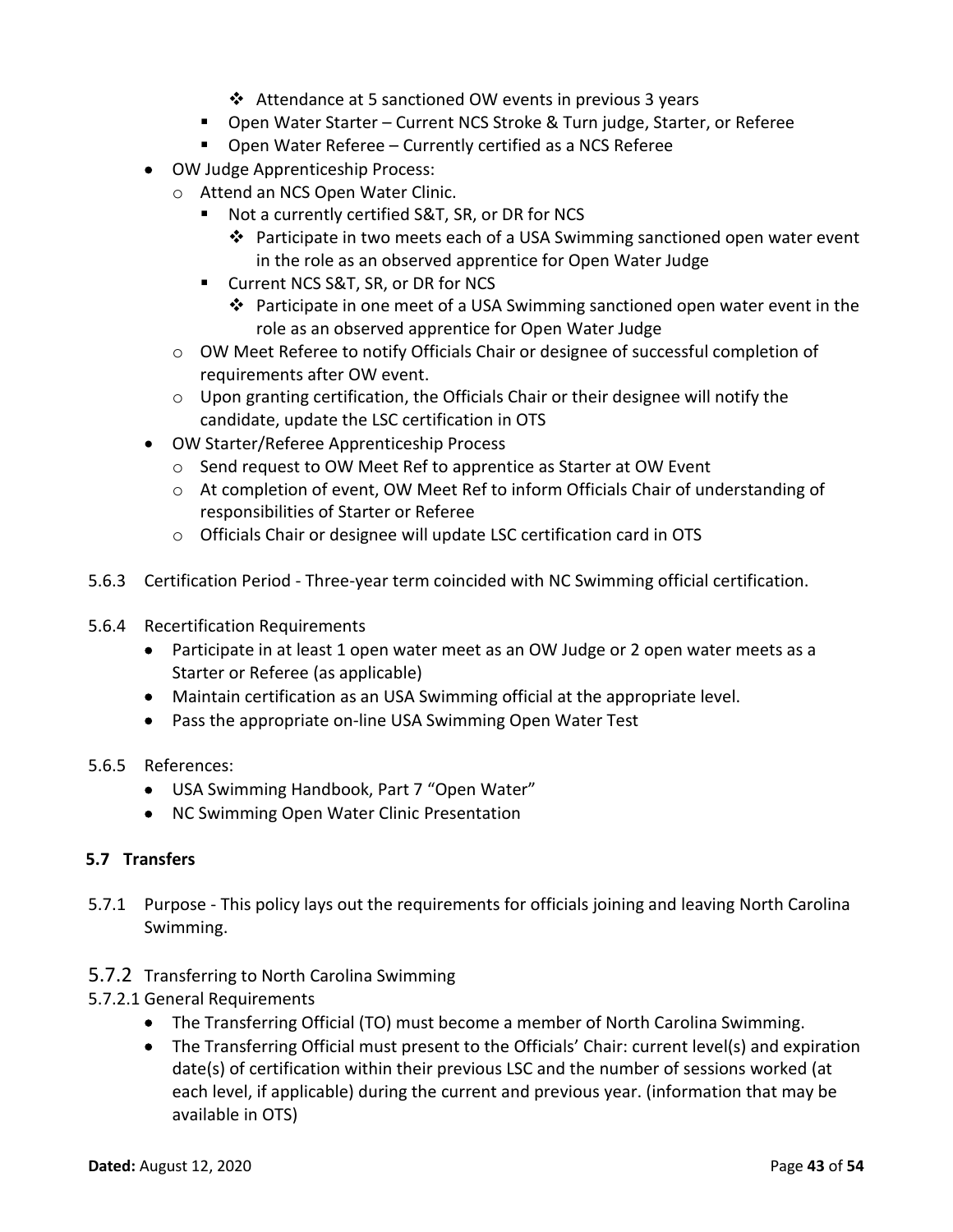- Letter (or email) of standing from previous LSC Officials' Chairperson stating that the TO had departed in good standing.
- Background Screening, Athlete Protection Training, and Concussion Protocol Training: The TO must have a current approved Level II Background Check and be current with Athlete Protection Training as required by USA Swimming before being assigned or working at any NCS sanctioned meets.
- 5.7.2.2 Certification Procedures:
	- After successful completion of the requirements, NCS Officials' Chair will arrange for the TO have an on-deck meeting and observation at a swim meet(s) agreeable to both parties.
	- Stroke & Turn Judges/Starters: The TO must be observed for a minimum of one (1)) ondeck session by the NCS Officials' Chair or his/her designee in their current certification as documented from their previous LSC. The TO will maintain their current certification(s) if they meet NCS minimum session requirements as arranged for the TO by the NCS Officials' Chair or his/her designee. Those not meeting the minimum arranged session requirements may need to attend a clinic or have additional mentoring, as determined by the NCS Officials' Chair.
	- Referees: The NCS Officials' Chair will arrange for the TO have an initial on-deck meeting and must be observed for a minimum of two (2) sessions by two (2) different NCS Officials' Chair Referees designees with at least two (2) years' experience. With satisfactory on-deck observations the TO will maintain their current certification(s). Those not receiving satisfactory on-deck observations may need to have additional mentoring, as determined by the NCS Officials' Chair.
	- The on-deck observations will be documented with the appropriate NCS minimum requirements for each certification(s). Upon review and approval of the on-deck observations by the NCS Officials' Chair or his/her designee, the TO will be entered in the NCS official's database and credentials issued by the NCS Officials' Chair.
	- The NCS Officials' Chair reserves the right to waive any or all of the on-deck observations with prior experience and personal knowledge of a Transferring Official.
- 5.7.3 Leaving North Carolina Swimming
	- Provide the NCS Officials' Chair with the following information:
		- o Name, phone number and e-mail address
		- o The name of the USA Swimming Local Swim Committee (LSC) to which the Official is transferring with the address (or e-mail) of the new LSC's Officials' Chair to whom the Letter of Standing should be sent.
		- o Date of Departure from NCS.

# <span id="page-43-0"></span>**5.8 Re-Entry Policy**

5.8.1 Purpose - This policy defines the requirements and procedures for a previously certified North Carolina Swimming (NCS) official requesting to re-join NCS and USA Swimming as a certified official. This policy is maintained by the NCS Officials' Committee.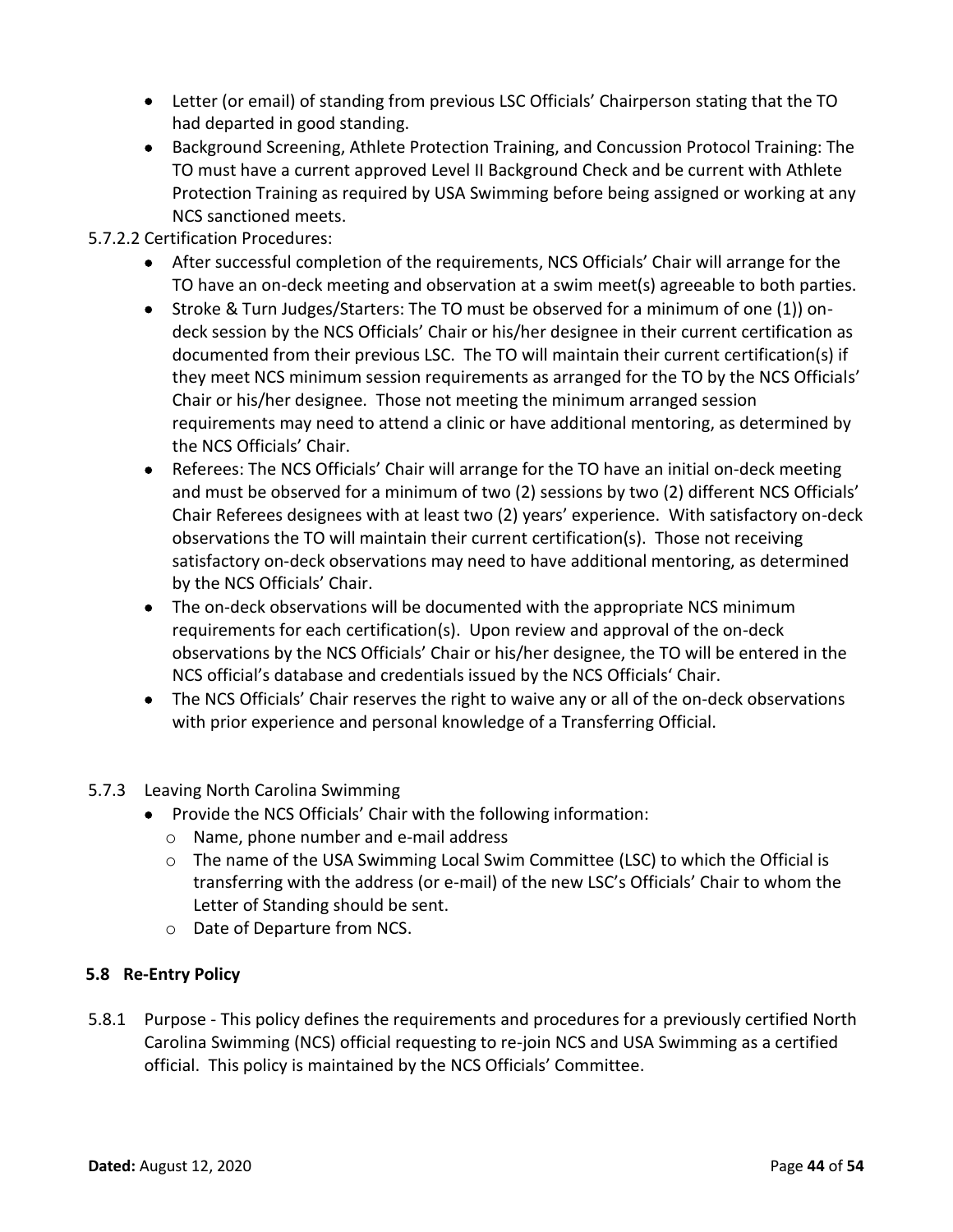- 5.8.2 General Requirements
	- An individual, who has not been certified as a NCS or USA Swimming official for eighteen (18) months or less, may be able to re-enter at their previous NCS certification(s) after completing the steps outlined in this policy.
	- An individual, who has not been certified as a NCS or USA Swimming official for greater than eighteen (18) months, must re-enter at the Stroke and Turn apprentice level and must follow the current policy and procedures outlined in the NCS Certification and Advancement program.
- 5.8.3 Certification Procedures:
	- An individual shall obtain a written recommendation from a current NCS certified referee who has at least two (2) years' experience and is in good standing with NCS. This recommendation shall be emailed to the NCS Officials Chair and should include a statement of their personal experience of the individuals' existing officiating skills at the certification level being requested.
		- o Upon receipt of the recommendation, the NCS Officials Chair and Committee will review the request. The NCS Officials Chair (or designee) will send an email to the individual confirming receipt, approval to begin the recertification process, and specify the requirements necessary to complete the process.
	- The individual, upon notification to proceed with the recertification process, shall:
		- o Register with USA Swimming as a non-athlete member.
		- o Complete the required Level 2 background check through USA Swimming.
		- o Complete the Athlete Protection Training through USA Swimming.
		- $\circ$  Complete Concussion Protocol Training and forward certification of completion to NCS registrar.
		- o Complete the appropriate USA Swimming on-line test with a score of 80% or better for their requested certification level(s) as listed:
			- Stroke and Turn
				- ❖ Recertification-Stroke & Turn/Timer
			- Administrative Official
				- ❖ Recertification Administrative Official
			- Starter
				- ❖ Recertification-Starter
			- Referee
				- ❖ Recertification-Referee
	- Upon completion of the previous steps, the individual shall send an email to the NCS Officials Chair (or designee) indicating the steps are complete. The NCS Officials Chair (or designee) will set up the individual as an apprentice for the appropriate certification level and will receive an official's certification card from USA Swimming. The individual is not permitted to work On-Deck until these steps have been completed.
	- The NCS Officials Chair (or designee) will arrange for the individual to complete the applicable on-deck evaluation(s) as indicated below with an evaluator. The evaluation session must include each of the strokes competed and at least one relay event. A written recommendation by the evaluator, signed by the evaluator and meet referee, shall be emailed to the NCS Officials Chair (or designee). Negative feedback from the evaluations may require additional and positive evaluation(s).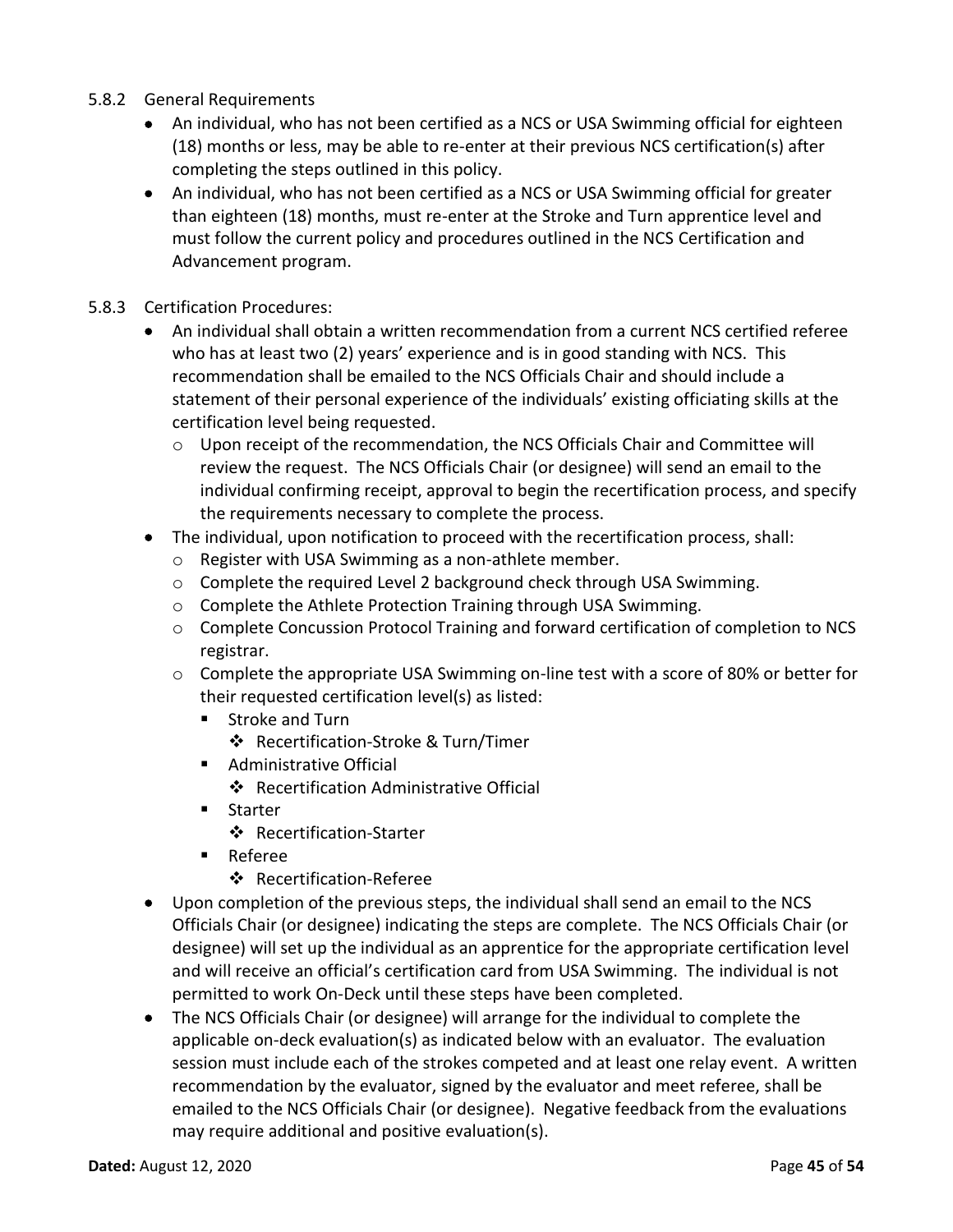- $\circ$  Stroke and Turn One evaluation session
- $\circ$  Administrative Official One evaluation session
- o Starter Two evaluation sessions:
	- One evaluation as a stroke and turn judge
	- One evaluation as a starter. The individual shall conduct the timer's meeting, be the primary starter for the session, and have no less than 50 starts.
- o Referee Four evaluation sessions:
	- One session as an administrative official
	- One evaluation as a stroke and turn judge
	- One evaluation as a starter. The individual shall conduct the timer's meeting, be the primary starter for the session, and have no less than 50 starts.
	- One evaluation as a deck referee. This session may include specific activities as directed by the NCS Officials Chair (or designee). As a minimum, the individual shall complete the official assignments and conduct the stroke briefing.
- Once all the evaluations are completed satisfactorily and received by the NCS Officials Chair, the chair (or designee) will update the individual from apprentice to certified status. The individual will receive an email for the NCS Officials Chair (or designee) stating that the process is complete and will receive an official's certification card from USA Swimming.

# <span id="page-45-0"></span>**5.9 YMCA Reciprocity**

- 5.9.1 Purpose: This policy defines the requirements and guidelines for YMCA officials seeking USA Swimming's certification with North Carolina. This policy is maintained by the North Carolina Swimming Official's Committee.
- 5.9.2 YMCA Certified Official seeking USA Swimming Official's certification
	- Prerequisite
		- o The YMCA Official (YO) must register as a non-athlete member of USA Swimming/North Carolina Swimming.
		- o Obtain a Level II Background Check with USA Swimming.
		- o Complete the online Athlete Protection Training with USA Swimming.
		- o Complete Concussion Protocol Training and forward certification of completion to NCS registrar.
		- o The YMCA Official must present to the NCS Official's Chair or his/her designee: current level(s) and expiration date(s) of certification within the YMCA and the number of sessions worked (at each level, if applicable) during the current and previous year.
		- o Letter (or email) of standing from the YMCA Officials' Chairperson or their designee, that the YO is in good standing.
		- o Attend an approved North Carolina Swimming clinic for their appropriate level. (Level I YO – Stroke & Turn Judge clinic, Level II YO – Starter clinic).
		- $\circ$  Satisfactorily complete the USA Swimming re-certification test for their appropriate level (Level I YO – Stroke & Turn Judge re-cert test, Level II YO – Starter re-cert test) with a score of 80% or better, prior to completing the evaluation process.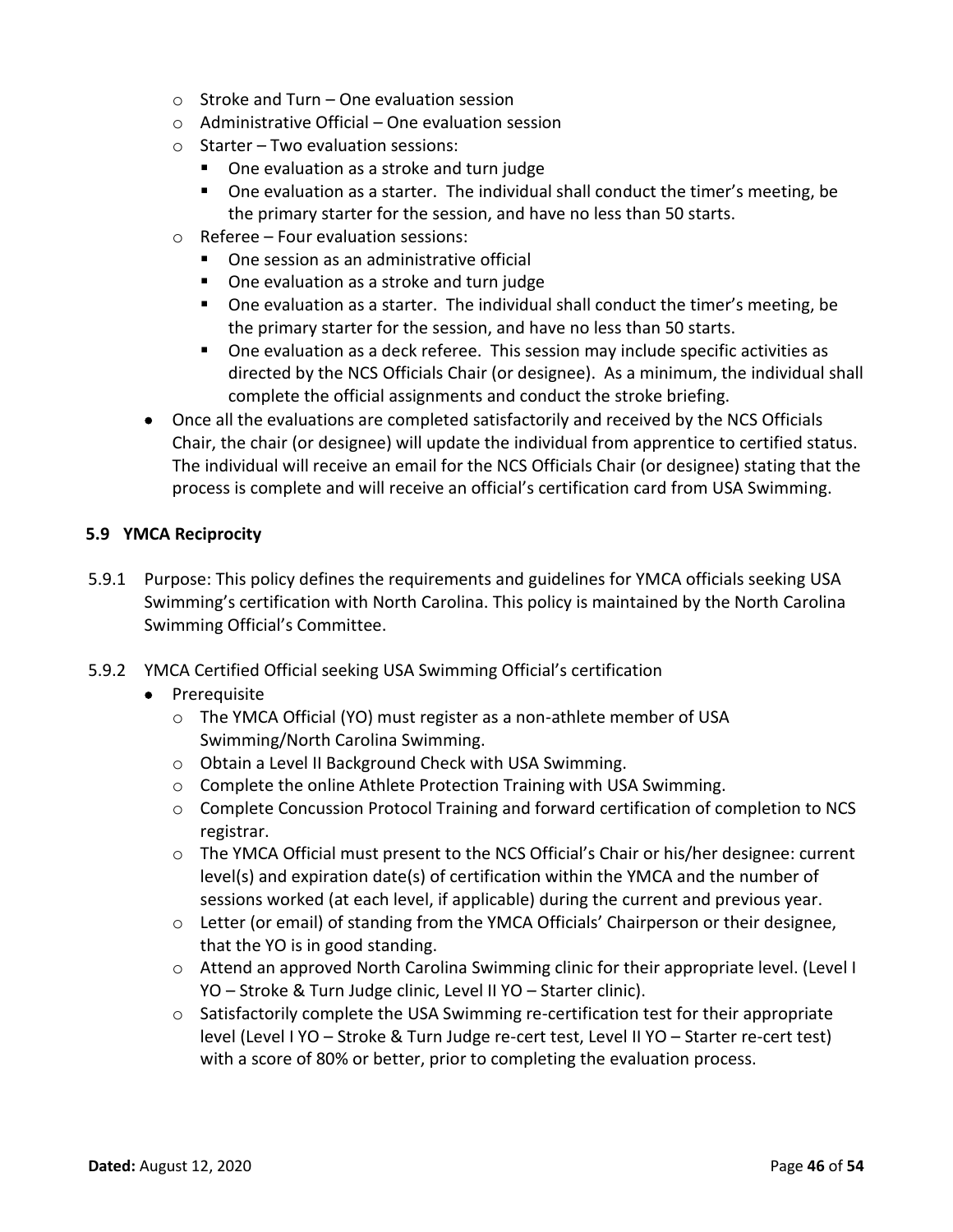- Evaluation Process:
	- o After successful completion of the prerequisite requirements, NCS Officials' Chair will arrange for the YO to have an on-deck meeting and observation at a swim meet(s) agreeable to both parties.
	- $\circ$  Stroke & Turn Judges/Starters: The YO must be observed for a minimum of one (1) ondeck session by the NCS Officials' Chair or his/her designee for each of their current certification(s). (Level I YO – one (1) session as a Stroke & Turn Judge, Level II YO one (1) session as a Stroke & Turn Judge and one (1) session as a Starter). With a satisfactory on-deck observation(s) the YO will receive current NCS certification(s) for the appropriate level(s). (Level I YO – Stroke & Turn Judge; Level II YO – both Stroke & Turn Judge and Starter certifications.)
	- $\circ$  Those not meeting the minimum arranged session(s) requirements or not receiving a satisfactory on-deck observation may need to have additional mentoring, determined by the NCS Officials' Chair.
	- $\circ$  The on-deck observations will be documented with the appropriate NCS minimum requirements for each certification(s). Upon review the approval of the on-deck observations by the NCS Officials' Chair or his/her designee, the YO will be entered in the NCS officials' database and credentials issued by the NCS Officials Chair.
	- $\circ$  Successfully receiving reciprocity, the YMCA Official agrees to maintain all annual and tri-annual requirements for recertification with NCS.
	- $\circ$  The NCS Officials' Chair reserves the right to waive any or all of the on-deck observations with prior experience and personal knowledge of a YMCA Official seeking USA Swimming Official's certification within NCS.
- 5.9.3 Additional Policy & Procedures and Information:
	- The highest level of LSC certification for a YMCA Official seeking reciprocity with USA-S in North Carolina Swimming is Starter/Stroke & Turn Judge for Level II YMCA officials.
	- YMCA Level II Referee-Starter officials seeking status as a USA-S Referee within North Carolina Swimming must complete the following:
		- o Individual(s) must complete all the policies and procedures previously outlined within the Officials YMCA Reciprocity policy.
		- o Must work a minimum of eight (8) sessions at a USA-S sanctioned or approved meet. A minimum of four (4) of those 8 sessions officiating as a Starter.
		- o Once the above steps are complete, Individual(s) must enter the full NCS Referee Training program and correctly follow the entire process outlined in the policies and procedures for North Carolina Swimming.

# <span id="page-46-0"></span>**5.10 Official De-Certification**

5.10.1 Purpose - This policy lays out the conditions and process for de-certifying an official.

It is the responsibility of all officials to observe and evaluate the officials who are working for and with them. All issues should be reported to the meet referee, who may address them at the time of the meet. However, should it become apparent the issue(s) are serious; they should be reported to the LSC Official's Chair.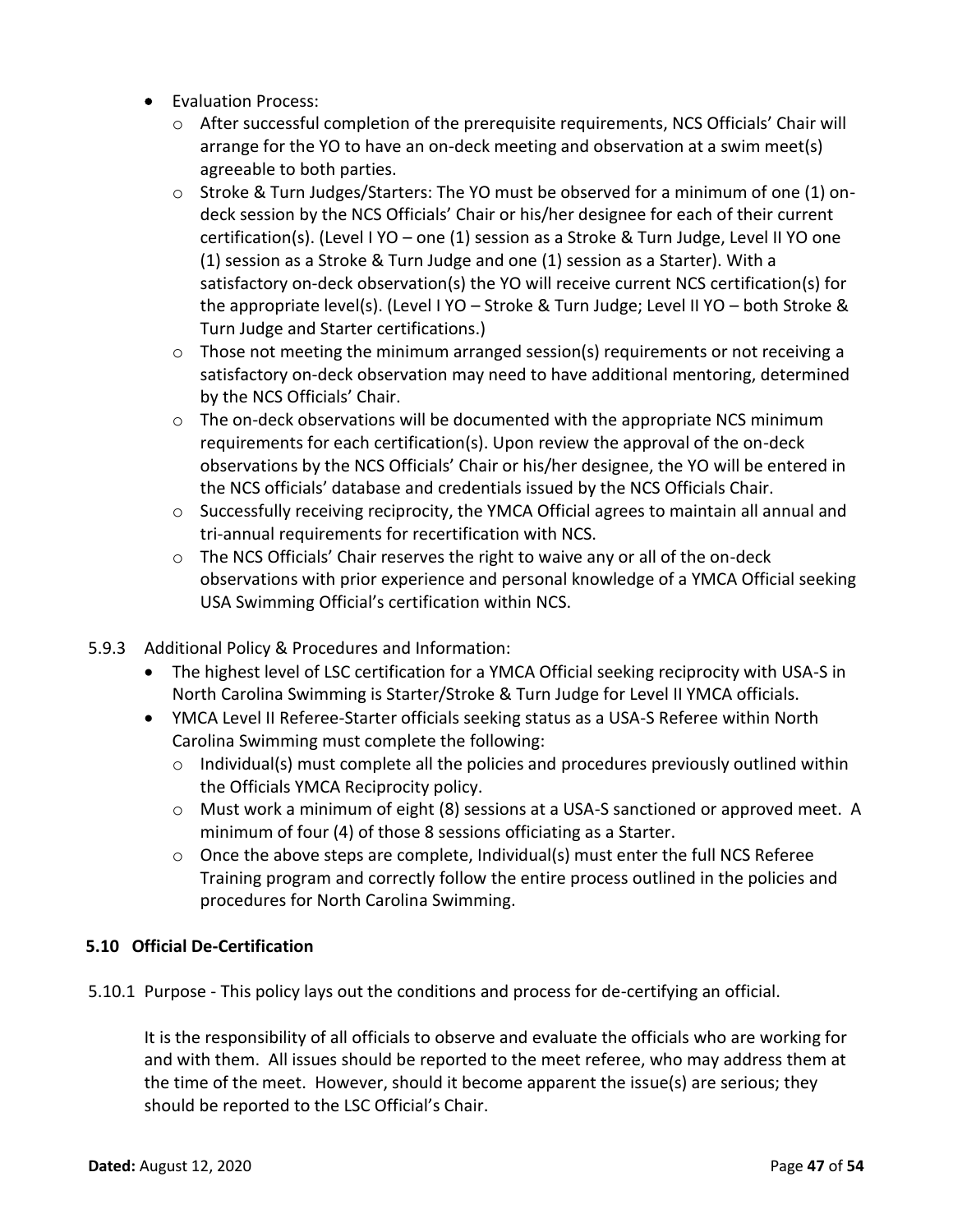# 5.10.2 Reasons for Decertification

- Professional Qualifications This category relates to matters involving deficiencies in the professional qualifications of the official. It relates to the technical aspects of the field of officiating, such as a lack of knowledge of the rules, improper application of the rules, etc.
- Professional Misconduct This category relates to matters involving misconduct in the performance of the official's professional duties that do not rise to the level of acts specifically covered by the Code of Conduct (Article 304.3 of the Rules and Regulations of USA Swimming).
- Code of Conduct This category involves all acts that fall under Article 304 of the Rules and Regulations of USA Swimming. This category does not fall under this policy. Any complaints in this category should be passed on to the Zone/National Board of Review for resolution

#### 5.10.3 Process and Outcomes- Professional Qualifications

- LSC Official's Chair. The Chair is primarily responsible for addressing the situation. It must be kept in mind that at this stage the approach needs to be remedial rather than punitive.
	- $\circ$  The first step for the Chair is to gather all the facts. The Chair may conduct the investigation or may assign the role to another trusted official. It is important that all the facts are discovered and documented to the extent they can be.
	- $\circ$  Additionally, when conducting the investigation, the following shall be determined concerning the official:
	- o knowledge of the rules,
	- o application of the rules,
	- $\circ$  Judgment On-Deck in applying the rules, and professionalism on and off the deck.
	- $\circ$  After the facts are obtained, the Chair should schedule a meeting with the official and review in depth the performance of the official. The official needs to be given the facts as gathered by the Chair and the full opportunity to state his or her side of the matter and to make a request for help, should the official choose to do so. At this stage, if the Chair believes it is in the best interest of the official, it is appropriate to bring in other members of the Officials' Committee or some third person who is a friend of the official to assist in the meeting. In the latter situation, the friend should be an official, because we are addressing professional qualifications. Furthermore, should the Chair believe it is inappropriate for him or her to meet with the official or address the issue, the Chair may assign the matter to another official.
	- o Outcomes:
		- To reassign the official to a lower position, where the official is qualified (i.e., referee to stroke and turn judge). The Chair should present the official with a program to be performed within a given time frame, providing the official the opportunity to regain his or her position. It is recommended that the program include re-training, observation over a series of sessions, and testing.
		- To leave the official in his or her current position but establish a retraining program to correct any deficiencies. Again, any program proposed should include observation over a series of sessions and testing. In this situation, the Chair may decide to withhold any future assignments at the certified position until the official completes the program and is signed off by the training official(s).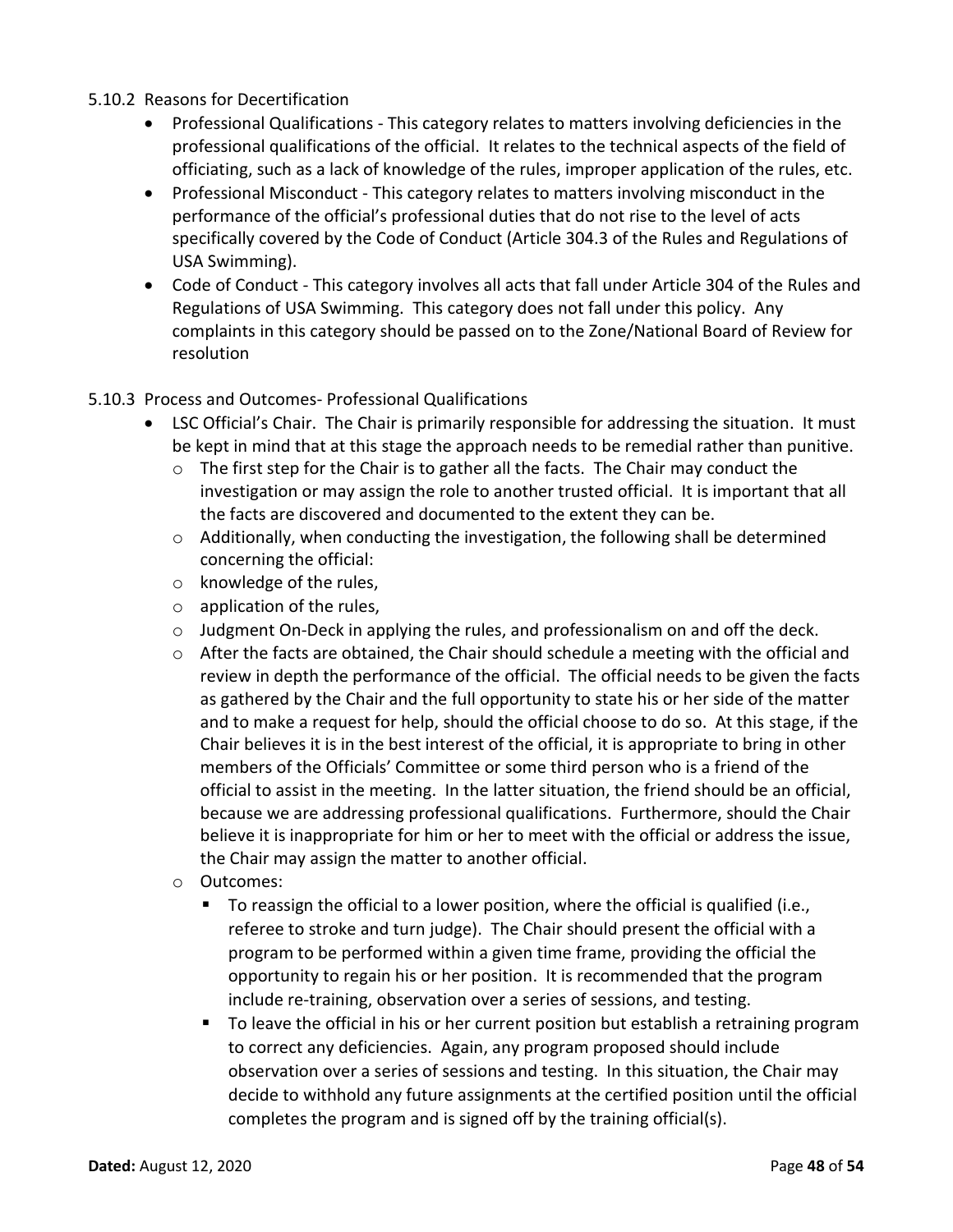- If the Chair is confronted with the situation where it is apparent the official does not comprehend and understand the rules, and, in the opinion of the Chair, the official will not be able correct the situation, and then the Chair has the power to recommend to the Officials' Committee that the official be decertified as an official.
- LSC Officials' Committee
	- $\circ$  At this stage, the Officials' Committee will enter the picture and make the final decision on de-certification. This step should include a hearing with the official, where the official has full opportunity to make his or her position with the Committee. (See HEARINGS below.)
	- o A decision to de-certify the official should only be made as a last resort and on the recommendation of the LSC Official's Chair. If there is no recommendation from the Chair, then there will be no de-certification.

# 5.10.4 Process and Outcomes- Professional Misconduct

- LSC Official's Chair.
	- o A complaint alleging misconduct on the part of an official needs to be in writing and filed with the LSC Official's Chair. The complaint must set out the facts and the misconduct alleged.
	- o It is then the duty of the Chair to investigate the allegation and develop all the facts. The Chair or someone chosen by the Chair may conduct this investigation. In choosing someone to conduct the investigation, the Chair needs to choose someone who is organized, thorough, honest, and objective. The person should have no relationship with the situation or the official.
- LSC OFFICIALS' COMMITTEE
	- $\circ$  Once the investigation is completed, the entire file is delivered to the Officials' Committee. The Committee will then schedule a hearing.
	- $\circ$  If the Official's Chair is the investigating person, then the Official's Chair should not participate in the deliberations or the hearing. The Chair is the "prosecutor" in this role and should not sit as part of the jury. However, if the penalty is to be decertification (by position), then the Committee should consider this penalty only if the Official's Chair has recommended it to the Committee
	- o Outcomes:
		- To issue a verbal warning, however, the warning must be accompanied by conditions to be met to correct the problem and the possible consequences if they are not met (even though it is a verbal warning it should be documented in the notes of the Committee accompanying the hearing);
		- To issue a written reprimand, but again the reprimand must be accompanied by the conditions to be met and possible consequences if they are not;
		- To reassign and to establish a re-training program, such as is set forth above by the Chair and the decision must be documented in the notes of the hearing;
		- To suspend the official, however, the suspension shall be accompanied by conditions the official must complete during the suspension period, and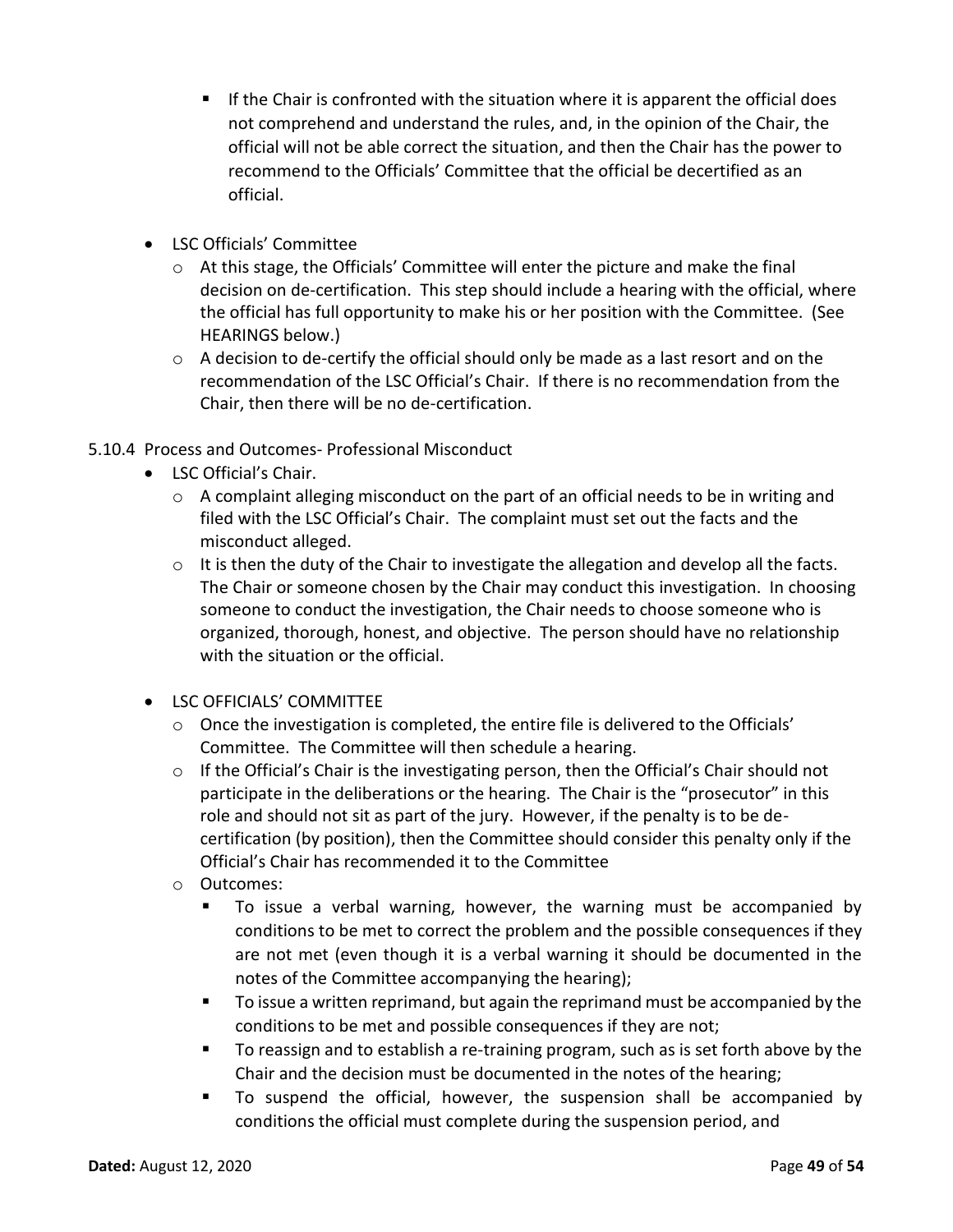■ To permanently de-certify the official from a level of certification. This should be for the most serious offenses and should be ordered only after all other remedial measures have been exhausted.

# 5.10.5 Hearing

- The period for conducting the hearing should be set by the LSC but should not exceed the periods set out in the bylaws of the LSC. There should be a provision for an emergency hearing if the facts warrant.
- The conduct of the hearing need not be as formal as a hearing before a Board of Review, but the proceedings need to be documented with written notes. The official should be given full opportunity to present his or her side of the issue with the approach being primarily remedial unless the facts dictate otherwise.
- The vote of the Officials' Committee may be by majority; however, if it is by majority, caution should be taken to make sure the quorum requirement for an official meeting of the Committee is such that a majority vote represents a substantial number of the members of the Committee. The final decision should be written, and a copy given to the official. It need not be formal document and can be in a letter format.
- 5.10.6 The official shall have the right to appeal any decision imposing penalties on the official, including suspension or de-certification, to the LSC Board of Directors and the opportunity to appeal should be made known to the official. No decisions should go beyond the Committee.
- 5.10.7 Appeal The Officials' Committee has the final authority on decisions of de-certification of LSC certifications within North Carolina Swimming. Decisions can be appealed through a Zone Board of Review.
- 5.10.8 National Officials Committee Chair: In the event the NCS Officials Committee's decision is full decertification of all certifications and/or the official holds any N2 or N3 level certifications for the level being recommend decertifying, the National Officials Committee Chair is to be notified and provided all documentation for final review and decision.
- 5.10.9 The LSC General Chair will also be notified of recommendation for certification and involved in deliberations as necessary with National Officials Committee Chair and LSC Officials Chair.

# <span id="page-49-0"></span>**5.11 Travel Reimbursement**

- 5.11.1 Purpose The purpose of this policy is to establish the requirements and guidelines for NCS officials seeking reimbursement for travel expenses while participating as an official at an USA Swimming National Meet(s). This policy and the requirements are maintained by the North Carolina Swimming Official's committee
- 5.11.2 Criteria The NCS Officials Chair or designee will allocate funding from a predetermined travel budget for any NCS official participating at an USA Swimming National meet according to the following guidelines:
	- The total amount budgeted for NCS officials travel fund will be determined by the NCS Officials chair or designee and is subject to the overall approval of the NCS officials budget, by the NCS House of Delegates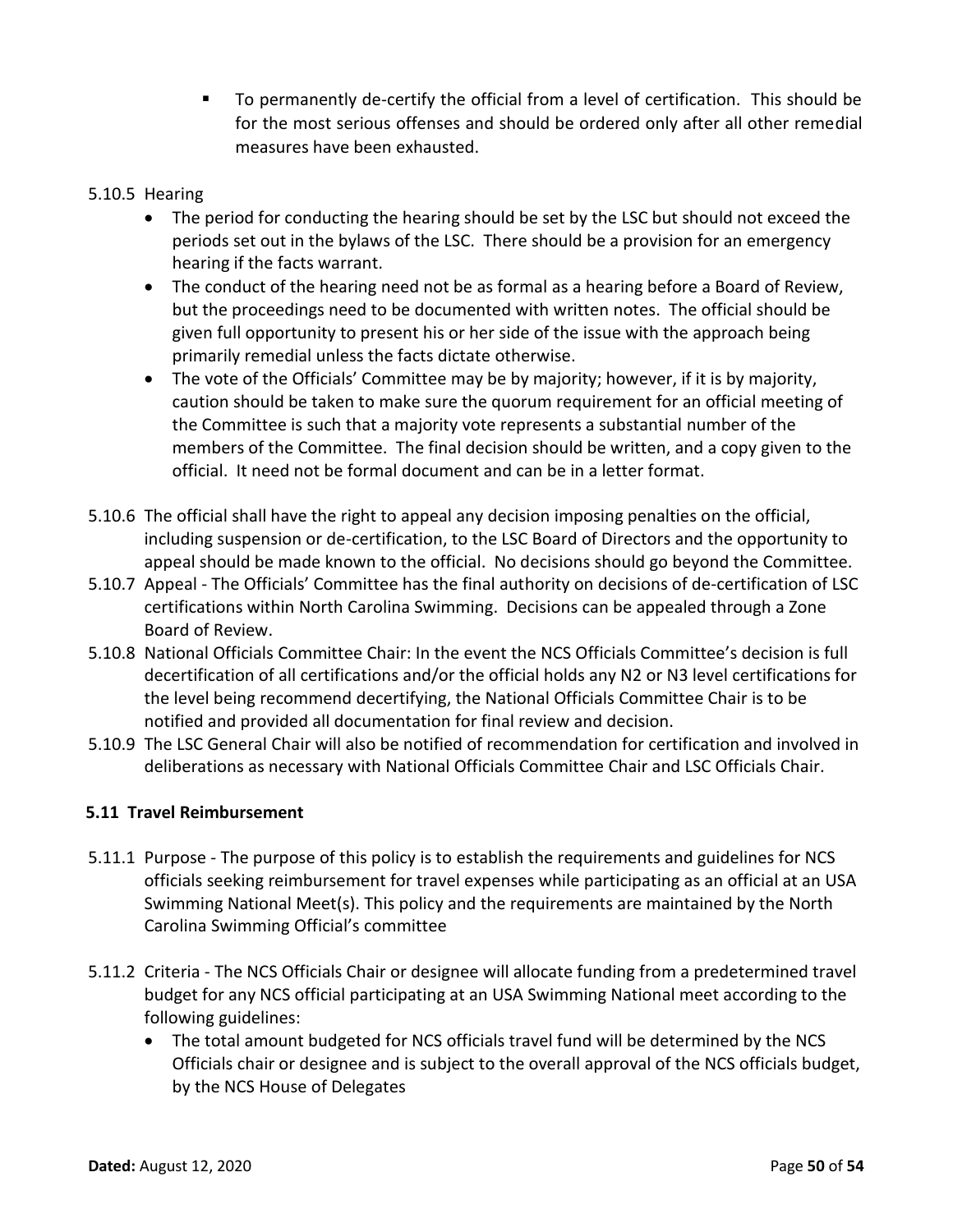- Total amount of reimbursement to an individual will be determined by the NCS Officials chair or designee and shall not exceed the equivalent amount of funding for an athlete according to the NCS travel fund rules and policies.
- An individual must satisfy the requirements and guidelines set forth within the NCS officials travel fund policy.
- An individual may receive multiple reimbursements, but the total funding may not exceed \$1,200.00, during each NCS budget year (Olympic Trials are exempt). Officials may receive reimbursement for Olympic Trials in addition to the above limit.
- Reimbursement is not guaranteed.
- When all available travel funds are exhausted, no further reimbursements will be distributed. o Priority for allocation of funds will be in accordance with the guidelines set forth within this policy.
- The NCS Officials chair or designee shall determine the allocation of funds for any priority not listed in this policy, or for any NCS Officials committee budget surplus or for how available funds will be distributed if available funds do not fully cover all individuals requested reimbursements.
- Officials whose travel expenses are being reimbursed by USA Swimming are not eligible for reimbursement from NCS travel funds for that meet.

# 5.11.3 Funding Priority:

- 1st Travel to a national championship meet is needed to attain an N3 certification level for which a final N3 evaluation has been successfully completed.
- 2nd First time attendees to a national championship meet for any individual that holds N3 stroke and turn and at least one other N2 position.
- 3rd Individuals who are working in an assigned position that is not reimbursed by USA Swimming.
- 4th Individuals who have worked the highest number of sessions at NC sanctioned meets in the past 12 months.
- 5th Discretion of the NCS Officials chair or designee as to the best method of allocating available NCS officials travel funds.

# 5.11.4 Requirements/Guidelines

- Individuals requesting reimbursement must have been accepted to officiate at one of the USA swimming national championship meets and must have committed to working all sessions.
- All reimbursements will be paid directly to the NCS official upon acceptance of the NCS reimbursement request sent to the NCS Treasurer at [treasurer@ncswim.org](mailto:treasurer@ncswim.org)
- Each person receiving funding agrees to working as a mentor/evaluator at least once in the following year at a designated OQM meet in NC.
- 5.11.5 All reimbursements amounts are subject to change without notice and are the equivalent of, and not to exceed the amounts of funding for an athlete according to the NCS travel fund rules and policies.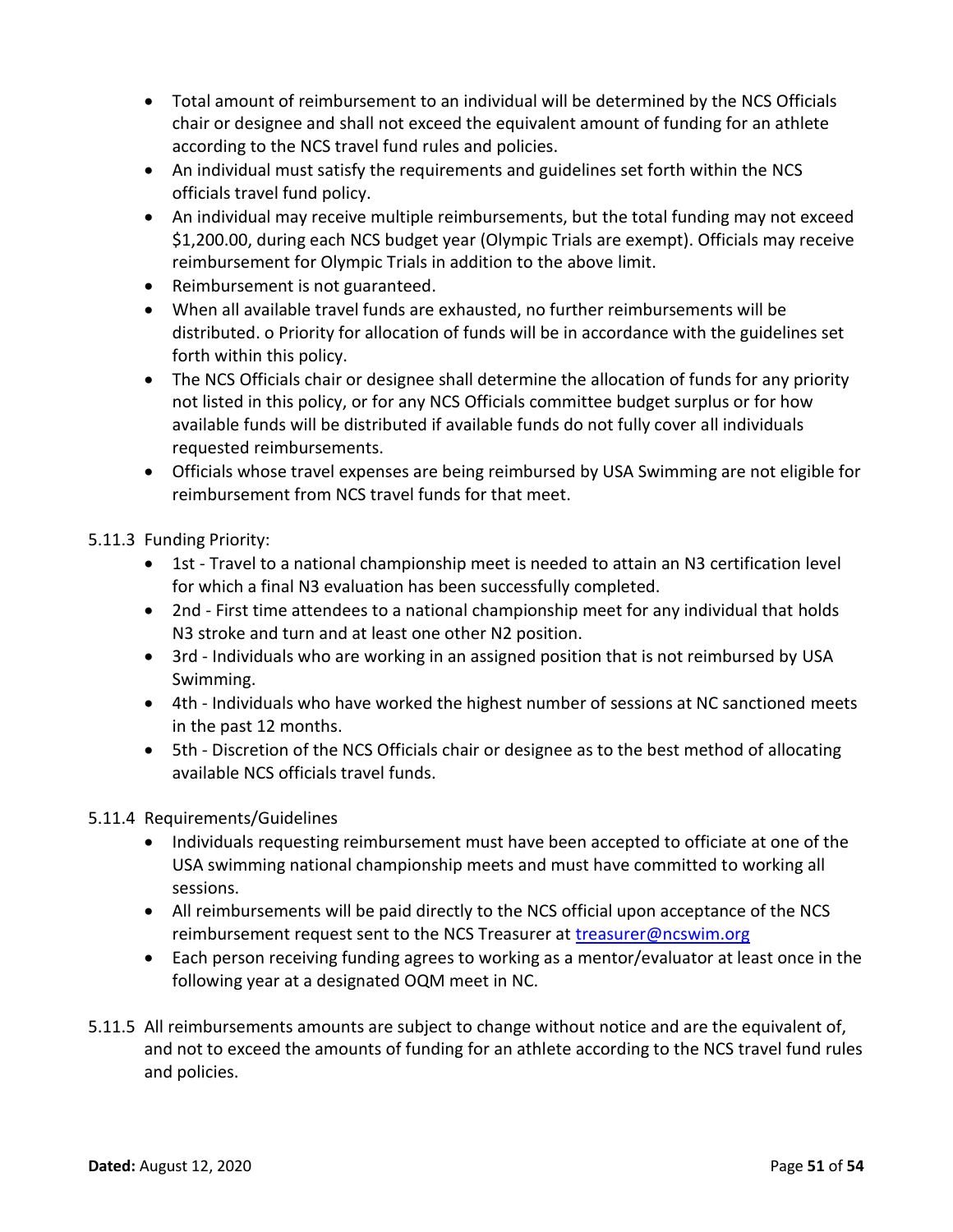# <span id="page-51-0"></span>**5.12 Radio Use**

- 5.12.1 North Carolina Swimming has purchased radios to be used according to the policy stated below. When not in use, the radios will be the responsibility of the officials chair or his/her designee and will be kept by that person until a request is approved, at which time the radios will be shipped via UPS to the requested referee. North Carolina Swimming will reimburse the referee for the shipping upon delivery of the shipping receipt to the NC Swimming Treasurer or his/her designee. Radios may be requested for use at any North Carolina Swimming sanctioned swim meet.
- 5.12.2 The following conditions must be met:
	- The meet referee must make request via email to the official's chair or his/her designee at any time after sanctioning but no later than the Monday of the week the competition is to take place.
	- The meet referee accepts responsibility for the safe keeping and return shipping via UPS within 5 days of the conclusion of the meet. A return UPS labeled will be provided.
	- The meet must be a prelims/final format and a meet which chief judges will likely be used. A timed final session may be included as part of a meet with a prelims/final format.

#### 5.12.3 Approval process:

• The officials chair, or his/her designee shall approve each meet that the radios will be used. If multiple requests are made for the same period, the officials chair, or his/her designee shall determine which meet will be awarded use of the radios. This determination will be made according to the number of officials expected and the level of meet competition. Radio use shall be reserved for all state championship competition regardless of other requests during the same period.

#### <span id="page-51-1"></span>**5.13 Election of NCS Officials Chair**

#### 5.13.1 Eligibility:

• Any NCS registered officials certified for at least one year as a referee in North Carolina is eligible.

#### 5.13.2 Process:

- The election of the Official Chair shall be conducted during the officials meeting at the Fall HOD or, failing that, at a time and place and in a manner designated by the Board of Directors.
- The official's committee shall nominate at least one candidate for election.
- Nominations can be made from the floor by any NCS registered certified official. Nominees from the floor must be present to accept the nomination.
- Any NCS registered and certified official present, may vote for the official's chair
- The candidate must be elected by more than 50% of those casting votes.
- 5.13.3 Replacement:
	- If the Official Chair resigns or no longer meets the eligibility requirements, the officials committee shall elect a replacement to complete the term subject to the eligibility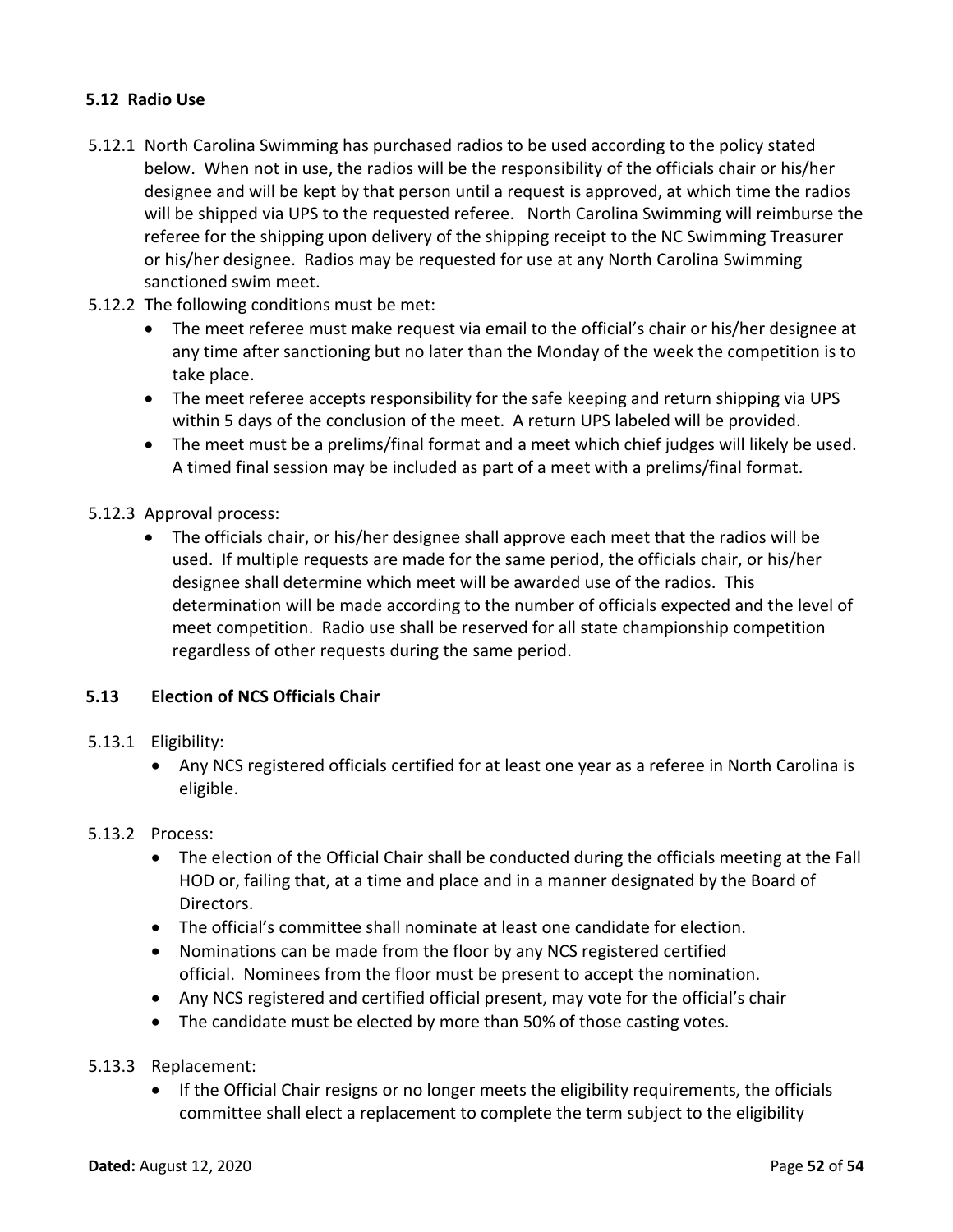requirements.

# <span id="page-52-0"></span>**6. VOLUNTEER POLICIES**

#### <span id="page-52-1"></span>**6.1 Volunteer Awards / Recognition**

- 6.1.1 Purpose: The purpose of this policy is to establish the criteria for NCS Award/Recognition program(s) for LSC member's commitment of inspiring excellence with service and support to the North Carolina Community.
- 6.1.2 Phillip 66 Award
	- Sub-Committee to consist of past NCS Phillips 66 winners.
	- Award committee chair to collect nominations and initiate discussion
	- Sub-Committee to consider any NC Swimming member serving as a volunteer to the LSC
	- Criteria to consider should include length / quality of service on BOD, committees, as official, or meet support for LSC championships
	- The sub-committee to vote on recipient prior to USA Swimming deadline
- 6.1.3 Jack Lynch Award
	- This award is not given annually and should be given in recognition of special service to North Carolina Swimming
	- Award committee chair to convene a taskforce to consider recipients when appropriate
	- Taskforce to consider any NC Swimming member serving as a volunteer to the LSC
	- Criteria to consider should include length / quality of service on BOD, committees, past Phillips 66 recipients, as official, or meet support for LSC championships
	- The taskforce to vote on recipient prior to NCS awards banquet
- 6.1.4 Life Membership
	- Sub-Committee to consist of a maximum of 5 past Life Members awarded by North Carolina Swimming
	- The sub-committee shall elect a chair each year at Fall HOD who shall initiate the process the following spring.
	- Sub-Committee to consider any NC Swimming member serving as a volunteer to the LSC
	- The primary criteria to consider should include length / quality of service on BOD, committees, as official, or meet support for LSC championships. In addition, volunteer service to USA Swimming and other LSCs can be considered as a secondary criterion.
	- Lifetime Membership candidates should be expected to continue to provide service to the LSC.
	- A guideline, Lifetime Membership candidates should have been a member for at least 10 years. Candidates could have been members for a shorter period under extraordinary circumstances.
	- The sub-committee to vote on Life memberships prior to USAS convention deadline.
	- A maximum of three life membership can be awarded annually.